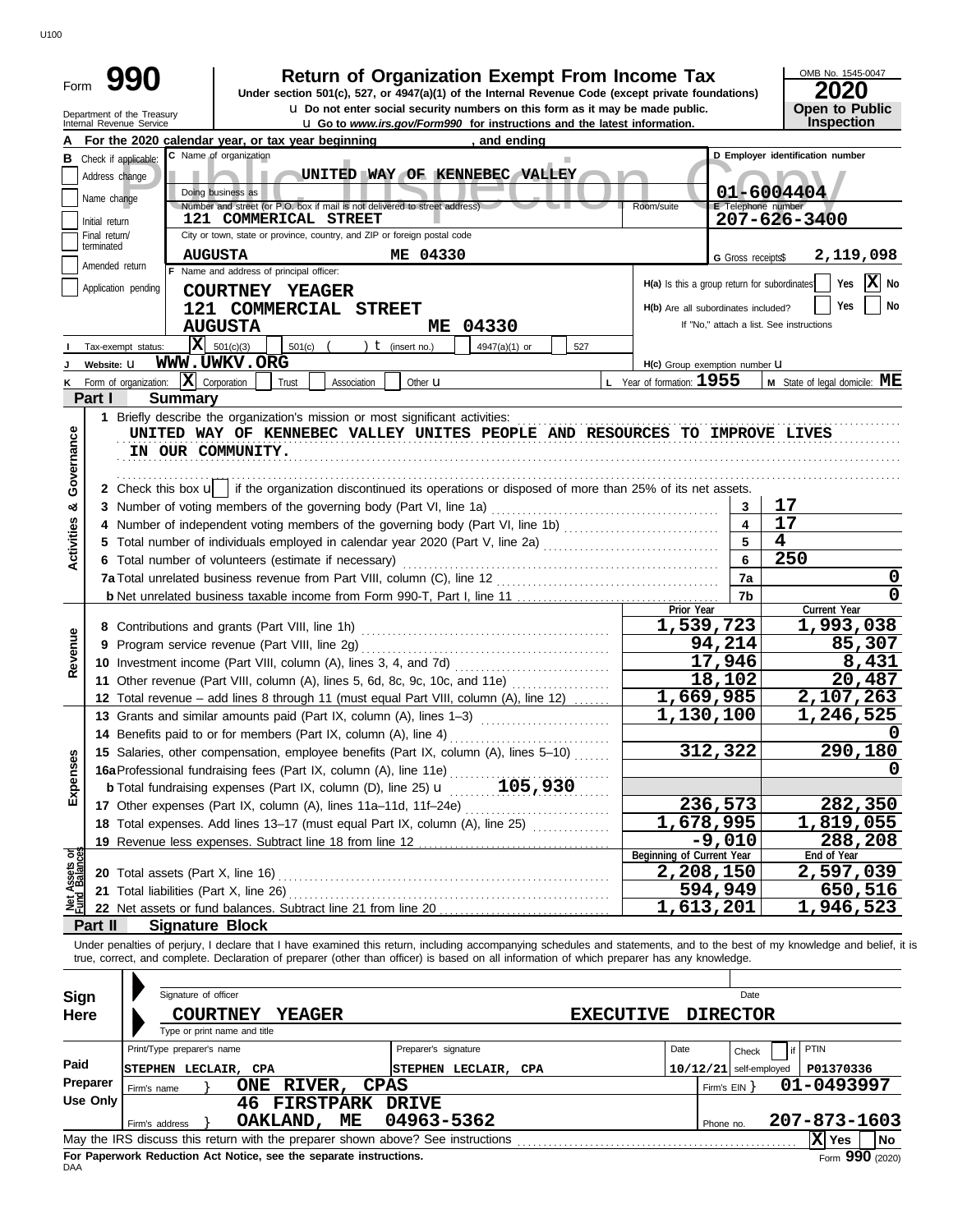| Form 990 (2020) UNITED WAY OF KENNEBEC VALLEY                                                                        |                                                     | 01-6004404                                                                                                                                                                                                                                                                                                         | Page 2                                                  |
|----------------------------------------------------------------------------------------------------------------------|-----------------------------------------------------|--------------------------------------------------------------------------------------------------------------------------------------------------------------------------------------------------------------------------------------------------------------------------------------------------------------------|---------------------------------------------------------|
| Part III                                                                                                             | <b>Statement of Program Service Accomplishments</b> |                                                                                                                                                                                                                                                                                                                    |                                                         |
| Briefly describe the organization's mission:<br>1                                                                    |                                                     |                                                                                                                                                                                                                                                                                                                    |                                                         |
| UNITED WAY OF KENNEBEC VALLEY UNITES PEOPLE AND RESOURCES TO IMPROVE LIVES                                           |                                                     |                                                                                                                                                                                                                                                                                                                    |                                                         |
| IN OUR COMMUNITY.                                                                                                    | <u>IAAIAAAIIA</u>                                   | .                                                                                                                                                                                                                                                                                                                  |                                                         |
| المتناط المستقيلة الطائبة والمائية                                                                                   |                                                     | <u>UZANTZA NUZITU IN NUZITU IN</u>                                                                                                                                                                                                                                                                                 |                                                         |
| 2 Did the organization undertake any significant program services during the year which were not listed on the       |                                                     |                                                                                                                                                                                                                                                                                                                    |                                                         |
| prior Form 990 or 990-EZ?                                                                                            |                                                     |                                                                                                                                                                                                                                                                                                                    | Yes $\overline{X}$ No                                   |
| If "Yes," describe these new services on Schedule O.                                                                 |                                                     |                                                                                                                                                                                                                                                                                                                    |                                                         |
| Did the organization cease conducting, or make significant changes in how it conducts, any program<br>3<br>services? |                                                     |                                                                                                                                                                                                                                                                                                                    | $\overline{\phantom{x}}$ Yes $\overline{\mathrm{X}}$ No |
| If "Yes," describe these changes on Schedule O.                                                                      |                                                     |                                                                                                                                                                                                                                                                                                                    |                                                         |
|                                                                                                                      |                                                     | Describe the organization's program service accomplishments for each of its three largest program services, as measured by                                                                                                                                                                                         |                                                         |
|                                                                                                                      |                                                     | expenses. Section 501(c)(3) and 501(c)(4) organizations are required to report the amount of grants and allocations to others,                                                                                                                                                                                     |                                                         |
| the total expenses, and revenue, if any, for each program service reported.                                          |                                                     |                                                                                                                                                                                                                                                                                                                    |                                                         |
|                                                                                                                      |                                                     |                                                                                                                                                                                                                                                                                                                    |                                                         |
| 4a (Code:<br>UNITED WAY OF KENNEBEC VALLEY SUPPORTS SERVICES VITAL TO THE BASIC NEEDS OF                             |                                                     | ) (Expenses \$ $1,575,419$ including grants of \$ $1,246,525$ ) (Revenue \$ 85,307)<br>THE MOST VULNERABLE MEMBERS OF OUR SOCIETY. WE ALSO MAKE LONG-TERM<br>INVESTMENTS IN FINANCIAL STABILITY, EDUCATION AND HEALTH BECAUSE WE KNOW<br>THAT THESE ARE THE BUILDING BLOCKS FOR A GOOD QUALITY OF LIFE. UNITED WAY |                                                         |
| STRATEGICALLY INVESTS                                                                                                |                                                     | IN RESULTS-DRIVEN PROGRAMS AND INITIATIVES TO                                                                                                                                                                                                                                                                      |                                                         |
| MAXIMIZE THE IMPACT WE HAVE IN THE COMMUNITY.                                                                        |                                                     |                                                                                                                                                                                                                                                                                                                    |                                                         |
|                                                                                                                      |                                                     |                                                                                                                                                                                                                                                                                                                    |                                                         |
|                                                                                                                      |                                                     |                                                                                                                                                                                                                                                                                                                    |                                                         |
|                                                                                                                      |                                                     |                                                                                                                                                                                                                                                                                                                    |                                                         |
|                                                                                                                      |                                                     |                                                                                                                                                                                                                                                                                                                    |                                                         |
|                                                                                                                      |                                                     |                                                                                                                                                                                                                                                                                                                    |                                                         |
|                                                                                                                      |                                                     |                                                                                                                                                                                                                                                                                                                    |                                                         |
| N/A                                                                                                                  |                                                     |                                                                                                                                                                                                                                                                                                                    |                                                         |
|                                                                                                                      |                                                     |                                                                                                                                                                                                                                                                                                                    |                                                         |
|                                                                                                                      |                                                     |                                                                                                                                                                                                                                                                                                                    |                                                         |
|                                                                                                                      |                                                     |                                                                                                                                                                                                                                                                                                                    |                                                         |
|                                                                                                                      |                                                     |                                                                                                                                                                                                                                                                                                                    |                                                         |
|                                                                                                                      |                                                     |                                                                                                                                                                                                                                                                                                                    |                                                         |
|                                                                                                                      |                                                     |                                                                                                                                                                                                                                                                                                                    |                                                         |
|                                                                                                                      |                                                     |                                                                                                                                                                                                                                                                                                                    |                                                         |
|                                                                                                                      |                                                     |                                                                                                                                                                                                                                                                                                                    |                                                         |
|                                                                                                                      |                                                     |                                                                                                                                                                                                                                                                                                                    |                                                         |
| 4c (Code:<br>) (Expenses \$                                                                                          | including grants of\$                               | ) (Revenue \$                                                                                                                                                                                                                                                                                                      |                                                         |
| N/A                                                                                                                  |                                                     |                                                                                                                                                                                                                                                                                                                    |                                                         |
|                                                                                                                      |                                                     |                                                                                                                                                                                                                                                                                                                    |                                                         |
|                                                                                                                      |                                                     |                                                                                                                                                                                                                                                                                                                    |                                                         |
|                                                                                                                      |                                                     |                                                                                                                                                                                                                                                                                                                    |                                                         |
|                                                                                                                      |                                                     |                                                                                                                                                                                                                                                                                                                    |                                                         |
|                                                                                                                      |                                                     |                                                                                                                                                                                                                                                                                                                    |                                                         |
|                                                                                                                      |                                                     |                                                                                                                                                                                                                                                                                                                    |                                                         |
|                                                                                                                      |                                                     |                                                                                                                                                                                                                                                                                                                    |                                                         |
|                                                                                                                      |                                                     |                                                                                                                                                                                                                                                                                                                    |                                                         |
|                                                                                                                      |                                                     |                                                                                                                                                                                                                                                                                                                    |                                                         |
|                                                                                                                      |                                                     |                                                                                                                                                                                                                                                                                                                    |                                                         |
| 4d Other program services (Describe on Schedule O.)                                                                  |                                                     |                                                                                                                                                                                                                                                                                                                    |                                                         |
|                                                                                                                      |                                                     |                                                                                                                                                                                                                                                                                                                    |                                                         |
| (Expenses \$                                                                                                         | including grants of\$                               | (Revenue \$                                                                                                                                                                                                                                                                                                        |                                                         |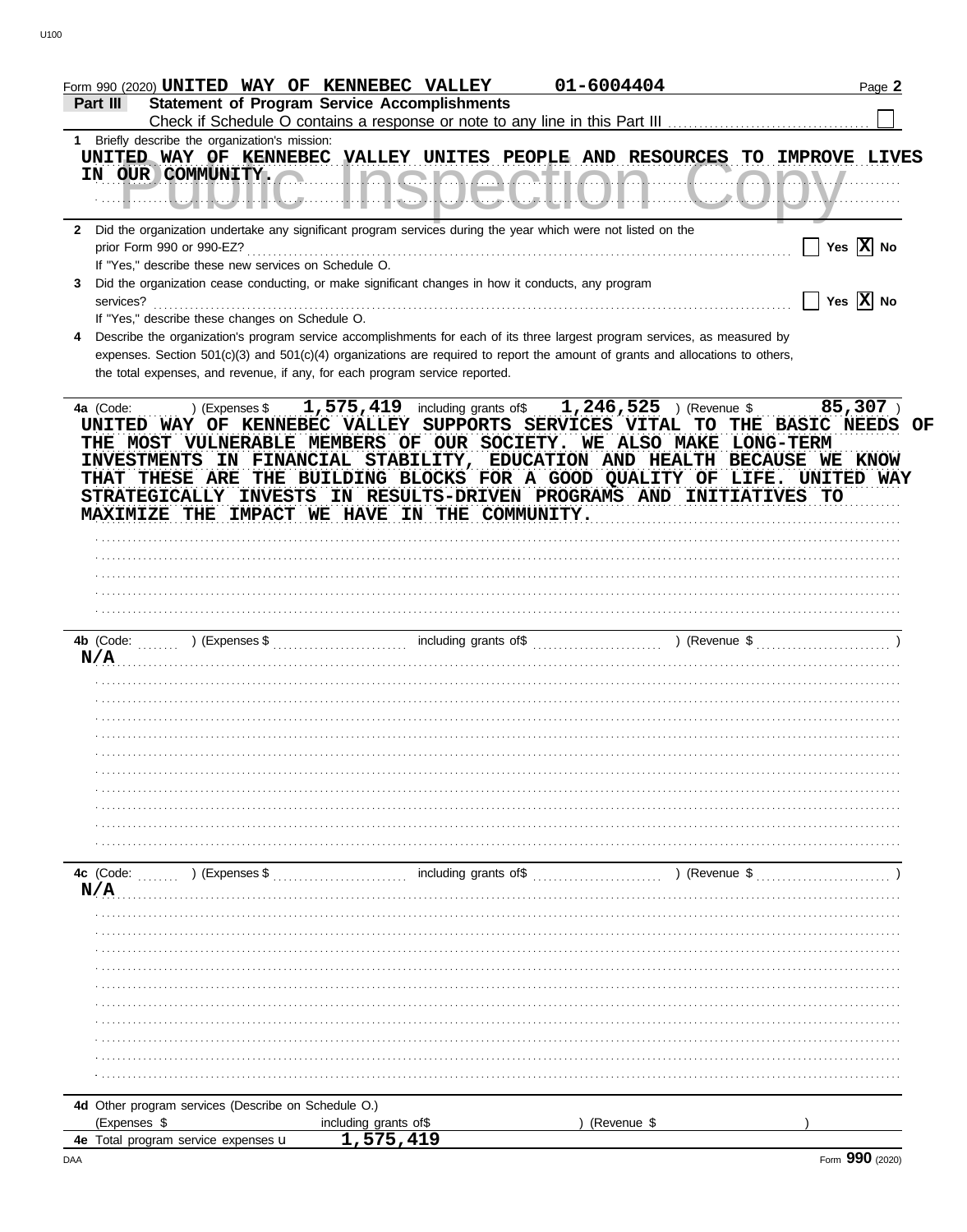# **Part IV Checklist of Required Schedules Form 990 (2020) UNITED WAY OF KENNEBEC VALLEY 01-6004404** Page 3

|     |                                                                                                                                                                                   |                 | Yes         | No |
|-----|-----------------------------------------------------------------------------------------------------------------------------------------------------------------------------------|-----------------|-------------|----|
| 1   | Is the organization described in section $501(c)(3)$ or $4947(a)(1)$ (other than a private foundation)? If "Yes,"                                                                 |                 |             |    |
|     | complete Schedule A                                                                                                                                                               | 1               | X           |    |
| 2   | Is the organization required to complete Schedule B, Schedule of Contributors (see instructions)?                                                                                 | $\overline{2}$  | X           |    |
| 3   | Did the organization engage in direct or indirect political campaign activities on behalf of or in opposition to                                                                  |                 |             |    |
|     | candidates for public office? If "Yes," complete Schedule C, Part I                                                                                                               | 3 <sup>7</sup>  |             | X  |
| 4   | Section 501(c)(3) organizations. Did the organization engage in lobbying activities, or have a section 501(h)                                                                     |                 |             |    |
|     | election in effect during the tax year? If "Yes," complete Schedule C, Part II                                                                                                    | 4               |             | X  |
| 5   | Is the organization a section $501(c)(4)$ , $501(c)(5)$ , or $501(c)(6)$ organization that receives membership dues,                                                              |                 |             |    |
|     | assessments, or similar amounts as defined in Revenue Procedure 98-19? If "Yes," complete Schedule C, Part III                                                                    | 5               |             | X  |
| 6   | Did the organization maintain any donor advised funds or any similar funds or accounts for which donors                                                                           |                 |             |    |
|     | have the right to provide advice on the distribution or investment of amounts in such funds or accounts? If                                                                       |                 |             |    |
|     | "Yes," complete Schedule D, Part I                                                                                                                                                | 6               |             | X  |
| 7   | Did the organization receive or hold a conservation easement, including easements to preserve open space,                                                                         |                 |             |    |
|     | the environment, historic land areas, or historic structures? If "Yes," complete Schedule D, Part II                                                                              | 7               |             | X  |
| 8   | Did the organization maintain collections of works of art, historical treasures, or other similar assets? If "Yes,"                                                               |                 |             |    |
|     | complete Schedule D, Part III                                                                                                                                                     | 8               |             | X  |
| 9   | Did the organization report an amount in Part X, line 21, for escrow or custodial account liability, serve as a                                                                   |                 |             |    |
|     | custodian for amounts not listed in Part X; or provide credit counseling, debt management, credit repair, or                                                                      | 9               |             | X  |
|     | debt negotiation services? If "Yes," complete Schedule D, Part IV<br>Did the organization, directly or through a related organization, hold assets in donor-restricted endowments |                 |             |    |
| 10  | or in quasi endowments? If "Yes," complete Schedule D, Part V                                                                                                                     | 10              | x           |    |
| 11  | If the organization's answer to any of the following questions is "Yes," then complete Schedule D, Parts VI,                                                                      |                 |             |    |
|     | VII, VIII, IX, or X as applicable.                                                                                                                                                |                 |             |    |
| a   | Did the organization report an amount for land, buildings, and equipment in Part X, line 10? If "Yes,"                                                                            |                 |             |    |
|     | complete Schedule D, Part VI                                                                                                                                                      | 11a             | X           |    |
| b   | Did the organization report an amount for investments—other securities in Part X, line 12, that is 5% or more                                                                     |                 |             |    |
|     | of its total assets reported in Part X, line 16? If "Yes," complete Schedule D, Part VII                                                                                          | 11b             |             | X  |
| c   | Did the organization report an amount for investments—program related in Part X, line 13, that is 5% or more                                                                      |                 |             |    |
|     | of its total assets reported in Part X, line 16? If "Yes," complete Schedule D, Part VIII                                                                                         | 11c             |             | X  |
| d   | Did the organization report an amount for other assets in Part X, line 15, that is 5% or more of its total assets                                                                 |                 |             |    |
|     | reported in Part X, line 16? If "Yes," complete Schedule D, Part IX                                                                                                               | 11d             |             | X  |
| е   | Did the organization report an amount for other liabilities in Part X, line 25? If "Yes," complete Schedule D, Part X                                                             | 11e             | $\mathbf x$ |    |
| Ť   | Did the organization's separate or consolidated financial statements for the tax year include a footnote that addresses                                                           |                 |             |    |
|     | the organization's liability for uncertain tax positions under FIN 48 (ASC 740)? If "Yes," complete Schedule D, Part X                                                            | 11f             | x           |    |
|     | 12a Did the organization obtain separate, independent audited financial statements for the tax year? If "Yes," complete                                                           |                 |             |    |
|     | Schedule D, Parts XI and XII                                                                                                                                                      | 12a             | X           |    |
|     | Was the organization included in consolidated, independent audited financial statements for the tax year? If                                                                      |                 |             |    |
|     | "Yes," and if the organization answered "No" to line 12a, then completing Schedule D, Parts XI and XII is optional                                                                | 12 <sub>b</sub> |             | X  |
| 13  |                                                                                                                                                                                   | 13              |             | X  |
| 14a | Did the organization maintain an office, employees, or agents outside of the United States?                                                                                       | 14a             |             | X  |
| b   | Did the organization have aggregate revenues or expenses of more than \$10,000 from grantmaking,                                                                                  |                 |             |    |
|     | fundraising, business, investment, and program service activities outside the United States, or aggregate                                                                         |                 |             |    |
|     | foreign investments valued at \$100,000 or more? If "Yes," complete Schedule F, Parts I and IV                                                                                    | 14b             |             | X  |
| 15  | Did the organization report on Part IX, column (A), line 3, more than \$5,000 of grants or other assistance to or                                                                 |                 |             |    |
|     | for any foreign organization? If "Yes," complete Schedule F, Parts II and IV                                                                                                      | 15              |             | X  |
| 16  | Did the organization report on Part IX, column (A), line 3, more than \$5,000 of aggregate grants or other                                                                        |                 |             |    |
|     |                                                                                                                                                                                   | 16              |             | X  |
| 17  | Did the organization report a total of more than \$15,000 of expenses for professional fundraising services on                                                                    |                 |             | X  |
|     |                                                                                                                                                                                   | 17              |             |    |
| 18  | Did the organization report more than \$15,000 total of fundraising event gross income and contributions on                                                                       |                 | X           |    |
|     | Did the organization report more than \$15,000 of gross income from gaming activities on Part VIII, line 9a?                                                                      | 18              |             |    |
| 19  |                                                                                                                                                                                   | 19              |             | X  |
| 20a | Did the organization operate one or more hospital facilities? If "Yes," complete Schedule H                                                                                       | 20a             |             | X  |
| b   |                                                                                                                                                                                   | 20 <sub>b</sub> |             |    |
| 21  | Did the organization report more than \$5,000 of grants or other assistance to any domestic organization or                                                                       |                 |             |    |
|     |                                                                                                                                                                                   | 21              | X           |    |
|     |                                                                                                                                                                                   |                 |             |    |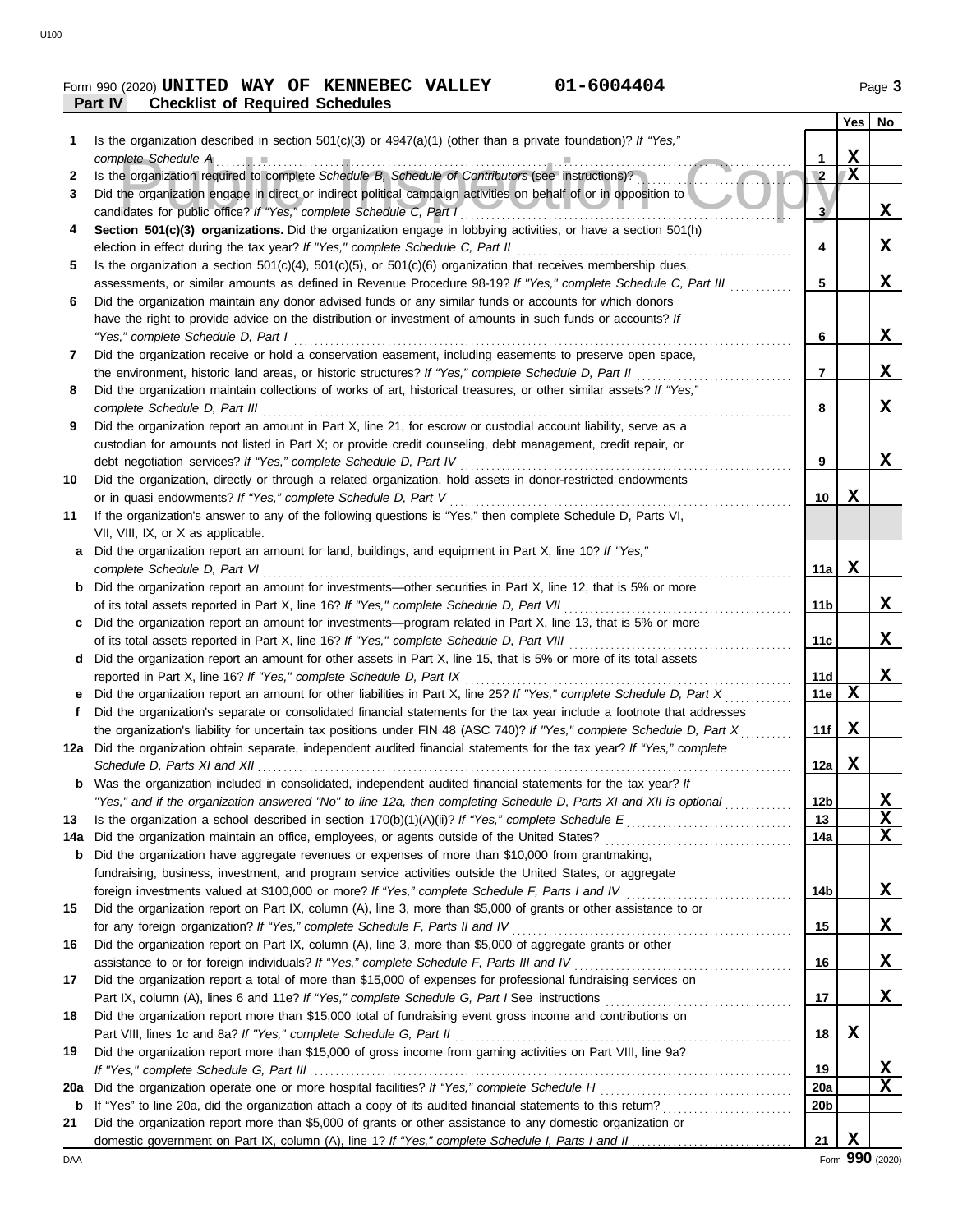#### Form 990 (2020) **UNITED WAY OF KENNEBEC VALLEY** 01-6004404 **1998 120 Page 4 Part IV Checklist of Required Schedules** *(continued)* **UNITED WAY OF KENNEBEC VALLEY 01-6004404**

|          | oncentral of negation ocheanes (commerci-                                                                                                                                                                                        |                 |             |             |
|----------|----------------------------------------------------------------------------------------------------------------------------------------------------------------------------------------------------------------------------------|-----------------|-------------|-------------|
| 22       | Did the organization report more than \$5,000 of grants or other assistance to or for domestic individuals on                                                                                                                    |                 | Yes         | No          |
|          | Part IX, column (A), line 2? If "Yes," complete Schedule I, Parts I and III                                                                                                                                                      | 22              | $\mathbf X$ |             |
| 23       | Did the organization answer "Yes" to Part VII, Section A, line 3, 4, or 5 about compensation of the                                                                                                                              |                 |             |             |
|          | organization's current and former officers, directors, trustees, key employees, and highest compensated                                                                                                                          |                 |             |             |
|          | employees? If "Yes," complete Schedule J                                                                                                                                                                                         | 23              |             | X           |
|          | 24a Did the organization have a tax-exempt bond issue with an outstanding principal amount of more than                                                                                                                          |                 |             |             |
|          | \$100,000 as of the last day of the year, that was issued after December 31, 2002? If "Yes," answer lines 24b<br>through 24d and complete Schedule K. If "No," go to line 25a                                                    | 24a             |             | X           |
| b        | Did the organization invest any proceeds of tax-exempt bonds beyond a temporary period exception?                                                                                                                                | 24b             |             |             |
| c        | Did the organization maintain an escrow account other than a refunding escrow at any time during the year                                                                                                                        |                 |             |             |
|          | to defease any tax-exempt bonds?                                                                                                                                                                                                 | 24c             |             |             |
| d        | Did the organization act as an "on behalf of" issuer for bonds outstanding at any time during the year?                                                                                                                          | 24d             |             |             |
|          | 25a Section 501(c)(3), 501(c)(4), and 501(c)(29) organizations. Did the organization engage in an excess benefit                                                                                                                 |                 |             |             |
|          | transaction with a disqualified person during the year? If "Yes," complete Schedule L, Part I                                                                                                                                    | 25a             |             | X           |
|          | Is the organization aware that it engaged in an excess benefit transaction with a disqualified person in a prior                                                                                                                 |                 |             |             |
|          | year, and that the transaction has not been reported on any of the organization's prior Forms 990 or 990-EZ?                                                                                                                     |                 |             |             |
|          | If "Yes," complete Schedule L, Part I                                                                                                                                                                                            | 25b             |             | X           |
| 26       | Did the organization report any amount on Part X, line 5 or 22, for receivables from or payables to any current                                                                                                                  |                 |             |             |
|          | or former officer, director, trustee, key employee, creator or founder, substantial contributor, or 35%<br>controlled entity or family member of any of these persons? If "Yes," complete Schedule L, Part II                    |                 |             | X           |
| 27       | Did the organization provide a grant or other assistance to any current or former officer, director, trustee, key                                                                                                                | 26              |             |             |
|          | employee, creator or founder, substantial contributor or employee thereof, a grant selection committee                                                                                                                           |                 |             |             |
|          | member, or to a 35% controlled entity (including an employee thereof) or family member of any of these                                                                                                                           |                 |             |             |
|          | persons? If "Yes," complete Schedule L, Part III                                                                                                                                                                                 | 27              |             | X           |
| 28       | Was the organization a party to a business transaction with one of the following parties (see Schedule L, Part                                                                                                                   |                 |             |             |
|          | IV instructions, for applicable filing thresholds, conditions, and exceptions):                                                                                                                                                  |                 |             |             |
| a        | A current or former officer, director, trustee, key employee, creator or founder, or substantial contributor? If                                                                                                                 |                 |             |             |
|          | "Yes," complete Schedule L, Part IV                                                                                                                                                                                              | 28a             |             | X           |
| b        | A family member of any individual described in line 28a? If "Yes," complete Schedule L, Part IV                                                                                                                                  | 28b             |             | X           |
| c        | A 35% controlled entity of one or more individuals and/or organizations described in lines 28a or 28b? If                                                                                                                        |                 |             |             |
|          | "Yes," complete Schedule L, Part IV<br>Did the organization receive more than \$25,000 in non-cash contributions? If "Yes," complete Schedule M                                                                                  | 28c             |             | X<br>X      |
| 29<br>30 | Did the organization receive contributions of art, historical treasures, or other similar assets, or qualified                                                                                                                   | 29              |             |             |
|          | conservation contributions? If "Yes," complete Schedule M                                                                                                                                                                        | 30              |             | <u>x</u>    |
| 31       | Did the organization liquidate, terminate, or dissolve and cease operations? If "Yes," complete Schedule N, Part I                                                                                                               | 31              |             | $\mathbf x$ |
| 32       | Did the organization sell, exchange, dispose of, or transfer more than 25% of its net assets? If "Yes,"                                                                                                                          |                 |             |             |
|          | complete Schedule N, Part II                                                                                                                                                                                                     | 32              |             | X           |
| 33       | Did the organization own 100% of an entity disregarded as separate from the organization under Regulations                                                                                                                       |                 |             |             |
|          | sections 301.7701-2 and 301.7701-3? If "Yes," complete Schedule R, Part I                                                                                                                                                        | 33              |             | X           |
| 34       | Was the organization related to any tax-exempt or taxable entity? If "Yes," complete Schedule R, Part II, III,                                                                                                                   |                 |             |             |
|          | or IV, and Part V, line 1                                                                                                                                                                                                        | 34              |             | X           |
| 35a      |                                                                                                                                                                                                                                  | 35a             |             | $\mathbf x$ |
| b        | If "Yes" to line 35a, did the organization receive any payment from or engage in any transaction with a                                                                                                                          |                 |             |             |
| 36       | Section 501(c)(3) organizations. Did the organization make any transfers to an exempt non-charitable                                                                                                                             | 35 <sub>b</sub> |             |             |
|          | related organization? If "Yes," complete Schedule R, Part V, line 2                                                                                                                                                              | 36              |             | X           |
| 37       | Did the organization conduct more than 5% of its activities through an entity that is not a related organization                                                                                                                 |                 |             |             |
|          | and that is treated as a partnership for federal income tax purposes? If "Yes," complete Schedule R, Part VI<br>and a straightful contract and a straight of the straight of the straight of the straight of the straight of the | 37              |             | X           |
| 38       | Did the organization complete Schedule O and provide explanations in Schedule O for Part VI, lines 11b and                                                                                                                       |                 |             |             |
|          | 19? Note: All Form 990 filers are required to complete Schedule O.                                                                                                                                                               | 38              | X           |             |
|          | Statements Regarding Other IRS Filings and Tax Compliance<br>Part V                                                                                                                                                              |                 |             |             |
|          |                                                                                                                                                                                                                                  |                 |             |             |
|          |                                                                                                                                                                                                                                  |                 | Yes         | No          |
| 1a       | 0<br>Enter the number reported in Box 3 of Form 1096. Enter -0- if not applicable<br>1a<br>.                                                                                                                                     |                 |             |             |
| b        | $\mathbf 0$<br>1 <sub>b</sub><br>Enter the number of Forms W-2G included in line 1a. Enter -0- if not applicable <i>minimals</i>                                                                                                 |                 |             |             |
| c        | Did the organization comply with backup withholding rules for reportable payments to vendors and                                                                                                                                 |                 |             |             |
|          |                                                                                                                                                                                                                                  | 1c              |             |             |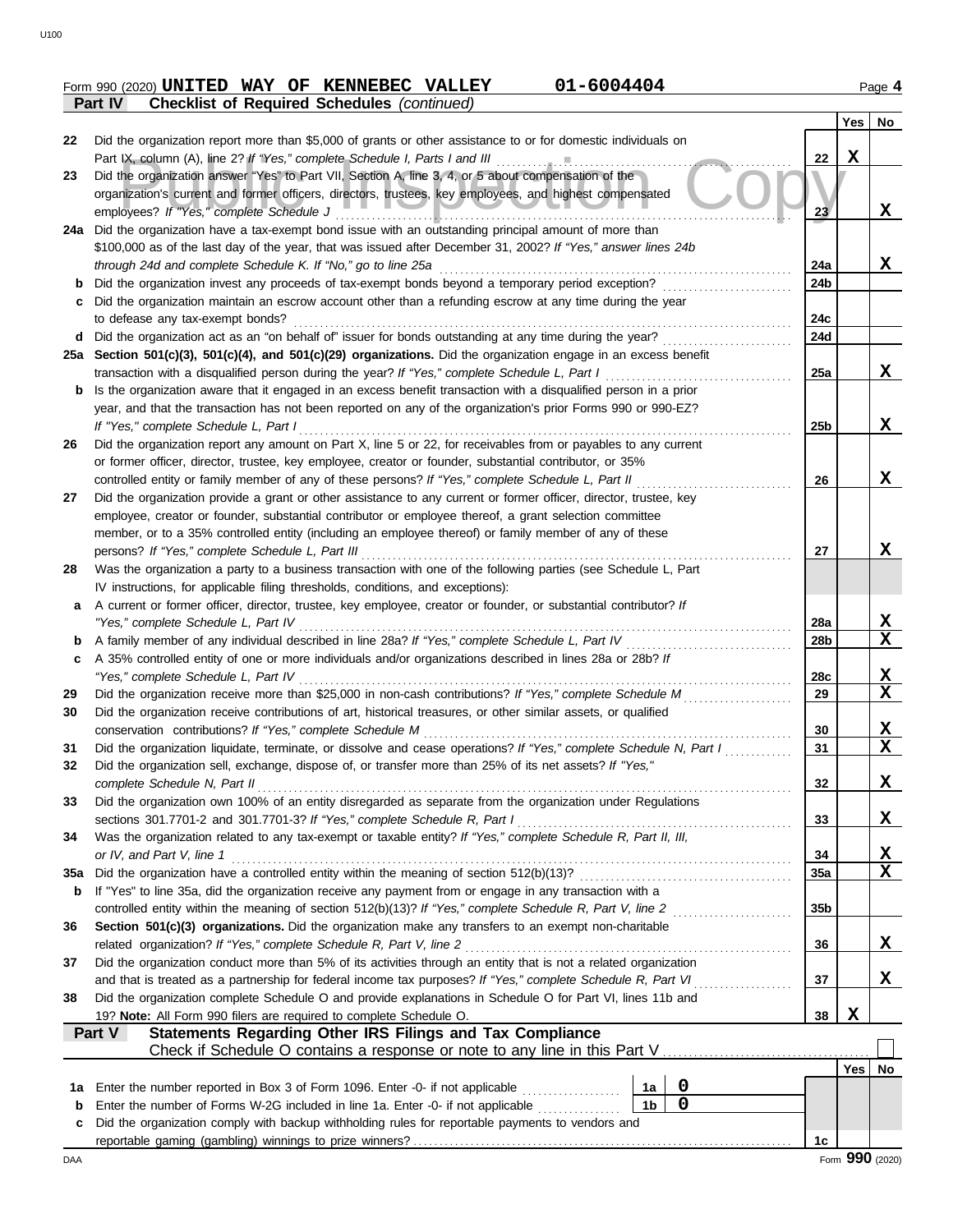|        |  | Form 990 (2020) UNITED WAY OF KENNEBEC VALLEY | 01-6004404                                                            | Page 5 |
|--------|--|-----------------------------------------------|-----------------------------------------------------------------------|--------|
| Part V |  |                                               | Statements Regarding Other IRS Filings and Tax Compliance (continued) |        |

|             |                                                                                                                                    |                 |                 | Yes | No                      |
|-------------|------------------------------------------------------------------------------------------------------------------------------------|-----------------|-----------------|-----|-------------------------|
|             | 2a Enter the number of employees reported on Form W-3, Transmittal of Wage and Tax                                                 |                 |                 |     |                         |
|             | Statements, filed for the calendar year ending with or within the year covered by this return                                      | 2a              |                 |     |                         |
| b           | If at least one is reported on line 2a, did the organization file all required federal employment tax returns?                     |                 | 2 <sub>b</sub>  | X   |                         |
|             | Note: If the sum of lines 1a and 2a is greater than 250, you may be required to e-file (see instructions)                          |                 |                 |     |                         |
| За          | Did the organization have unrelated business gross income of \$1,000 or more during the year?                                      |                 | 3a              |     | X                       |
| b           | If "Yes," has it filed a Form 990-T for this year? If "No" to line 3b, provide an explanation on Schedule O                        |                 | $\overline{3}b$ |     |                         |
| 4a          | At any time during the calendar year, did the organization have an interest in, or a signature or other authority over,            |                 |                 |     |                         |
|             | a financial account in a foreign country (such as a bank account, securities account, or other financial account)?                 |                 | 4a              |     | X                       |
| b           | If "Yes," enter the name of the foreign country $\mathbf u$                                                                        |                 |                 |     |                         |
|             | See instructions for filing requirements for FinCEN Form 114, Report of Foreign Bank and Financial Accounts (FBAR).                |                 |                 |     |                         |
| 5a          |                                                                                                                                    |                 | 5a              |     | <u>x</u>                |
| b           | Did any taxable party notify the organization that it was or is a party to a prohibited tax shelter transaction?                   |                 | 5 <sub>b</sub>  |     | $\mathbf X$             |
| c           | If "Yes" to line 5a or 5b, did the organization file Form 8886-T?                                                                  |                 | 5c              |     |                         |
| 6a          | Does the organization have annual gross receipts that are normally greater than \$100,000, and did the                             |                 |                 |     |                         |
|             | organization solicit any contributions that were not tax deductible as charitable contributions?                                   |                 | 6a              |     | X                       |
| b           | If "Yes," did the organization include with every solicitation an express statement that such contributions or                     |                 |                 |     |                         |
|             | gifts were not tax deductible?                                                                                                     |                 | 6b              |     |                         |
| 7           | Organizations that may receive deductible contributions under section 170(c).                                                      |                 |                 |     |                         |
| a           | Did the organization receive a payment in excess of \$75 made partly as a contribution and partly for goods                        |                 |                 |     |                         |
|             | and services provided to the payor?                                                                                                |                 | 7a              |     | X                       |
| b           |                                                                                                                                    |                 | 7b              |     |                         |
| c           | Did the organization sell, exchange, or otherwise dispose of tangible personal property for which it was                           |                 |                 |     |                         |
|             | required to file Form 8282?                                                                                                        |                 | 7c              |     | X                       |
| d           | If "Yes," indicate the number of Forms 8282 filed during the year<br>[[[[[[[[[[[[[[]]]]]                                           | 7d              |                 |     |                         |
| е           |                                                                                                                                    |                 | 7e              |     | <u>x</u>                |
|             | Did the organization, during the year, pay premiums, directly or indirectly, on a personal benefit contract?                       |                 | 7f              |     | $\overline{\mathbf{x}}$ |
| g           | If the organization received a contribution of qualified intellectual property, did the organization file Form 8899 as required?   |                 | 7g              |     |                         |
| h           | If the organization received a contribution of cars, boats, airplanes, or other vehicles, did the organization file a Form 1098-C? |                 | 7h              |     |                         |
| 8           | Sponsoring organizations maintaining donor advised funds. Did a donor advised fund maintained by the                               |                 |                 |     |                         |
|             |                                                                                                                                    |                 | 8               |     |                         |
| 9           | Sponsoring organizations maintaining donor advised funds.                                                                          |                 |                 |     |                         |
| a           | Did the sponsoring organization make any taxable distributions under section 4966?                                                 |                 | 9а              |     |                         |
| b           | Did the sponsoring organization make a distribution to a donor, donor advisor, or related person?                                  |                 | 9b              |     |                         |
| 10          | Section 501(c)(7) organizations. Enter:                                                                                            |                 |                 |     |                         |
| a           | Initiation fees and capital contributions included on Part VIII, line 12                                                           | 10a             |                 |     |                         |
| b           | Gross receipts, included on Form 990, Part VIII, line 12, for public use of club facilities                                        | 10 <sub>b</sub> |                 |     |                         |
| 11          | Section 501(c)(12) organizations. Enter:                                                                                           |                 |                 |     |                         |
| a           | Gross income from members or shareholders                                                                                          | 11a             |                 |     |                         |
| b           | Gross income from other sources (Do not net amounts due or paid to other sources                                                   |                 |                 |     |                         |
|             | against amounts due or received from them.)                                                                                        | 11 <sub>b</sub> |                 |     |                         |
| 12a         | Section 4947(a)(1) non-exempt charitable trusts. Is the organization filing Form 990 in lieu of Form 1041?                         |                 | 12a             |     |                         |
| $\mathbf b$ | If "Yes," enter the amount of tax-exempt interest received or accrued during the year                                              | 12b             |                 |     |                         |
| 13          | Section 501(c)(29) qualified nonprofit health insurance issuers.                                                                   |                 |                 |     |                         |
| a           | Is the organization licensed to issue qualified health plans in more than one state?                                               |                 | 13a             |     |                         |
|             | Note: See the instructions for additional information the organization must report on Schedule O.                                  |                 |                 |     |                         |
| b           | Enter the amount of reserves the organization is required to maintain by the states in which                                       |                 |                 |     |                         |
|             |                                                                                                                                    | 13 <sub>b</sub> |                 |     |                         |
| c           | Enter the amount of reserves on hand                                                                                               | 13 <sub>c</sub> |                 |     |                         |
| 14a         | Did the organization receive any payments for indoor tanning services during the tax year?                                         |                 | 14a             |     | X                       |
| $\mathbf b$ |                                                                                                                                    |                 | 14 <sub>b</sub> |     |                         |
| 15          | Is the organization subject to the section 4960 tax on payment(s) of more than \$1,000,000 in remuneration or                      |                 |                 |     |                         |
|             | excess parachute payment(s) during the year?                                                                                       |                 | 15              |     | X                       |
|             | If "Yes," see instructions and file Form 4720, Schedule N.                                                                         |                 |                 |     |                         |
| 16          | Is the organization an educational institution subject to the section 4968 excise tax on net investment income?                    |                 | 16              |     | X                       |
|             | If "Yes," complete Form 4720, Schedule O.                                                                                          |                 |                 |     |                         |

Form **990** (2020)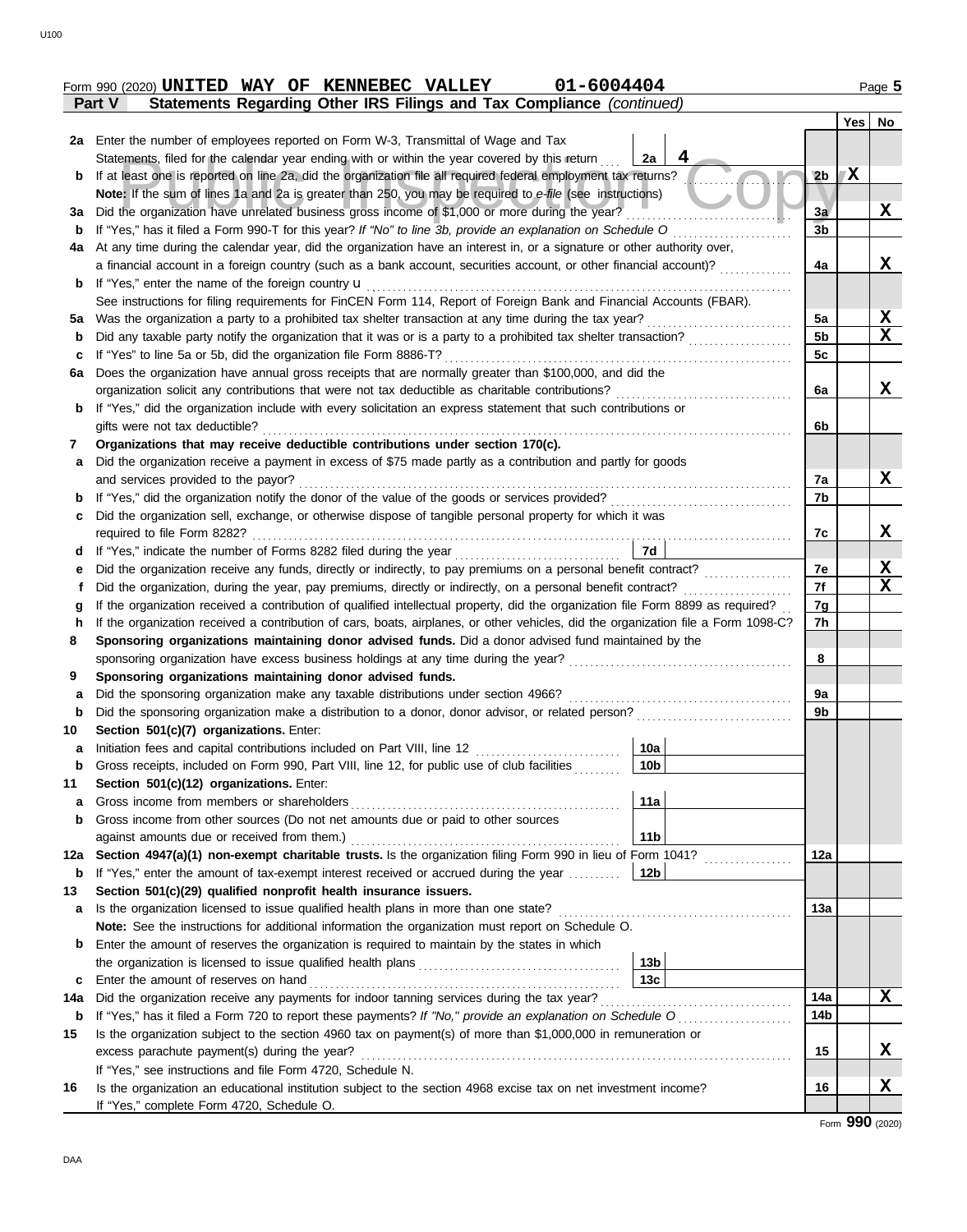|     | Part VI<br>Governance, Management, and Disclosure For each "Yes" response to lines 2 through 7b below, and for a "No"                                                                    |                         |                         |             |
|-----|------------------------------------------------------------------------------------------------------------------------------------------------------------------------------------------|-------------------------|-------------------------|-------------|
|     | response to line 8a, 8b, or 10b below, describe the circumstances, processes, or changes on Schedule O. See instructions.                                                                |                         |                         |             |
|     |                                                                                                                                                                                          |                         |                         |             |
|     | Section A. Governing Body and Management                                                                                                                                                 |                         |                         |             |
|     |                                                                                                                                                                                          |                         | Yes                     | No.         |
| 1a  | 17<br>$1a \pm$<br>Enter the number of voting members of the governing body at the end of the tax year                                                                                    |                         |                         |             |
|     | If there are material differences in voting rights among members of the governing body, or                                                                                               |                         |                         |             |
|     | if the governing body delegated broad authority to an executive committee or similar                                                                                                     |                         |                         |             |
|     | committee, explain on Schedule O.<br>17                                                                                                                                                  |                         |                         |             |
| b   | 1 <sub>b</sub><br>Enter the number of voting members included on line 1a, above, who are independent                                                                                     |                         |                         |             |
|     | Did any officer, director, trustee, or key employee have a family relationship or a business relationship with                                                                           | $\mathbf{2}$            |                         | X           |
|     | any other officer, director, trustee, or key employee?<br>Did the organization delegate control over management duties customarily performed by or under the direct                      |                         |                         |             |
|     | supervision of officers, directors, trustees, or key employees to a management company or other person?                                                                                  | 3                       |                         | X           |
|     | Did the organization make any significant changes to its governing documents since the prior Form 990 was filed?                                                                         | $\overline{\mathbf{4}}$ | $\mathbf X$             |             |
|     | Did the organization become aware during the year of a significant diversion of the organization's assets?                                                                               | 5                       |                         | X           |
|     | Did the organization have members or stockholders?                                                                                                                                       | 6                       |                         | X           |
| 7a  | Did the organization have members, stockholders, or other persons who had the power to elect or appoint                                                                                  |                         |                         |             |
|     | one or more members of the governing body?                                                                                                                                               | 7a                      |                         | X           |
| b   | Are any governance decisions of the organization reserved to (or subject to approval by) members,                                                                                        |                         |                         |             |
|     | stockholders, or persons other than the governing body?                                                                                                                                  | 7b                      |                         | X           |
|     | Did the organization contemporaneously document the meetings held or written actions undertaken during the year by the following:                                                        |                         |                         |             |
| a   | The governing body?                                                                                                                                                                      | 8a                      | X                       |             |
| b   | Each committee with authority to act on behalf of the governing body?                                                                                                                    | 8b                      | $\mathbf X$             |             |
|     | Is there any officer, director, trustee, or key employee listed in Part VII, Section A, who cannot be reached at                                                                         |                         |                         |             |
|     |                                                                                                                                                                                          |                         |                         | x           |
|     | Section B. Policies (This Section B requests information about policies not required by the Internal Revenue Code.                                                                       |                         |                         |             |
|     |                                                                                                                                                                                          |                         | Yes                     | No          |
|     | 10a Did the organization have local chapters, branches, or affiliates?                                                                                                                   | 10a                     |                         | X           |
|     | <b>b</b> If "Yes," did the organization have written policies and procedures governing the activities of such chapters,                                                                  |                         |                         |             |
|     | affiliates, and branches to ensure their operations are consistent with the organization's exempt purposes?                                                                              | 10b                     |                         |             |
|     | 11a Has the organization provided a complete copy of this Form 990 to all members of its governing body before filing the form?                                                          | 11a                     | X                       |             |
|     | Describe in Schedule O the process, if any, used by the organization to review this Form 990.<br>Did the organization have a written conflict of interest policy? If "No," go to line 13 | 12a                     | $\overline{\mathbf{X}}$ |             |
| b   | Were officers, directors, or trustees, and key employees required to disclose annually interests that could give rise to conflicts?                                                      | 12b                     | X                       |             |
| c   | Did the organization regularly and consistently monitor and enforce compliance with the policy? If "Yes,"                                                                                |                         |                         |             |
|     | describe in Schedule O how this was done                                                                                                                                                 | 12с                     | X                       |             |
|     | Did the organization have a written whistleblower policy?                                                                                                                                | 13                      | X                       |             |
|     | Did the organization have a written document retention and destruction policy?                                                                                                           | 14                      | X                       |             |
|     | Did the process for determining compensation of the following persons include a review and approval by                                                                                   |                         |                         |             |
|     | independent persons, comparability data, and contemporaneous substantiation of the deliberation and decision?                                                                            |                         |                         |             |
| a   | The organization's CEO, Executive Director, or top management official                                                                                                                   | 15a                     | $\mathbf X$             |             |
| b   | Other officers or key employees of the organization                                                                                                                                      | 15b                     |                         | $\mathbf X$ |
|     | If "Yes" to line 15a or 15b, describe the process in Schedule O (see instructions).                                                                                                      |                         |                         |             |
| 16a | Did the organization invest in, contribute assets to, or participate in a joint venture or similar arrangement                                                                           |                         |                         |             |
|     | with a taxable entity during the year?                                                                                                                                                   | 16a                     |                         | Х           |
| b   | If "Yes," did the organization follow a written policy or procedure requiring the organization to evaluate its                                                                           |                         |                         |             |
|     | participation in joint venture arrangements under applicable federal tax law, and take steps to safeguard the                                                                            |                         |                         |             |
|     |                                                                                                                                                                                          | 16b                     |                         |             |
|     | <b>Section C. Disclosure</b>                                                                                                                                                             |                         |                         |             |
|     | List the states with which a copy of this Form 990 is required to be filed $\mathbf u$ NONE                                                                                              |                         |                         |             |

financial statements available to the public during the tax year.

|  |  |  |  |  |  |  | 20 State the name, address, and telephone number of the person who possesses the organization's books and records u |  |  |
|--|--|--|--|--|--|--|---------------------------------------------------------------------------------------------------------------------|--|--|
|--|--|--|--|--|--|--|---------------------------------------------------------------------------------------------------------------------|--|--|

**IRENE FAVREAU,DIR OF FINANCE & OPER121 COMMERCIAL STREET**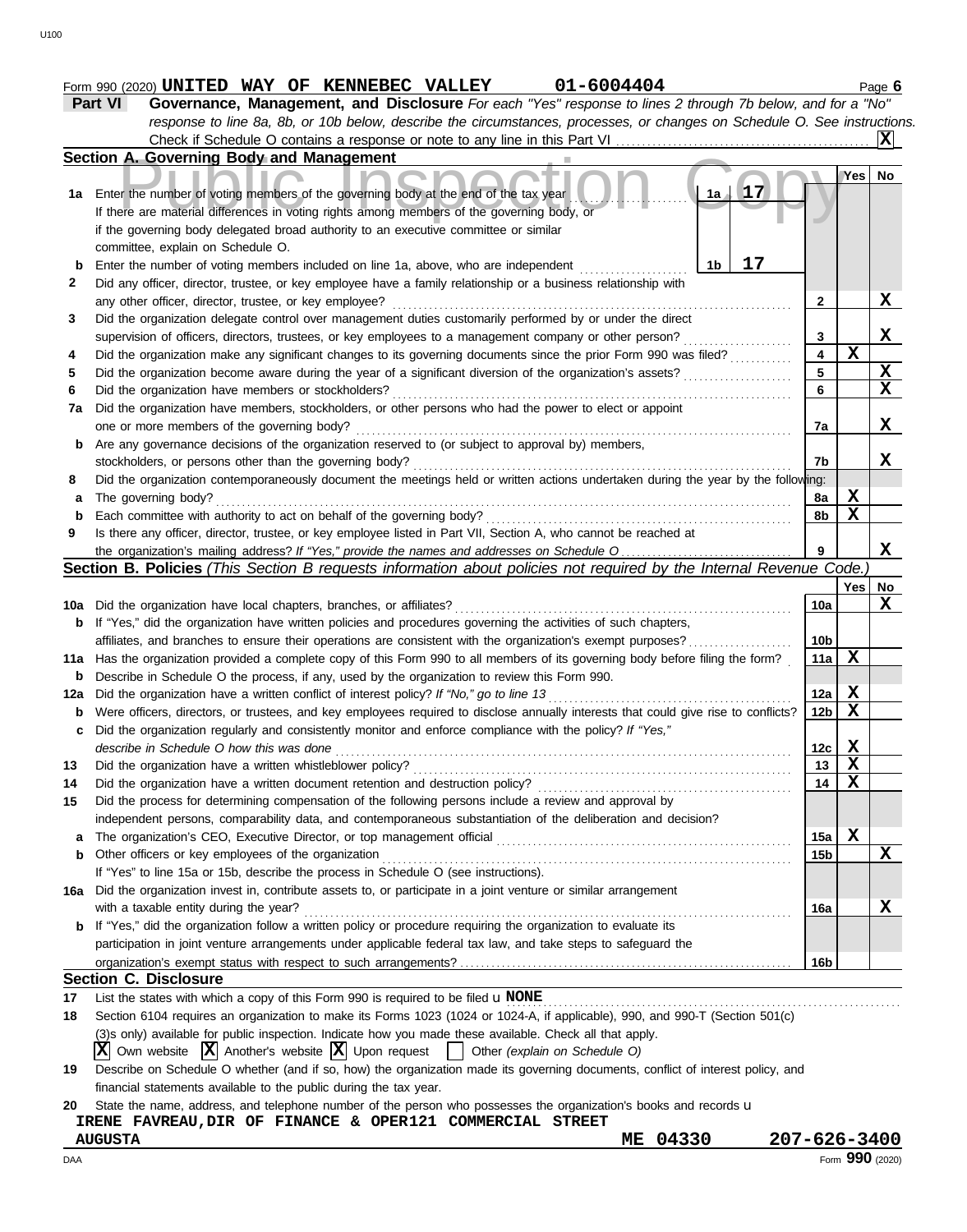# **Form 990 (2020) UNITED WAY OF KENNEBEC VALLEY 01-6004404** Page 7

**Independent Contractors Part VII Compensation of Officers, Directors, Trustees, Key Employees, Highest Compensated Employees, and** Check if Schedule O contains a response or note to any line in this Part VII ................................

| Section A. Officers, Directors, Trustees, Key Employees, and Highest Compensated Employees                                                                                                                                                                                                                                                        |                                                                                                                                                                                                                                                                                                            |   |              |             |          |  |  |   |             |             |  |  |  |
|---------------------------------------------------------------------------------------------------------------------------------------------------------------------------------------------------------------------------------------------------------------------------------------------------------------------------------------------------|------------------------------------------------------------------------------------------------------------------------------------------------------------------------------------------------------------------------------------------------------------------------------------------------------------|---|--------------|-------------|----------|--|--|---|-------------|-------------|--|--|--|
| 1a Complete this table for all persons required to be listed. Report compensation for the calendar year ending with or within the<br>organization's tax year.                                                                                                                                                                                     |                                                                                                                                                                                                                                                                                                            |   |              |             |          |  |  |   |             |             |  |  |  |
| • List all of the organization's current officers, directors, trustees (whether individuals or organizations), regardless of amount of<br>compensation. Enter -0- in columns (D), (E), and (F) if no compensation was paid.<br>• List all of the organization's current key employees, if any. See instructions for definition of "key employee." |                                                                                                                                                                                                                                                                                                            |   |              |             |          |  |  |   |             |             |  |  |  |
|                                                                                                                                                                                                                                                                                                                                                   |                                                                                                                                                                                                                                                                                                            |   |              |             |          |  |  |   |             |             |  |  |  |
|                                                                                                                                                                                                                                                                                                                                                   | • List the organization's five current highest compensated employees (other than an officer, director, trustee, or key employee)<br>who received reportable compensation (Box 5 of Form W-2 and/or Box 7 of Form 1099-MISC) of more than \$100,000 from the<br>organization and any related organizations. |   |              |             |          |  |  |   |             |             |  |  |  |
|                                                                                                                                                                                                                                                                                                                                                   |                                                                                                                                                                                                                                                                                                            |   |              |             |          |  |  |   |             |             |  |  |  |
| • List all of the organization's former officers, key employees, and highest compensated employees who received more than<br>\$100,000 of reportable compensation from the organization and any related organizations.                                                                                                                            |                                                                                                                                                                                                                                                                                                            |   |              |             |          |  |  |   |             |             |  |  |  |
| • List all of the organization's former directors or trustees that received, in the capacity as a former director or trustee of the<br>organization, more than \$10,000 of reportable compensation from the organization and any related organizations.<br>See instructions for the order in which to list the persons above.                     |                                                                                                                                                                                                                                                                                                            |   |              |             |          |  |  |   |             |             |  |  |  |
| Check this box if neither the organization nor any related organization compensated any current officer, director, or trustee.                                                                                                                                                                                                                    |                                                                                                                                                                                                                                                                                                            |   |              |             |          |  |  |   |             |             |  |  |  |
| (A)<br>(B)<br>(C)<br>(D)<br>(E)<br>(F)                                                                                                                                                                                                                                                                                                            |                                                                                                                                                                                                                                                                                                            |   |              |             |          |  |  |   |             |             |  |  |  |
| Name and title<br>Position<br>Reportable<br>Reportable<br>Estimated amount<br>Average<br>(do not check more than one<br>compensation<br>of other<br>hours<br>compensation                                                                                                                                                                         |                                                                                                                                                                                                                                                                                                            |   |              |             |          |  |  |   |             |             |  |  |  |
| box, unless person is both an<br>from the<br>from related<br>per week<br>compensation                                                                                                                                                                                                                                                             |                                                                                                                                                                                                                                                                                                            |   |              |             |          |  |  |   |             |             |  |  |  |
| organizations<br>officer and a director/trustee)<br>organization<br>from the<br>(list any                                                                                                                                                                                                                                                         |                                                                                                                                                                                                                                                                                                            |   |              |             |          |  |  |   |             |             |  |  |  |
|                                                                                                                                                                                                                                                                                                                                                   | (W-2/1099-MISC)<br>(W-2/1099-MISC)<br>organization and<br>hours for<br>Individual<br>Individual<br>Former<br>Officer<br>Ķey<br>related organizations<br>related                                                                                                                                            |   |              |             |          |  |  |   |             |             |  |  |  |
|                                                                                                                                                                                                                                                                                                                                                   | organizations<br>below                                                                                                                                                                                                                                                                                     |   | nstitutional |             |          |  |  |   |             |             |  |  |  |
|                                                                                                                                                                                                                                                                                                                                                   | dotted line)                                                                                                                                                                                                                                                                                               |   |              |             | employee |  |  |   |             |             |  |  |  |
| Highest compensated<br>employee<br>trustee<br>trustee                                                                                                                                                                                                                                                                                             |                                                                                                                                                                                                                                                                                                            |   |              |             |          |  |  |   |             |             |  |  |  |
| (1) COURTNEY<br><b>YEAGER</b>                                                                                                                                                                                                                                                                                                                     |                                                                                                                                                                                                                                                                                                            |   |              |             |          |  |  |   |             |             |  |  |  |
|                                                                                                                                                                                                                                                                                                                                                   | 40.00                                                                                                                                                                                                                                                                                                      |   |              |             |          |  |  |   |             |             |  |  |  |
| EXECUTIVE DIRECTOR                                                                                                                                                                                                                                                                                                                                | 0.00<br>76,149<br>X<br>0<br>11,438                                                                                                                                                                                                                                                                         |   |              |             |          |  |  |   |             |             |  |  |  |
| (2) GREG BOYD                                                                                                                                                                                                                                                                                                                                     |                                                                                                                                                                                                                                                                                                            |   |              |             |          |  |  |   |             |             |  |  |  |
|                                                                                                                                                                                                                                                                                                                                                   | 0.50                                                                                                                                                                                                                                                                                                       |   |              |             |          |  |  |   |             |             |  |  |  |
| <b>DIRECTOR</b>                                                                                                                                                                                                                                                                                                                                   | 0.00                                                                                                                                                                                                                                                                                                       | X |              |             |          |  |  | 0 | 0           | 0           |  |  |  |
| (3) NONA BOYINK                                                                                                                                                                                                                                                                                                                                   |                                                                                                                                                                                                                                                                                                            |   |              |             |          |  |  |   |             |             |  |  |  |
|                                                                                                                                                                                                                                                                                                                                                   | 0.50                                                                                                                                                                                                                                                                                                       |   |              |             |          |  |  |   |             |             |  |  |  |
| <b>DIRECTOR</b>                                                                                                                                                                                                                                                                                                                                   | 0.00                                                                                                                                                                                                                                                                                                       | X |              |             |          |  |  | 0 | 0           | 0           |  |  |  |
| (4) ALISSA BOYNTON                                                                                                                                                                                                                                                                                                                                | 0.50                                                                                                                                                                                                                                                                                                       |   |              |             |          |  |  |   |             |             |  |  |  |
| <b>DIRECTOR</b>                                                                                                                                                                                                                                                                                                                                   | 0.00                                                                                                                                                                                                                                                                                                       | X |              |             |          |  |  | 0 | 0           | 0           |  |  |  |
| (5) SUE CLARY                                                                                                                                                                                                                                                                                                                                     |                                                                                                                                                                                                                                                                                                            |   |              |             |          |  |  |   |             |             |  |  |  |
|                                                                                                                                                                                                                                                                                                                                                   | 0.50                                                                                                                                                                                                                                                                                                       |   |              |             |          |  |  |   |             |             |  |  |  |
| <b>DIRECTOR</b>                                                                                                                                                                                                                                                                                                                                   | 0.00                                                                                                                                                                                                                                                                                                       | X |              |             |          |  |  | 0 | 0           | 0           |  |  |  |
| (6) <b>NATE</b><br>CURTIS                                                                                                                                                                                                                                                                                                                         |                                                                                                                                                                                                                                                                                                            |   |              |             |          |  |  |   |             |             |  |  |  |
|                                                                                                                                                                                                                                                                                                                                                   | 0.50                                                                                                                                                                                                                                                                                                       |   |              |             |          |  |  |   |             |             |  |  |  |
| <b>DIRECTOR</b>                                                                                                                                                                                                                                                                                                                                   | 0.00                                                                                                                                                                                                                                                                                                       | X |              |             |          |  |  | 0 | $\mathbf 0$ | 0           |  |  |  |
| (7) KATIE DOHERTY                                                                                                                                                                                                                                                                                                                                 |                                                                                                                                                                                                                                                                                                            |   |              |             |          |  |  |   |             |             |  |  |  |
|                                                                                                                                                                                                                                                                                                                                                   | 0.50                                                                                                                                                                                                                                                                                                       |   |              |             |          |  |  |   |             |             |  |  |  |
| <b>DIRECTOR</b>                                                                                                                                                                                                                                                                                                                                   | 0.00                                                                                                                                                                                                                                                                                                       | X |              |             |          |  |  | 0 | 0           | 0           |  |  |  |
| (8) MARIA HAYS                                                                                                                                                                                                                                                                                                                                    |                                                                                                                                                                                                                                                                                                            |   |              |             |          |  |  |   |             |             |  |  |  |
|                                                                                                                                                                                                                                                                                                                                                   | 1.00                                                                                                                                                                                                                                                                                                       |   |              |             |          |  |  |   |             |             |  |  |  |
| VICE CHAIR, RES. DEV                                                                                                                                                                                                                                                                                                                              | 0.00                                                                                                                                                                                                                                                                                                       | X |              | $\mathbf x$ |          |  |  | 0 | 0           | 0           |  |  |  |
| (9) JENNIFER JACQUES                                                                                                                                                                                                                                                                                                                              |                                                                                                                                                                                                                                                                                                            |   |              |             |          |  |  |   |             |             |  |  |  |
|                                                                                                                                                                                                                                                                                                                                                   | 0.50                                                                                                                                                                                                                                                                                                       |   |              |             |          |  |  |   |             |             |  |  |  |
| <b>DIRECTOR</b>                                                                                                                                                                                                                                                                                                                                   | 0.00                                                                                                                                                                                                                                                                                                       | X |              |             |          |  |  | 0 | 0           | $\mathbf 0$ |  |  |  |
|                                                                                                                                                                                                                                                                                                                                                   | (10) PAULA LACASSE                                                                                                                                                                                                                                                                                         |   |              |             |          |  |  |   |             |             |  |  |  |
| <b>DIRECTOR</b>                                                                                                                                                                                                                                                                                                                                   | 0.50<br>0.00                                                                                                                                                                                                                                                                                               | X |              |             |          |  |  | 0 | 0           | 0           |  |  |  |
|                                                                                                                                                                                                                                                                                                                                                   |                                                                                                                                                                                                                                                                                                            |   |              |             |          |  |  |   |             |             |  |  |  |

**DIRECTOR**

**(11) JOSEPH LAJOIE**

. . . . . . . . . . . . . . . . . . . . . . . . . . . . . . . . . . . . . . . . . . . . . . . . . . . . . **0.50**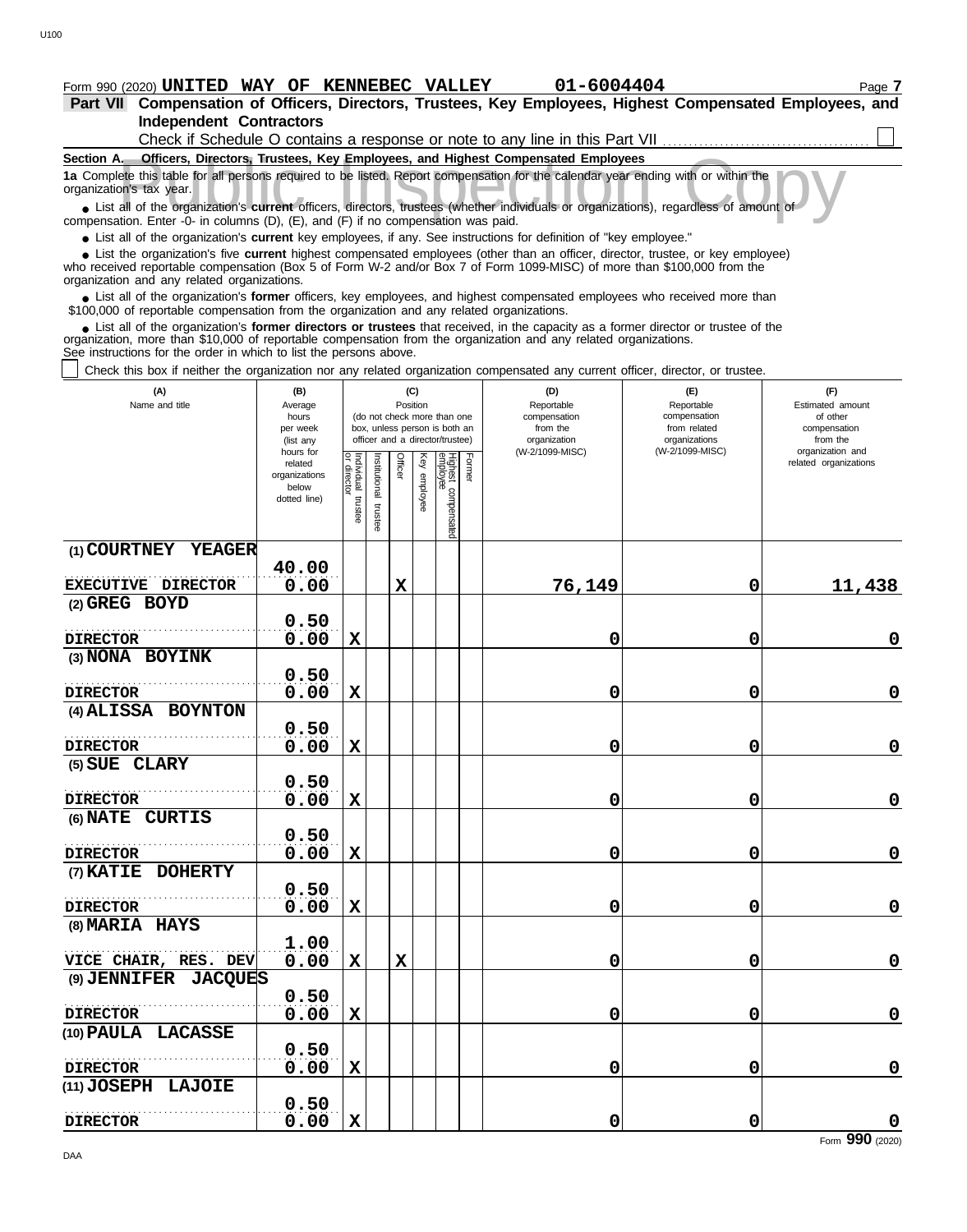| Form 990 (2020) UNITED WAY OF KENNEBEC VALLEY              |                                                                |                                               |                          |                 |              |                                                                                                 |        | 01-6004404                                                                                                                       |                                                                    |                       |                                                                 | Page 8      |
|------------------------------------------------------------|----------------------------------------------------------------|-----------------------------------------------|--------------------------|-----------------|--------------|-------------------------------------------------------------------------------------------------|--------|----------------------------------------------------------------------------------------------------------------------------------|--------------------------------------------------------------------|-----------------------|-----------------------------------------------------------------|-------------|
| Part VII                                                   |                                                                |                                               |                          |                 |              |                                                                                                 |        | Section A. Officers, Directors, Trustees, Key Employees, and Highest Compensated Employees (continued)                           |                                                                    |                       |                                                                 |             |
| (A)<br>Name and title                                      | (B)<br>Average<br>hours<br>per week<br>(list any               |                                               |                          | (C)<br>Position |              | (do not check more than one<br>box, unless person is both an<br>officer and a director/trustee) |        | (D)<br>Reportable<br>compensation<br>from the<br>organization                                                                    | (E)<br>Reportable<br>compensation<br>from related<br>organizations |                       | (F)<br>Estimated amount<br>of other<br>compensation<br>from the |             |
|                                                            | hours for<br>related<br>organizations<br>below<br>dotted line) | Individual trustee<br>or director<br>director | Institutional<br>trustee | Officer         | Key employee | Highest compensatec<br>employee                                                                 | Former | (W-2/1099-MISC)                                                                                                                  | (W-2/1099-MISC)                                                    | related organizations | organization and                                                |             |
| (12)<br>ERIC LIND                                          |                                                                |                                               |                          |                 |              |                                                                                                 |        |                                                                                                                                  |                                                                    |                       |                                                                 |             |
| VICE CHAIR ALLOCATIO                                       | 1.00<br>0.00                                                   | X                                             |                          | X               |              |                                                                                                 |        | $\mathbf 0$                                                                                                                      | 0                                                                  |                       |                                                                 | 0           |
| (13)<br><b>JESSICA NORTON</b>                              |                                                                |                                               |                          |                 |              |                                                                                                 |        |                                                                                                                                  |                                                                    |                       |                                                                 |             |
|                                                            | 2.00                                                           |                                               |                          |                 |              |                                                                                                 |        |                                                                                                                                  |                                                                    |                       |                                                                 |             |
| <b>BOARD CHAIR</b>                                         | 0.00                                                           | X                                             |                          | X               |              |                                                                                                 |        | 0                                                                                                                                | 0                                                                  |                       |                                                                 | 0           |
| (14)<br>BRUCE OSBORNE                                      |                                                                |                                               |                          |                 |              |                                                                                                 |        |                                                                                                                                  |                                                                    |                       |                                                                 |             |
| VICE CHAIR, ALLOCATI                                       | 2.00<br>0.00                                                   | $\mathbf x$                                   |                          | X               |              |                                                                                                 |        | 0                                                                                                                                | 0                                                                  |                       |                                                                 | 0           |
| (15)<br>PAM ROGERS                                         |                                                                |                                               |                          |                 |              |                                                                                                 |        |                                                                                                                                  |                                                                    |                       |                                                                 |             |
|                                                            | 0.50                                                           |                                               |                          |                 |              |                                                                                                 |        |                                                                                                                                  |                                                                    |                       |                                                                 |             |
| <b>DIRECTOR</b>                                            | 0.00                                                           | $\mathbf X$                                   |                          |                 |              |                                                                                                 |        | 0                                                                                                                                | 0                                                                  |                       |                                                                 | 0           |
| BARBARA SWEEZY<br>(16)                                     |                                                                |                                               |                          |                 |              |                                                                                                 |        |                                                                                                                                  |                                                                    |                       |                                                                 |             |
|                                                            | 2.00                                                           |                                               |                          |                 |              |                                                                                                 |        |                                                                                                                                  |                                                                    |                       |                                                                 |             |
| <b>TREASURER</b><br><b>AMY TARDIFF</b><br>(17)             | 0.00                                                           | X                                             |                          | X               |              |                                                                                                 |        | 0                                                                                                                                | 0                                                                  |                       |                                                                 | 0           |
|                                                            | 1.00                                                           |                                               |                          |                 |              |                                                                                                 |        |                                                                                                                                  |                                                                    |                       |                                                                 |             |
| <b>BOARD VICE CHAIR</b>                                    | 0.00                                                           | $\mathbf x$                                   |                          | X               |              |                                                                                                 |        | 0                                                                                                                                | 0                                                                  |                       |                                                                 | 0           |
| (18)<br><b>CHRIS VOYNIK</b>                                |                                                                |                                               |                          |                 |              |                                                                                                 |        |                                                                                                                                  |                                                                    |                       |                                                                 |             |
|                                                            | 0.50                                                           |                                               |                          |                 |              |                                                                                                 |        |                                                                                                                                  |                                                                    |                       |                                                                 |             |
| <b>DIRECTOR</b>                                            | 0.00                                                           | $\mathbf X$                                   |                          |                 |              |                                                                                                 |        | $\mathbf 0$                                                                                                                      | 0                                                                  |                       |                                                                 | $\mathbf 0$ |
|                                                            |                                                                |                                               |                          |                 |              |                                                                                                 |        |                                                                                                                                  |                                                                    |                       |                                                                 |             |
| 1b Subtotal                                                |                                                                |                                               |                          |                 |              |                                                                                                 | u      | 76,149                                                                                                                           |                                                                    |                       | 11,438                                                          |             |
| c Total from continuation sheets to Part VII, Section A    |                                                                |                                               |                          |                 |              |                                                                                                 | u      |                                                                                                                                  |                                                                    |                       |                                                                 |             |
| 2                                                          |                                                                |                                               |                          |                 |              |                                                                                                 |        | 76,149<br>Total number of individuals (including but not limited to those listed above) who received more than \$100,000 of      |                                                                    |                       | 11                                                              | 438,        |
| reportable compensation from the organization $\mathbf{u}$ |                                                                |                                               |                          |                 |              |                                                                                                 |        |                                                                                                                                  |                                                                    |                       |                                                                 |             |
| 3                                                          |                                                                |                                               |                          |                 |              |                                                                                                 |        | Did the organization list any former officer, director, trustee, key employee, or highest compensated                            |                                                                    |                       | Yes                                                             | No          |
|                                                            |                                                                |                                               |                          |                 |              |                                                                                                 |        | For any individual listed on line 1a, is the sum of reportable compensation and other compensation from the                      |                                                                    | 3                     |                                                                 | X           |
| 4                                                          |                                                                |                                               |                          |                 |              |                                                                                                 |        | organization and related organizations greater than \$150,000? If "Yes," complete Schedule J for such                            |                                                                    |                       |                                                                 |             |
|                                                            |                                                                |                                               |                          |                 |              |                                                                                                 |        |                                                                                                                                  |                                                                    | 4                     |                                                                 | X           |
| 5                                                          |                                                                |                                               |                          |                 |              |                                                                                                 |        | Did any person listed on line 1a receive or accrue compensation from any unrelated organization or individual                    |                                                                    | 5                     |                                                                 | X           |
| Section B. Independent Contractors                         |                                                                |                                               |                          |                 |              |                                                                                                 |        |                                                                                                                                  |                                                                    |                       |                                                                 |             |
| 1                                                          |                                                                |                                               |                          |                 |              |                                                                                                 |        | Complete this table for your five highest compensated independent contractors that received more than \$100,000 of               |                                                                    |                       |                                                                 |             |
|                                                            |                                                                |                                               |                          |                 |              |                                                                                                 |        | compensation from the organization. Report compensation for the calendar year ending with or within the organization's tax year. | (B)<br>Description of services                                     |                       | (C)<br>Compensation                                             |             |
|                                                            | (A)<br>Name and business address                               |                                               |                          |                 |              |                                                                                                 |        |                                                                                                                                  |                                                                    |                       |                                                                 |             |
|                                                            |                                                                |                                               |                          |                 |              |                                                                                                 |        |                                                                                                                                  |                                                                    |                       |                                                                 |             |
|                                                            |                                                                |                                               |                          |                 |              |                                                                                                 |        |                                                                                                                                  |                                                                    |                       |                                                                 |             |
|                                                            |                                                                |                                               |                          |                 |              |                                                                                                 |        |                                                                                                                                  |                                                                    |                       |                                                                 |             |
|                                                            |                                                                |                                               |                          |                 |              |                                                                                                 |        |                                                                                                                                  |                                                                    |                       |                                                                 |             |
|                                                            |                                                                |                                               |                          |                 |              |                                                                                                 |        |                                                                                                                                  |                                                                    |                       |                                                                 |             |
|                                                            |                                                                |                                               |                          |                 |              |                                                                                                 |        |                                                                                                                                  |                                                                    |                       |                                                                 |             |
|                                                            |                                                                |                                               |                          |                 |              |                                                                                                 |        |                                                                                                                                  |                                                                    |                       |                                                                 |             |

**2** Total number of independent contractors (including but not limited to those listed above) who received more than \$100,000 of compensation from the organization u

**0**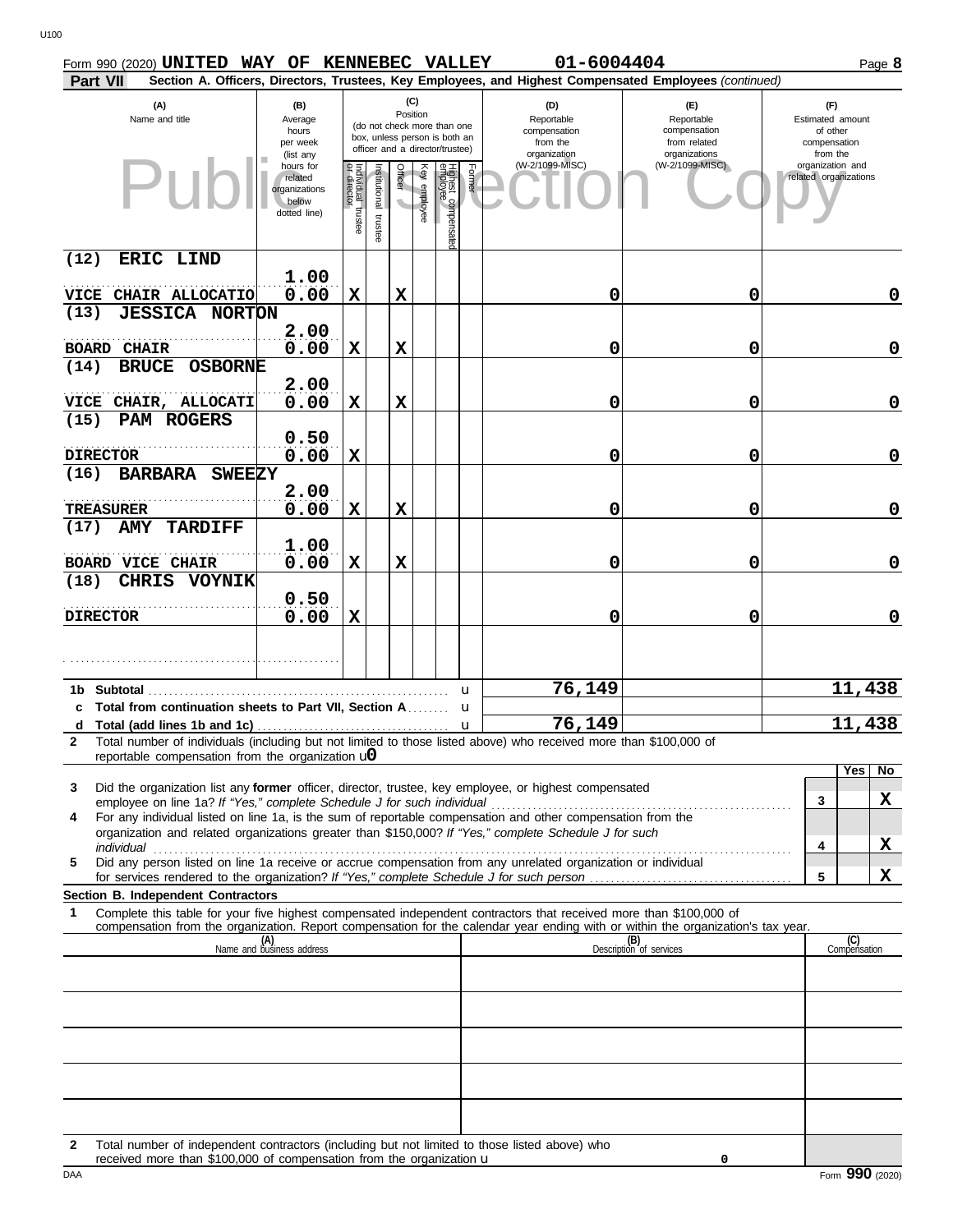|                  |                             |  | Form 990 (2020) UNITED WAY OF KENNEBEC VALLEY |     | 01-6004404               |                             | Page 9                  |
|------------------|-----------------------------|--|-----------------------------------------------|-----|--------------------------|-----------------------------|-------------------------|
| <b>Part VIII</b> | <b>Statement of Revenue</b> |  |                                               |     |                          |                             |                         |
|                  |                             |  |                                               | (A) | (B)<br>Polated or exempt | (C)<br><b>International</b> | <b>Povenue</b> excluded |

**1a** Federated campaigns **. . . . . . . . . b** Membership dues . . . . . . . . . . . . . . . . **c** Fundraising events . . . . . . . . . . . . . **d** Related organizations . . . . . . . . . . . **e** Government grants (contributions) . . . . . . . . . . **f** All other contributions, gifts, grants,

**g** Noncash contributions included in lines 1a-1f . .

**e d c**

and similar amounts not included above . . . . . .

**h Total.** Add lines 1a–1f . . . . . . . . . . . . . . . . . . . . . . . . . . . . . . . . . . . . .

. . . . . . . . . . . . . . . . . . . . . . . . . . . . . . . . . . . . . . . . . . . . . . . . . . . . . . . . . . . . . . . . . . . . . . . . . . . . . . . . . . . . . . . . . . . . . . . . . . . . . . . . . .

**f** All other program service revenue . . . . . . . . . . . . . . . . .

**1a 1b 1c 1d 1e**

**1f**

**1g**

. . . . . . . . . . . . . . . . . . . . . . . . . . . . . . . . . . . . . . . . . . . . . . . . . . . . . **2a DESIG. PLEDGE RETENT. 900099 59,615 59,615** . . . . . . . . . . . . . . . . . . . . . . . . . . . . . . . . . . . . . . . . . . . . . . . . . . . . . **b DAY OF CARING 900099 23,260 23,260** . . . . . . . . . . . . . . . . . . . . . . . . . . . . . . . . . . . . . . . . . . . . . . . . . . . . . **FUEL ASSISTANCE 900099 2,432 2,432**

 $\frac{1}{2}$ 

**1,993,038**

#### **g Total.** Add lines 2a–2f . . . . . . . . . . . . . . . . . . . . . . . . . . . . . . . . . . . . . u **3** Investment income (including dividends, interest, and **4** Income from investment of tax-exempt bond proceeds . . . **5** Royalties . . . . . . . . . . . . . . . . . . . . . . . . . . . . . . . . . . . . . . . . . . . . . . . . . . . **6a** Gross rents **b** Less: rental expenses **c** Rental inc. or (loss) **d** Net rental income or (loss) . . . . . . . . . . . . . . . . . . . . . . . . . . . . . . . . . other similar amounts) . . . . . . . . . . . . . . . . . . . . . . . . . . . . . . . . . . . . . u u u u (i) Real (ii) Personal (i) Securities (ii) Other **b** Less: cost or other **7a** Gross amount from sales of assets other than inventory basis and sales exps. \$ . . . . . . . . . . . . . . . . . . . . **6a 6b 6c 7a 7b 7c 85,307 8,431 8,431**

Federated campaigns . The content of the content of the content of the content of the content of the sections sections of the sections of the sections of the sections of the sections of the sections of the sections of the

u

**1,993,038**

Business Code

|                          |     |                                                              |                 | $\mathbf{u}$         | 2,107,263 | 95,180 | 0 | 0 |
|--------------------------|-----|--------------------------------------------------------------|-----------------|----------------------|-----------|--------|---|---|
|                          | е   |                                                              |                 | $\mathbf u$          | 1,442     |        |   |   |
|                          |     |                                                              |                 |                      |           |        |   |   |
|                          |     |                                                              |                 |                      |           |        |   |   |
|                          | b   |                                                              |                 |                      |           |        |   |   |
| Miscellaneous<br>Revenue | 11a | MISCELLANEOUS                                                |                 |                      | 1,442     | 1,442  |   |   |
|                          |     |                                                              |                 | <b>Business Code</b> |           |        |   |   |
|                          |     | <b>c</b> Net income or (loss) from sales of inventory        |                 | u                    |           |        |   |   |
|                          |     | <b>b</b> Less: cost of goods sold                            | 10 <sub>b</sub> |                      |           |        |   |   |
|                          |     | returns and allowances                                       | 10a             |                      |           |        |   |   |
|                          |     | 10a Gross sales of inventory, less                           |                 |                      |           |        |   |   |
|                          |     |                                                              |                 |                      |           |        |   |   |
|                          |     | <b>b</b> Less: direct expenses                               | 9 <sub>b</sub>  |                      |           |        |   |   |
|                          |     | See Part IV, line $19$                                       | 9a              |                      |           |        |   |   |
|                          |     | 9a Gross income from gaming activities.                      |                 |                      |           |        |   |   |
|                          | c   |                                                              |                 |                      | 19,045    |        |   |   |
|                          |     | <b>b</b> Less: direct expenses                               | 8b              | 11,835               |           |        |   |   |
|                          |     | See Part IV, line 18<br>.                                    | 8a              | 30,880               |           |        |   |   |
|                          |     | .<br>of contributions reported on line 1c).                  |                 |                      |           |        |   |   |
|                          |     | 8a Gross income from fundraising events<br>(not including \$ |                 |                      |           |        |   |   |
| Other                    |     |                                                              |                 | <b>u</b>             |           |        |   |   |
|                          |     | <b>c</b> Gain or (loss)<br>7с                                |                 |                      |           |        |   |   |
| Revenue                  |     | basis and sales exps. 7b                                     |                 |                      |           |        |   |   |
|                          | b   | Less: cost or other                                          |                 |                      |           |        |   |   |

**Contributions, Gifts, Grants and Other Similar Amounts**

Contributions, Gifts, Grants

**Program Service**

Program Service<br>Revenue

DAA

**(B) (C) (D) Related** or exempt **Unrelated Revenue excluded** 

function revenue business revenue from tax under sections 512-514

(A) (B) (C)<br>Total revenue Related or exempt Unrelated Consumers Punction revenue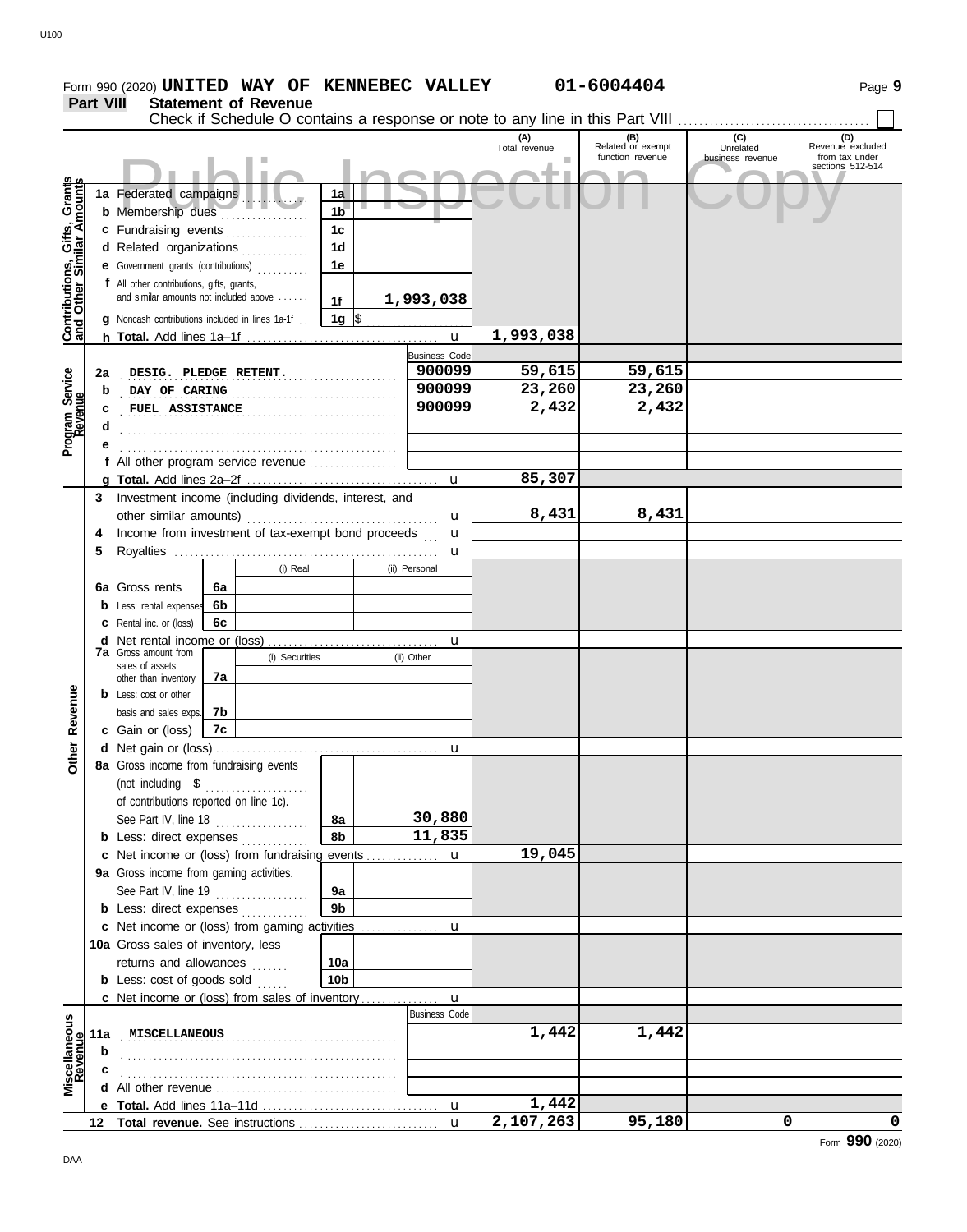# **Form 990 (2020) UNITED WAY OF KENNEBEC VALLEY 01-6004404** Page 10

### **Part IX Statement of Functional Expenses**

|              | $\sim$<br>Section 501(c)(3) and 501(c)(4) organizations must complete all columns. All other organizations must complete column (A).                                                                                                                                                                                                                                                                                                                                                                                    |                       |                                    |                                           |                                |  |  |  |  |
|--------------|-------------------------------------------------------------------------------------------------------------------------------------------------------------------------------------------------------------------------------------------------------------------------------------------------------------------------------------------------------------------------------------------------------------------------------------------------------------------------------------------------------------------------|-----------------------|------------------------------------|-------------------------------------------|--------------------------------|--|--|--|--|
|              | Check if Schedule O contains a response or note to any line in this Part IX                                                                                                                                                                                                                                                                                                                                                                                                                                             |                       |                                    |                                           |                                |  |  |  |  |
|              | Do not include amounts reported on lines 6b,<br>7b, 8b, 9b, and 10b of Part VIII.                                                                                                                                                                                                                                                                                                                                                                                                                                       | (A)<br>Total expenses | (B)<br>Program service<br>expenses | (C)<br>Management and<br>general expenses | (D)<br>Fundraising<br>expenses |  |  |  |  |
| 1.           | Grants and other assistance to domestic organizations<br>and domestic governments. See Part IV, line 21                                                                                                                                                                                                                                                                                                                                                                                                                 | 1, 212, 433           | 1,212,433                          |                                           |                                |  |  |  |  |
| $\mathbf{2}$ | Grants and other assistance to domestic                                                                                                                                                                                                                                                                                                                                                                                                                                                                                 |                       |                                    |                                           |                                |  |  |  |  |
|              | individuals. See Part IV, line 22                                                                                                                                                                                                                                                                                                                                                                                                                                                                                       | 34,092                | 34,092                             |                                           |                                |  |  |  |  |
| 3            | Grants and other assistance to foreign                                                                                                                                                                                                                                                                                                                                                                                                                                                                                  |                       |                                    |                                           |                                |  |  |  |  |
|              | organizations, foreign governments, and foreign                                                                                                                                                                                                                                                                                                                                                                                                                                                                         |                       |                                    |                                           |                                |  |  |  |  |
|              | individuals. See Part IV, lines 15 and 16                                                                                                                                                                                                                                                                                                                                                                                                                                                                               |                       |                                    |                                           |                                |  |  |  |  |
| 4            | Benefits paid to or for members                                                                                                                                                                                                                                                                                                                                                                                                                                                                                         |                       |                                    |                                           |                                |  |  |  |  |
| 5            | Compensation of current officers, directors,                                                                                                                                                                                                                                                                                                                                                                                                                                                                            |                       |                                    |                                           |                                |  |  |  |  |
|              | trustees, and key employees                                                                                                                                                                                                                                                                                                                                                                                                                                                                                             | 76,149                | 41,120                             | 19,799                                    | <u>15,230</u>                  |  |  |  |  |
| 6            | Compensation not included above to disqualified                                                                                                                                                                                                                                                                                                                                                                                                                                                                         |                       |                                    |                                           |                                |  |  |  |  |
|              | persons (as defined under section 4958(f)(1)) and                                                                                                                                                                                                                                                                                                                                                                                                                                                                       |                       |                                    |                                           |                                |  |  |  |  |
|              | persons described in section 4958(c)(3)(B)                                                                                                                                                                                                                                                                                                                                                                                                                                                                              |                       |                                    |                                           |                                |  |  |  |  |
| 7            | Other salaries and wages<br>.                                                                                                                                                                                                                                                                                                                                                                                                                                                                                           | 155,916               | 84,195                             | 40,538                                    | 31,183                         |  |  |  |  |
| 8            | Pension plan accruals and contributions (include                                                                                                                                                                                                                                                                                                                                                                                                                                                                        |                       |                                    |                                           |                                |  |  |  |  |
|              | section 401(k) and 403(b) employer contributions)                                                                                                                                                                                                                                                                                                                                                                                                                                                                       |                       |                                    |                                           |                                |  |  |  |  |
| 9            | Other employee benefits                                                                                                                                                                                                                                                                                                                                                                                                                                                                                                 | 40,004                | 21,602                             | <u> 10,401</u>                            | $\frac{8,001}{3,622}$          |  |  |  |  |
| 10           | Payroll taxes                                                                                                                                                                                                                                                                                                                                                                                                                                                                                                           | 18,111                | 9,780                              | $\overline{4,709}$                        |                                |  |  |  |  |
| 11           | Fees for services (nonemployees):                                                                                                                                                                                                                                                                                                                                                                                                                                                                                       |                       |                                    |                                           |                                |  |  |  |  |
|              | a Management                                                                                                                                                                                                                                                                                                                                                                                                                                                                                                            |                       |                                    |                                           |                                |  |  |  |  |
| b            |                                                                                                                                                                                                                                                                                                                                                                                                                                                                                                                         | $\overline{13,015}$   | 7,028                              | 3,384                                     |                                |  |  |  |  |
|              | c Accounting $\ldots$                                                                                                                                                                                                                                                                                                                                                                                                                                                                                                   |                       |                                    |                                           | 2,603                          |  |  |  |  |
| d            | Lobbying<br>e Professional fundraising services. See Part IV, line                                                                                                                                                                                                                                                                                                                                                                                                                                                      |                       |                                    |                                           |                                |  |  |  |  |
| f            | Investment management fees                                                                                                                                                                                                                                                                                                                                                                                                                                                                                              |                       |                                    |                                           |                                |  |  |  |  |
| g            | Other. (If line 11g amount exceeds 10% of line 25, column                                                                                                                                                                                                                                                                                                                                                                                                                                                               |                       |                                    |                                           |                                |  |  |  |  |
|              | (A) amount, list line 11g expenses on Schedule O.)                                                                                                                                                                                                                                                                                                                                                                                                                                                                      | 20,552                | 11,098                             | 5,343                                     | <u>4,111</u>                   |  |  |  |  |
|              | 12 Advertising and promotion                                                                                                                                                                                                                                                                                                                                                                                                                                                                                            | 12,604                | 6,806                              | 3,277                                     | 2,521                          |  |  |  |  |
| 13           | Office expenses                                                                                                                                                                                                                                                                                                                                                                                                                                                                                                         | 4,667                 | 2,521                              | 1,213                                     | 933                            |  |  |  |  |
| 14           | Information technology                                                                                                                                                                                                                                                                                                                                                                                                                                                                                                  | 8,447                 | 4,562                              | 2,196                                     | 1,689                          |  |  |  |  |
| 15           |                                                                                                                                                                                                                                                                                                                                                                                                                                                                                                                         |                       |                                    |                                           |                                |  |  |  |  |
| 16           |                                                                                                                                                                                                                                                                                                                                                                                                                                                                                                                         | 35,120                | 18,965                             | 9,131                                     | 7,024                          |  |  |  |  |
| 17           | $\begin{minipage}[c]{0.9\linewidth} \begin{tabular}{l} \hline \textbf{Travel} \end{tabular} \end{minipage} \end{minipage} \begin{minipage}[c]{0.9\linewidth} \begin{tabular}{l} \hline \textbf{True} \end{tabular} \end{minipage} \end{minipage} \begin{minipage}[c]{0.9\linewidth} \begin{tabular}{l} \hline \textbf{True} \end{tabular} \end{minipage} \end{minipage} \begin{minipage}[c]{0.9\linewidth} \begin{tabular}{l} \hline \textbf{True} \end{tabular} \end{minipage} \end{minipage} \begin{minipage}[c]{0.9$ | 3,600                 | 1,944                              | 936                                       | 720                            |  |  |  |  |
|              | 18 Payments of travel or entertainment expenses                                                                                                                                                                                                                                                                                                                                                                                                                                                                         |                       |                                    |                                           |                                |  |  |  |  |
|              | for any federal, state, or local public officials                                                                                                                                                                                                                                                                                                                                                                                                                                                                       |                       |                                    |                                           |                                |  |  |  |  |
| 19           | Conferences, conventions, and meetings                                                                                                                                                                                                                                                                                                                                                                                                                                                                                  |                       |                                    |                                           |                                |  |  |  |  |
| 20           | Interest                                                                                                                                                                                                                                                                                                                                                                                                                                                                                                                |                       |                                    |                                           |                                |  |  |  |  |
| 21           | Payments to affiliates [11] [11] Payments to affiliates                                                                                                                                                                                                                                                                                                                                                                                                                                                                 |                       |                                    |                                           |                                |  |  |  |  |
| 22           | Depreciation, depletion, and amortization                                                                                                                                                                                                                                                                                                                                                                                                                                                                               | 5,485                 | 2,962                              | 1,426                                     | <u>1,097</u>                   |  |  |  |  |
| 23           |                                                                                                                                                                                                                                                                                                                                                                                                                                                                                                                         | 7,163                 | 3,868                              | 1,862                                     | 1,433                          |  |  |  |  |
| 24           | Other expenses. Itemize expenses not covered                                                                                                                                                                                                                                                                                                                                                                                                                                                                            |                       |                                    |                                           |                                |  |  |  |  |
|              | above (List miscellaneous expenses on line 24e. If                                                                                                                                                                                                                                                                                                                                                                                                                                                                      |                       |                                    |                                           |                                |  |  |  |  |
|              | line 24e amount exceeds 10% of line 25, column                                                                                                                                                                                                                                                                                                                                                                                                                                                                          |                       |                                    |                                           |                                |  |  |  |  |
|              | (A) amount, list line 24e expenses on Schedule O.)                                                                                                                                                                                                                                                                                                                                                                                                                                                                      |                       |                                    |                                           |                                |  |  |  |  |
| a            | UNCOLLECTIBLE PLEDGES                                                                                                                                                                                                                                                                                                                                                                                                                                                                                                   | 118,223               | 63,840                             | 30,738                                    | 23,645                         |  |  |  |  |
| b            | UNALLOCATED PAYMENTS                                                                                                                                                                                                                                                                                                                                                                                                                                                                                                    | 20,118                | 20,118                             |                                           |                                |  |  |  |  |
| c            | <b>SUPPLIES</b>                                                                                                                                                                                                                                                                                                                                                                                                                                                                                                         | 10,771                | 8,144                              | 1,485                                     | <u>1,142</u>                   |  |  |  |  |
| d            | <b>AUGUSTA FIRE FUND</b>                                                                                                                                                                                                                                                                                                                                                                                                                                                                                                | 9,904                 | 9,904                              |                                           |                                |  |  |  |  |
| е            | All other expenses                                                                                                                                                                                                                                                                                                                                                                                                                                                                                                      | 12,681<br>1,819,055   | 10,437<br>1,575,419                | 1,268<br>137,706                          | 976<br>105,930                 |  |  |  |  |
| 25<br>26     | Total functional expenses. Add lines 1 through 24e<br>Joint costs. Complete this line only if the                                                                                                                                                                                                                                                                                                                                                                                                                       |                       |                                    |                                           |                                |  |  |  |  |
|              | organization reported in column (B) joint costs<br>from a combined educational campaign and<br>fundraising solicitation. Check here $\mathbf{u}$                                                                                                                                                                                                                                                                                                                                                                        |                       |                                    |                                           |                                |  |  |  |  |
|              | following SOP 98-2 (ASC 958-720)                                                                                                                                                                                                                                                                                                                                                                                                                                                                                        |                       |                                    |                                           |                                |  |  |  |  |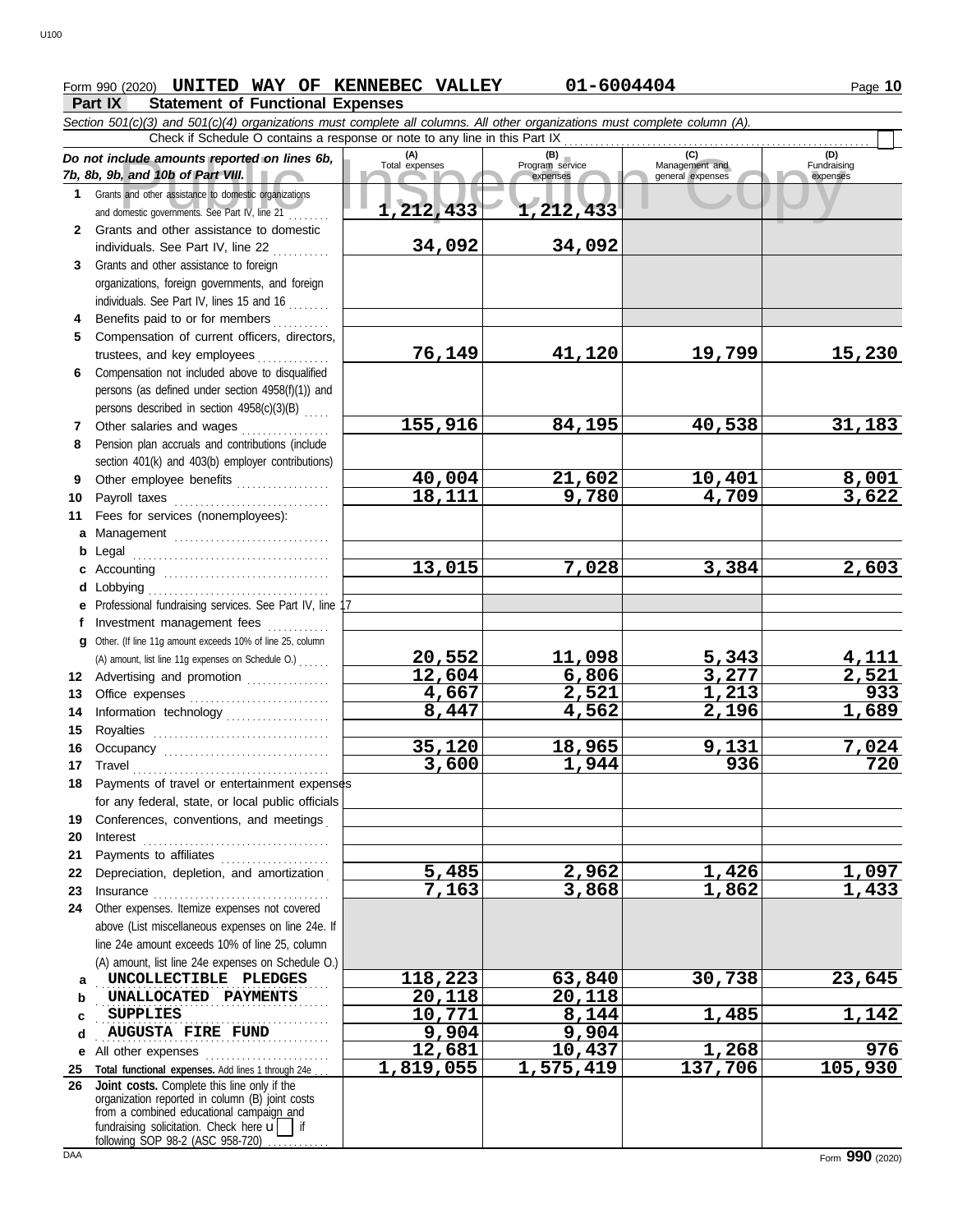#### Form 990 (2020) **UNITED WAY OF KENNEBEC VALLEY 01-6004404** Page 11 **UNITED WAY OF KENNEBEC VALLEY 01-6004404**

|                      | Part X | <b>Balance Sheet</b>                                                         |                                                                                                                                                                                                                                |        |                          |                         |                      |  |
|----------------------|--------|------------------------------------------------------------------------------|--------------------------------------------------------------------------------------------------------------------------------------------------------------------------------------------------------------------------------|--------|--------------------------|-------------------------|----------------------|--|
|                      |        | Check if Schedule O contains a response or note to any line in this Part X   |                                                                                                                                                                                                                                |        |                          |                         |                      |  |
|                      |        |                                                                              |                                                                                                                                                                                                                                |        | (A)<br>Beginning of year |                         | (B)<br>End of year   |  |
|                      | 1      | Cash-non-interest-bearing                                                    | <u>Inicional</u>                                                                                                                                                                                                               |        | 79,932                   | $\sqrt{ }$              | 104,884              |  |
|                      | 2      |                                                                              |                                                                                                                                                                                                                                |        | 763,377                  | $\overline{2}$          | 1,136,926            |  |
|                      | 3      |                                                                              |                                                                                                                                                                                                                                |        | 1,046,892                | $\overline{\mathbf{3}}$ | 959,701              |  |
|                      | 4      | Accounts receivable, net                                                     |                                                                                                                                                                                                                                |        | 63,955                   | 4                       | 49,000               |  |
|                      | 5      | Loans and other receivables from any current or former officer, director,    |                                                                                                                                                                                                                                |        |                          |                         |                      |  |
|                      |        | trustee, key employee, creator or founder, substantial contributor, or 35%   |                                                                                                                                                                                                                                |        |                          |                         |                      |  |
|                      |        | controlled entity or family member of any of these persons                   |                                                                                                                                                                                                                                |        |                          | 5                       |                      |  |
|                      | 6      | Loans and other receivables from other disqualified persons (as defined      |                                                                                                                                                                                                                                |        |                          |                         |                      |  |
|                      |        | under section 4958(f)(1)), and persons described in section $4958(c)(3)(B)$  |                                                                                                                                                                                                                                |        |                          | 6                       |                      |  |
| Assets               | 7      |                                                                              |                                                                                                                                                                                                                                |        |                          | $\overline{7}$          |                      |  |
|                      | 8      | Inventories for sale or use                                                  |                                                                                                                                                                                                                                |        |                          | 8                       |                      |  |
|                      | 9      | Prepaid expenses and deferred charges                                        |                                                                                                                                                                                                                                |        |                          | 9                       |                      |  |
|                      |        | 10a Land, buildings, and equipment: cost or other                            |                                                                                                                                                                                                                                |        |                          |                         |                      |  |
|                      |        |                                                                              |                                                                                                                                                                                                                                | 40,335 |                          |                         |                      |  |
|                      | b      | Less: accumulated depreciation                                               | 10 <sub>b</sub>                                                                                                                                                                                                                | 31,272 | $14,654$ 10c             |                         | <u>9,063</u>         |  |
|                      | 11     | Investments-publicly traded securities                                       |                                                                                                                                                                                                                                |        | 237,340                  | 11                      | 335,465              |  |
|                      | 12     |                                                                              |                                                                                                                                                                                                                                |        | 12                       |                         |                      |  |
|                      | 13     |                                                                              |                                                                                                                                                                                                                                |        |                          | 13                      |                      |  |
|                      | 14     | Intangible assets                                                            |                                                                                                                                                                                                                                |        |                          | 14                      |                      |  |
|                      | 15     | Other assets. See Part IV, line 11                                           |                                                                                                                                                                                                                                |        | 2,000                    | 15                      | 2,000                |  |
|                      | 16     |                                                                              |                                                                                                                                                                                                                                |        | 2,208,150                | 16                      | 2,597,039            |  |
|                      | 17     |                                                                              | Accounts payable and accrued expenses [[11] content and accrued expenses [[11] content and accrued expenses [[11] content accrued accrued accrued accrued accrued accrued accrued accrued accrued accrued accrued accrued accr |        |                          |                         |                      |  |
|                      | 18     | Grants payable                                                               |                                                                                                                                                                                                                                |        | 258,333                  | 18                      | 225,208              |  |
|                      | 19     |                                                                              |                                                                                                                                                                                                                                |        |                          | 19                      |                      |  |
|                      | 20     |                                                                              |                                                                                                                                                                                                                                |        |                          | 20                      |                      |  |
|                      | 21     | Escrow or custodial account liability. Complete Part IV of Schedule D        |                                                                                                                                                                                                                                |        |                          | 21                      |                      |  |
|                      | 22     | Loans and other payables to any current or former officer, director,         |                                                                                                                                                                                                                                |        |                          |                         |                      |  |
| Liabilities          |        | trustee, key employee, creator or founder, substantial contributor, or 35%   |                                                                                                                                                                                                                                |        |                          |                         |                      |  |
|                      |        |                                                                              |                                                                                                                                                                                                                                |        |                          | 22                      |                      |  |
|                      | 23     | Secured mortgages and notes payable to unrelated third parties               |                                                                                                                                                                                                                                |        |                          | 23                      |                      |  |
|                      | 24     | Unsecured notes and loans payable to unrelated third parties                 |                                                                                                                                                                                                                                |        |                          | 24                      |                      |  |
|                      | 25     | Other liabilities (including federal income tax, payables to related third   |                                                                                                                                                                                                                                |        |                          |                         |                      |  |
|                      |        | parties, and other liabilities not included on lines 17-24). Complete Part X |                                                                                                                                                                                                                                |        |                          |                         |                      |  |
|                      |        | of Schedule D                                                                |                                                                                                                                                                                                                                |        | 6,388                    | 25                      | 3,057                |  |
|                      | 26     |                                                                              |                                                                                                                                                                                                                                |        | $594,949$ 26             |                         | 650,516              |  |
|                      |        | Organizations that follow FASB ASC 958, check here $\boxed{\mathbf{X}}$      |                                                                                                                                                                                                                                |        |                          |                         |                      |  |
|                      |        | and complete lines 27, 28, 32, and 33.                                       |                                                                                                                                                                                                                                |        |                          |                         |                      |  |
| <b>Fund Balances</b> | 27     | Net assets without donor restrictions                                        |                                                                                                                                                                                                                                |        | <u>231,551</u>           | 27                      | 653,651<br>1,292,872 |  |
|                      | 28     | Net assets with donor restrictions                                           |                                                                                                                                                                                                                                |        | 1,381,650                | 28                      |                      |  |
|                      |        | Organizations that do not follow FASB ASC 958, check here u                  |                                                                                                                                                                                                                                |        |                          |                         |                      |  |
|                      |        | and complete lines 29 through 33.                                            |                                                                                                                                                                                                                                |        |                          |                         |                      |  |
| Assets or            | 29     | Capital stock or trust principal, or current funds                           |                                                                                                                                                                                                                                |        |                          | 29                      |                      |  |
|                      | 30     |                                                                              |                                                                                                                                                                                                                                |        |                          | 30                      |                      |  |
|                      | 31     | Retained earnings, endowment, accumulated income, or other funds             |                                                                                                                                                                                                                                |        |                          | 31                      |                      |  |
| Net                  | 32     |                                                                              |                                                                                                                                                                                                                                |        | $\overline{1,613,201}$   | 32                      | 1,946,523            |  |
|                      | 33     |                                                                              |                                                                                                                                                                                                                                |        | 2,208,150                | 33                      | <u>2,597,039</u>     |  |

Form **990** (2020)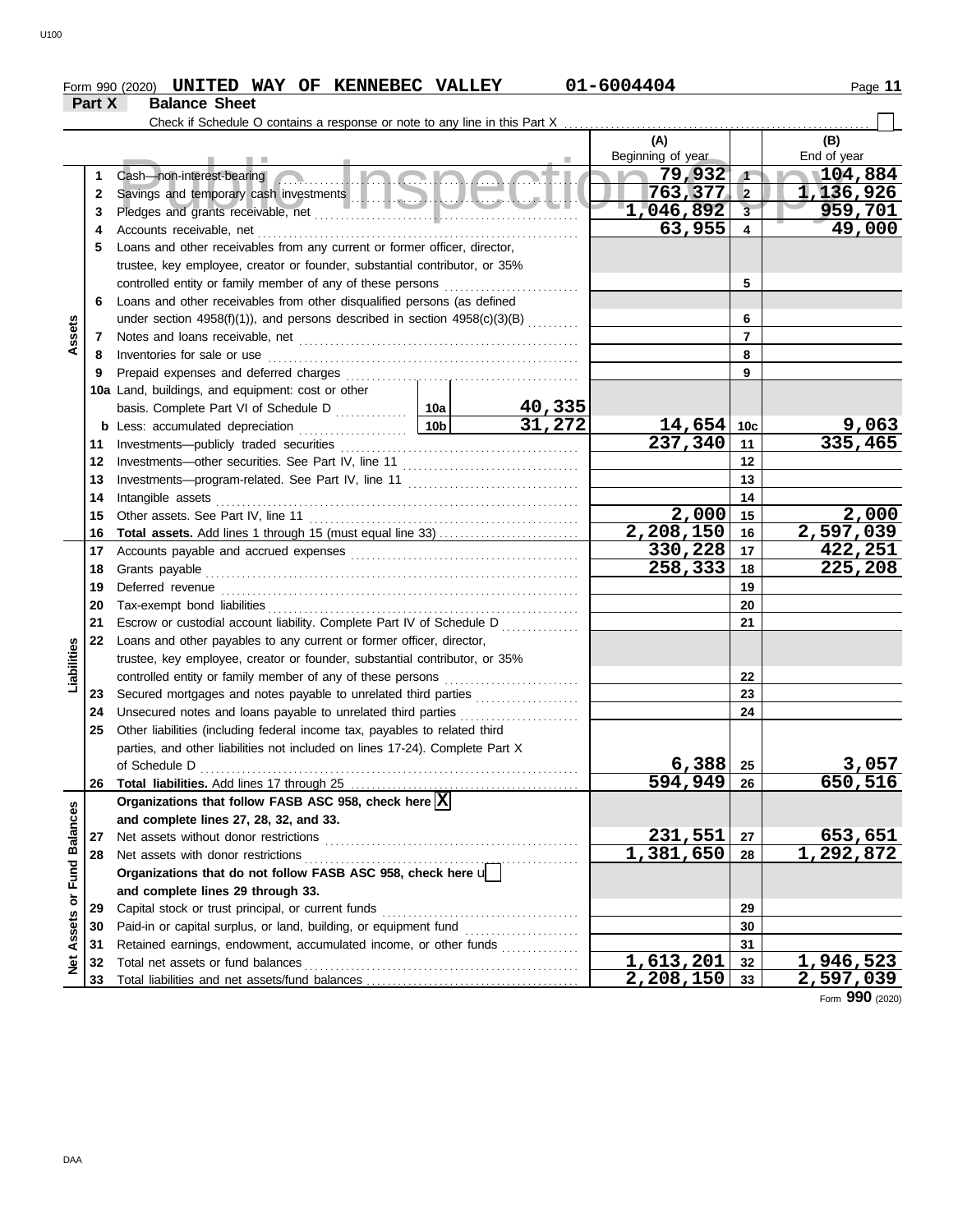|    | 01-6004404<br>Form 990 (2020) UNITED WAY OF KENNEBEC VALLEY                                                                                                                                                                                                                                                                                                                                                                                                                                                            |                |                |             | Page 12   |
|----|------------------------------------------------------------------------------------------------------------------------------------------------------------------------------------------------------------------------------------------------------------------------------------------------------------------------------------------------------------------------------------------------------------------------------------------------------------------------------------------------------------------------|----------------|----------------|-------------|-----------|
|    | <b>Reconciliation of Net Assets</b><br>Part XI                                                                                                                                                                                                                                                                                                                                                                                                                                                                         |                |                |             |           |
|    | Check if Schedule O contains a response or note to any line in this Part XI                                                                                                                                                                                                                                                                                                                                                                                                                                            |                |                |             |           |
|    |                                                                                                                                                                                                                                                                                                                                                                                                                                                                                                                        | $\mathbf{1}$   | 2,107,263      |             |           |
| 2  |                                                                                                                                                                                                                                                                                                                                                                                                                                                                                                                        | $\overline{2}$ | 1,819,055      |             |           |
| 3  |                                                                                                                                                                                                                                                                                                                                                                                                                                                                                                                        | $3 -$          |                | 1288, 208   |           |
|    |                                                                                                                                                                                                                                                                                                                                                                                                                                                                                                                        | 4              | 1,613,201      |             |           |
| 5  | Net unrealized gains (losses) on investments                                                                                                                                                                                                                                                                                                                                                                                                                                                                           | $\overline{5}$ |                | 45,114      |           |
| 6  |                                                                                                                                                                                                                                                                                                                                                                                                                                                                                                                        | $6\phantom{a}$ |                |             |           |
| 7  | $Investment \textit{ expenses} \textit{________} \label{ex:ex:ex:1} \begin{minipage}[c]{0.9\textwidth}{ \begin{minipage}[c]{0.9\textwidth}{ \begin{minipage}[c]{0.9\textwidth}{ \begin{minipage}[c]{0.9\textwidth}{ \begin{minipage}[c]{0.9\textwidth}{ \begin{minipage}[c]{0.9\textwidth}{ \begin{minipage}[c]{0.9\textwidth}{ \begin{minipage}[c]{0.9\textwidth}{ \begin{minipage}[c]{0.9\textwidth}{ \begin{minipage}[c]{0.9\textwidth}{ \begin{minipage}[c]{0.9\textwidth}{ \begin{minipage}[c]{0.9\textwidth}{ \$ | $\overline{7}$ |                |             |           |
| 8  | Prior period adjustments [11, 12] and the contract of the contract of the contract of the contract of the contract of the contract of the contract of the contract of the contract of the contract of the contract of the cont                                                                                                                                                                                                                                                                                         | 8              |                |             |           |
| 9  |                                                                                                                                                                                                                                                                                                                                                                                                                                                                                                                        | 9              |                |             |           |
| 10 | Net assets or fund balances at end of year. Combine lines 3 through 9 (must equal Part X, line                                                                                                                                                                                                                                                                                                                                                                                                                         |                |                |             |           |
|    | 32, column (B))                                                                                                                                                                                                                                                                                                                                                                                                                                                                                                        | 10             | 1,946,523      |             |           |
|    | <b>Financial Statements and Reporting</b><br>Part XII                                                                                                                                                                                                                                                                                                                                                                                                                                                                  |                |                |             |           |
|    |                                                                                                                                                                                                                                                                                                                                                                                                                                                                                                                        |                |                |             |           |
|    |                                                                                                                                                                                                                                                                                                                                                                                                                                                                                                                        |                |                | Yes         | <b>No</b> |
| 1. | $ \mathbf{X} $ Accrual<br>Accounting method used to prepare the Form 990:     Cash<br>Other                                                                                                                                                                                                                                                                                                                                                                                                                            |                |                |             |           |
|    | If the organization changed its method of accounting from a prior year or checked "Other," explain in                                                                                                                                                                                                                                                                                                                                                                                                                  |                |                |             |           |
|    | Schedule O.                                                                                                                                                                                                                                                                                                                                                                                                                                                                                                            |                |                |             |           |
|    | 2a Were the organization's financial statements compiled or reviewed by an independent accountant?                                                                                                                                                                                                                                                                                                                                                                                                                     |                | 2a             |             | X         |
|    | If "Yes," check a box below to indicate whether the financial statements for the year were compiled or                                                                                                                                                                                                                                                                                                                                                                                                                 |                |                |             |           |
|    | reviewed on a separate basis, consolidated basis, or both:                                                                                                                                                                                                                                                                                                                                                                                                                                                             |                |                |             |           |
|    | Consolidated basis<br>Separate basis<br>Both consolidated and separate basis                                                                                                                                                                                                                                                                                                                                                                                                                                           |                |                |             |           |
|    | <b>b</b> Were the organization's financial statements audited by an independent accountant?                                                                                                                                                                                                                                                                                                                                                                                                                            |                | 2 <sub>b</sub> | $\mathbf x$ |           |
|    | If "Yes," check a box below to indicate whether the financial statements for the year were audited on a                                                                                                                                                                                                                                                                                                                                                                                                                |                |                |             |           |
|    | separate basis, consolidated basis, or both:                                                                                                                                                                                                                                                                                                                                                                                                                                                                           |                |                |             |           |
|    | $ X $ Separate basis<br>  Consolidated basis<br>  Both consolidated and separate basis                                                                                                                                                                                                                                                                                                                                                                                                                                 |                |                |             |           |
|    | c If "Yes" to line 2a or 2b, does the organization have a committee that assumes responsibility for oversight of                                                                                                                                                                                                                                                                                                                                                                                                       |                |                |             |           |
|    | the audit, review, or compilation of its financial statements and selection of an independent accountant?                                                                                                                                                                                                                                                                                                                                                                                                              |                | 2c             | х           |           |
|    | If the organization changed either its oversight process or selection process during the tax year, explain on                                                                                                                                                                                                                                                                                                                                                                                                          |                |                |             |           |
|    | Schedule O.                                                                                                                                                                                                                                                                                                                                                                                                                                                                                                            |                |                |             |           |
|    | 3a As a result of a federal award, was the organization required to undergo an audit or audits as set forth in the                                                                                                                                                                                                                                                                                                                                                                                                     |                |                |             |           |
|    | Single Audit Act and OMB Circular A-133?                                                                                                                                                                                                                                                                                                                                                                                                                                                                               |                | 3a             |             | x         |
|    | <b>b</b> If "Yes," did the organization undergo the required audit or audits? If the organization did not undergo the                                                                                                                                                                                                                                                                                                                                                                                                  |                |                |             |           |
|    | required audit or audits, explain why on Schedule O and describe any steps taken to undergo such audits                                                                                                                                                                                                                                                                                                                                                                                                                |                | 3 <sub>b</sub> | $\sim$      |           |

Form **990** (2020)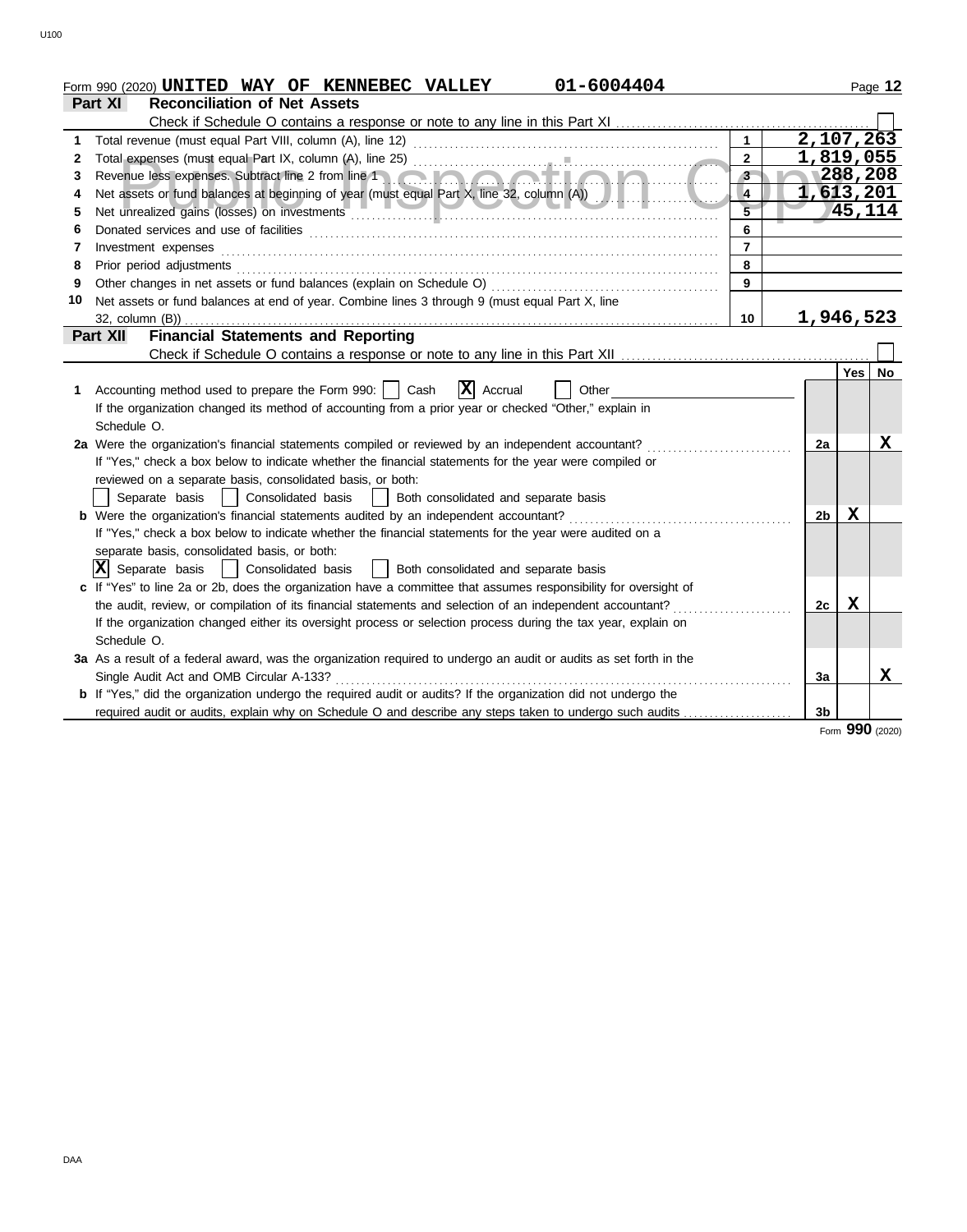|              | <b>SCHEDULE A</b>                                                                                                                                                                                                                      |                                                            | <b>Public Charity Status and Public Support</b><br>OMB No. 1545-0047                                                                                                                                                                                            |                                                         |                          |                                        |                                      |  |  |
|--------------|----------------------------------------------------------------------------------------------------------------------------------------------------------------------------------------------------------------------------------------|------------------------------------------------------------|-----------------------------------------------------------------------------------------------------------------------------------------------------------------------------------------------------------------------------------------------------------------|---------------------------------------------------------|--------------------------|----------------------------------------|--------------------------------------|--|--|
|              | (Form 990 or 990-EZ)                                                                                                                                                                                                                   |                                                            | <b>2020</b><br>Complete if the organization is a section 501(c)(3) organization or a section 4947(a)(1) nonexempt charitable trust.                                                                                                                             |                                                         |                          |                                        |                                      |  |  |
|              | Department of the Treasury                                                                                                                                                                                                             |                                                            |                                                                                                                                                                                                                                                                 | La Attach to Form 990 or Form 990-EZ.<br>Open to Public |                          |                                        |                                      |  |  |
|              | Internal Revenue Service                                                                                                                                                                                                               |                                                            | <b>u</b> Go to <i>www.irs.gov/Form990</i> for instructions and the latest information.                                                                                                                                                                          |                                                         |                          |                                        | Inspection                           |  |  |
|              | Name of the organization                                                                                                                                                                                                               | <b>UNITED</b>                                              | WAY OF KENNEBEC VALLEY                                                                                                                                                                                                                                          |                                                         |                          | 01-6004404                             | Employer identification number       |  |  |
| Part I       |                                                                                                                                                                                                                                        |                                                            | Reason for Public Charity Status. (All organizations must complete this part.) See instructions.                                                                                                                                                                |                                                         |                          |                                        |                                      |  |  |
|              |                                                                                                                                                                                                                                        |                                                            | The organization is not a private foundation because it is: (For lines 1 through 12, check only one box.)                                                                                                                                                       |                                                         |                          |                                        |                                      |  |  |
| 1            |                                                                                                                                                                                                                                        |                                                            | A church, convention of churches, or association of churches described in section 170(b)(1)(A)(i).                                                                                                                                                              |                                                         |                          |                                        |                                      |  |  |
| 2<br>3       |                                                                                                                                                                                                                                        |                                                            | A school described in section 170(b)(1)(A)(ii). (Attach Schedule E (Form 990 or 990-EZ).)                                                                                                                                                                       |                                                         |                          |                                        |                                      |  |  |
| 4            |                                                                                                                                                                                                                                        |                                                            | A hospital or a cooperative hospital service organization described in section 170(b)(1)(A)(iii).<br>A medical research organization operated in conjunction with a hospital described in section 170(b)(1)(A)(iii). Enter the hospital's name,                 |                                                         |                          |                                        |                                      |  |  |
|              | city, and state:                                                                                                                                                                                                                       |                                                            |                                                                                                                                                                                                                                                                 |                                                         |                          |                                        |                                      |  |  |
| 5            |                                                                                                                                                                                                                                        |                                                            | An organization operated for the benefit of a college or university owned or operated by a governmental unit described in                                                                                                                                       |                                                         |                          |                                        |                                      |  |  |
|              | section 170(b)(1)(A)(iv). (Complete Part II.)                                                                                                                                                                                          |                                                            |                                                                                                                                                                                                                                                                 |                                                         |                          |                                        |                                      |  |  |
| 6<br>7       | A federal, state, or local government or governmental unit described in section 170(b)(1)(A)(v).<br> X<br>An organization that normally receives a substantial part of its support from a governmental unit or from the general public |                                                            |                                                                                                                                                                                                                                                                 |                                                         |                          |                                        |                                      |  |  |
|              |                                                                                                                                                                                                                                        | described in section 170(b)(1)(A)(vi). (Complete Part II.) |                                                                                                                                                                                                                                                                 |                                                         |                          |                                        |                                      |  |  |
| 8            | A community trust described in section 170(b)(1)(A)(vi). (Complete Part II.)                                                                                                                                                           |                                                            |                                                                                                                                                                                                                                                                 |                                                         |                          |                                        |                                      |  |  |
| 9            | university:                                                                                                                                                                                                                            |                                                            | An agricultural research organization described in section 170(b)(1)(A)(ix) operated in conjunction with a land-grant college<br>or university or a non-land-grant college of agriculture (see instructions). Enter the name, city, and state of the college or |                                                         |                          |                                        |                                      |  |  |
| 10           |                                                                                                                                                                                                                                        |                                                            | An organization that normally receives: (1) more than 33 1/3% of its support from contributions, membership fees, and gross                                                                                                                                     |                                                         |                          |                                        |                                      |  |  |
|              |                                                                                                                                                                                                                                        |                                                            | receipts from activities related to its exempt functions, subject to certain exceptions; and (2) no more than 331/3% of its<br>support from gross investment income and unrelated business taxable income (less section 511 tax) from businesses                |                                                         |                          |                                        |                                      |  |  |
|              |                                                                                                                                                                                                                                        |                                                            | acquired by the organization after June 30, 1975. See section 509(a)(2). (Complete Part III.)                                                                                                                                                                   |                                                         |                          |                                        |                                      |  |  |
| 11           |                                                                                                                                                                                                                                        |                                                            | An organization organized and operated exclusively to test for public safety. See section 509(a)(4).                                                                                                                                                            |                                                         |                          |                                        |                                      |  |  |
| 12           |                                                                                                                                                                                                                                        |                                                            | An organization organized and operated exclusively for the benefit of, to perform the functions of, or to carry out the purposes                                                                                                                                |                                                         |                          |                                        |                                      |  |  |
|              |                                                                                                                                                                                                                                        |                                                            | of one or more publicly supported organizations described in section 509(a)(1) or section 509(a)(2). See section 509(a)(3).<br>Check the box in lines 12a through 12d that describes the type of supporting organization and complete lines 12e, 12f, and 12g.  |                                                         |                          |                                        |                                      |  |  |
| a            |                                                                                                                                                                                                                                        |                                                            | Type I. A supporting organization operated, supervised, or controlled by its supported organization(s), typically by giving                                                                                                                                     |                                                         |                          |                                        |                                      |  |  |
|              |                                                                                                                                                                                                                                        |                                                            | the supported organization(s) the power to regularly appoint or elect a majority of the directors or trustees of the                                                                                                                                            |                                                         |                          |                                        |                                      |  |  |
| b            |                                                                                                                                                                                                                                        |                                                            | supporting organization. You must complete Part IV, Sections A and B.<br>Type II. A supporting organization supervised or controlled in connection with its supported organization(s), by having                                                                |                                                         |                          |                                        |                                      |  |  |
|              |                                                                                                                                                                                                                                        |                                                            | control or management of the supporting organization vested in the same persons that control or manage the supported                                                                                                                                            |                                                         |                          |                                        |                                      |  |  |
|              |                                                                                                                                                                                                                                        |                                                            | organization(s). You must complete Part IV, Sections A and C.                                                                                                                                                                                                   |                                                         |                          |                                        |                                      |  |  |
| c            |                                                                                                                                                                                                                                        |                                                            | Type III functionally integrated. A supporting organization operated in connection with, and functionally integrated with,<br>its supported organization(s) (see instructions). You must complete Part IV, Sections A, D, and E.                                |                                                         |                          |                                        |                                      |  |  |
| d            |                                                                                                                                                                                                                                        |                                                            | Type III non-functionally integrated. A supporting organization operated in connection with its supported organization(s)                                                                                                                                       |                                                         |                          |                                        |                                      |  |  |
|              |                                                                                                                                                                                                                                        |                                                            | that is not functionally integrated. The organization generally must satisfy a distribution requirement and an attentiveness                                                                                                                                    |                                                         |                          |                                        |                                      |  |  |
| е            |                                                                                                                                                                                                                                        |                                                            | requirement (see instructions). You must complete Part IV, Sections A and D, and Part V.<br>Check this box if the organization received a written determination from the IRS that it is a Type I, Type II, Type III                                             |                                                         |                          |                                        |                                      |  |  |
|              |                                                                                                                                                                                                                                        |                                                            | functionally integrated, or Type III non-functionally integrated supporting organization.                                                                                                                                                                       |                                                         |                          |                                        |                                      |  |  |
| f            |                                                                                                                                                                                                                                        | Enter the number of supported organizations                |                                                                                                                                                                                                                                                                 |                                                         |                          |                                        |                                      |  |  |
| g            | (i) Name of supported                                                                                                                                                                                                                  | $(ii)$ EIN                                                 | Provide the following information about the supported organization(s).<br>(iii) Type of organization                                                                                                                                                            |                                                         | (iv) Is the organization |                                        |                                      |  |  |
|              | organization                                                                                                                                                                                                                           |                                                            | (described on lines 1-10                                                                                                                                                                                                                                        |                                                         | listed in your governing | (v) Amount of monetary<br>support (see | (vi) Amount of<br>other support (see |  |  |
|              |                                                                                                                                                                                                                                        |                                                            | above (see instructions))                                                                                                                                                                                                                                       | Yes                                                     | document?                | instructions)                          | instructions)                        |  |  |
| (A)          |                                                                                                                                                                                                                                        |                                                            |                                                                                                                                                                                                                                                                 |                                                         | No                       |                                        |                                      |  |  |
|              |                                                                                                                                                                                                                                        |                                                            |                                                                                                                                                                                                                                                                 |                                                         |                          |                                        |                                      |  |  |
| (B)          |                                                                                                                                                                                                                                        |                                                            |                                                                                                                                                                                                                                                                 |                                                         |                          |                                        |                                      |  |  |
| (C)          |                                                                                                                                                                                                                                        |                                                            |                                                                                                                                                                                                                                                                 |                                                         |                          |                                        |                                      |  |  |
| (D)          |                                                                                                                                                                                                                                        |                                                            |                                                                                                                                                                                                                                                                 |                                                         |                          |                                        |                                      |  |  |
| (E)          |                                                                                                                                                                                                                                        |                                                            |                                                                                                                                                                                                                                                                 |                                                         |                          |                                        |                                      |  |  |
| <b>Total</b> |                                                                                                                                                                                                                                        |                                                            |                                                                                                                                                                                                                                                                 |                                                         |                          |                                        |                                      |  |  |

**For Paperwork Reduction Act Notice, see the Instructions for Form 990 or 990-EZ.**

**Schedule A (Form 990 or 990-EZ) 2020**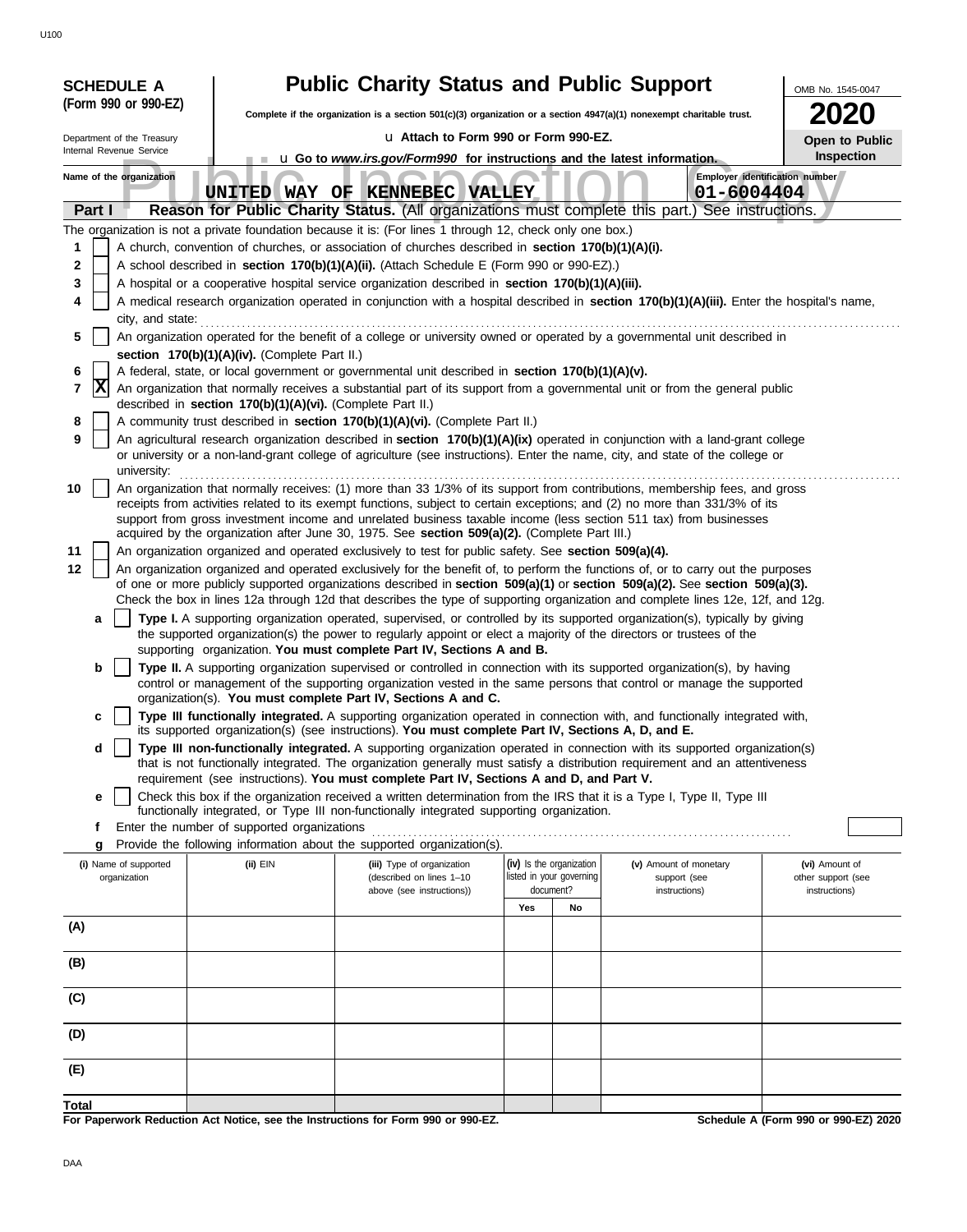|              | Schedule A (Form 990 or 990-EZ) 2020                                                                                                                                                                              |           |           | UNITED WAY OF KENNEBEC VALLEY |            | 01-6004404 | Page 2                          |
|--------------|-------------------------------------------------------------------------------------------------------------------------------------------------------------------------------------------------------------------|-----------|-----------|-------------------------------|------------|------------|---------------------------------|
|              | Support Schedule for Organizations Described in Sections 170(b)(1)(A)(iv) and 170(b)(1)(A)(vi)<br>Part II                                                                                                         |           |           |                               |            |            |                                 |
|              | (Complete only if you checked the box on line 5, 7, or 8 of Part I or if the organization failed to qualify under                                                                                                 |           |           |                               |            |            |                                 |
|              | Part III. If the organization fails to qualify under the tests listed below, please complete Part III.)<br>Section A. Public Support                                                                              |           |           |                               |            |            |                                 |
|              | Calendar year (or fiscal year beginning in) u                                                                                                                                                                     | (a) 2016  | (b) 2017  | (c) 2018                      | $(d)$ 2019 | (e) 2020   | (f) Total                       |
|              |                                                                                                                                                                                                                   |           |           |                               |            |            |                                 |
| 1            | Gifts, grants, contributions, and                                                                                                                                                                                 |           |           |                               |            |            |                                 |
|              | membership fees received. (Do not<br>include any "unusual grants.")                                                                                                                                               | 1,330,998 | 1,787,424 | 1,641,344                     | 1,539,723  | 1,993,038  | 8,292,527                       |
|              |                                                                                                                                                                                                                   |           |           |                               |            |            |                                 |
| $\mathbf{2}$ | Tax revenues levied for the<br>organization's benefit and either paid                                                                                                                                             |           |           |                               |            |            |                                 |
|              | to or expended on its behalf                                                                                                                                                                                      |           |           |                               |            |            |                                 |
|              |                                                                                                                                                                                                                   |           |           |                               |            |            |                                 |
| 3            | The value of services or facilities<br>furnished by a governmental unit to the                                                                                                                                    |           |           |                               |            |            |                                 |
|              | organization without charge                                                                                                                                                                                       |           |           |                               |            |            |                                 |
| 4            | Total. Add lines 1 through 3                                                                                                                                                                                      | 1,330,998 | 1,787,424 | 1,641,344                     | 1,539,723  | 1,993,038  | 8,292,527                       |
| 5            | The portion of total contributions by                                                                                                                                                                             |           |           |                               |            |            |                                 |
|              | each person (other than a<br>governmental unit or publicly                                                                                                                                                        |           |           |                               |            |            |                                 |
|              | supported organization) included on                                                                                                                                                                               |           |           |                               |            |            |                                 |
|              | line 1 that exceeds 2% of the amount<br>shown on line 11, column (f) $\ldots$                                                                                                                                     |           |           |                               |            |            |                                 |
| 6            | Public support. Subtract line 5 from line 4                                                                                                                                                                       |           |           |                               |            |            | 8,292,527                       |
|              | <b>Section B. Total Support</b>                                                                                                                                                                                   |           |           |                               |            |            |                                 |
|              | Calendar year (or fiscal year beginning in) $\mathbf u$                                                                                                                                                           | (a) 2016  | (b) 2017  | $(c)$ 2018                    | $(d)$ 2019 | (e) $2020$ | (f) Total                       |
| 7            | Amounts from line 4                                                                                                                                                                                               | 1,330,998 | 1,787,424 | 1,641,344                     | 1,539,723  | 1,993,038  | 8,292,527                       |
| 8            | Gross income from interest, dividends,                                                                                                                                                                            |           |           |                               |            |            |                                 |
|              | payments received on securities loans,<br>rents, royalties, and income from                                                                                                                                       |           |           |                               |            |            |                                 |
|              | similar sources                                                                                                                                                                                                   | 9,233     | 10,758    | 16,821                        | 17,946     | 8,432      | 63,190                          |
| 9            | Net income from unrelated business                                                                                                                                                                                |           |           |                               |            |            |                                 |
|              | activities, whether or not the business                                                                                                                                                                           |           |           |                               |            |            |                                 |
|              | is regularly carried on                                                                                                                                                                                           |           |           |                               |            |            |                                 |
| 10           | Other income. Do not include gain or                                                                                                                                                                              |           |           |                               |            |            |                                 |
|              | loss from the sale of capital assets<br>(Explain in Part VI.)                                                                                                                                                     |           |           |                               |            |            |                                 |
| 11           | Total support. Add lines 7 through 10                                                                                                                                                                             |           |           |                               |            |            | 8,355,717                       |
| 12           | Gross receipts from related activities, etc. (see instructions)                                                                                                                                                   |           |           |                               |            | 12         | 126,060                         |
| 13           | First 5 years. If the Form 990 is for the organization's first, second, third, fourth, or fifth tax year as a section 501(c)(3)                                                                                   |           |           |                               |            |            |                                 |
|              | organization, check this box and stop here                                                                                                                                                                        |           |           |                               |            |            |                                 |
|              | Section C. Computation of Public Support Percentage                                                                                                                                                               |           |           |                               |            |            |                                 |
| 14           |                                                                                                                                                                                                                   |           |           |                               |            | 14         | 99.24%                          |
| 15           |                                                                                                                                                                                                                   |           |           |                               |            | 15         | 99.13%                          |
| 16a          | 33 1/3% support test-2020. If the organization did not check the box on line 13, and line 14 is 33 1/3% or more, check this                                                                                       |           |           |                               |            |            |                                 |
|              | box and stop here. The organization qualifies as a publicly supported organization<br>33 1/3% support test-2019. If the organization did not check a box on line 13 or 16a, and line 15 is 33 1/3% or more, check |           |           |                               |            |            | $\blacktriangleright$ $\vert$ X |
| b            | this box and stop here. The organization qualifies as a publicly supported organization                                                                                                                           |           |           |                               |            |            |                                 |
|              | 17a 10%-facts-and-circumstances test-2020. If the organization did not check a box on line 13, 16a, or 16b, and line 14 is                                                                                        |           |           |                               |            |            |                                 |
|              | 10% or more, and if the organization meets the "facts-and-circumstances" test, check this box and stop here. Explain in                                                                                           |           |           |                               |            |            |                                 |
|              | Part VI how the organization meets the "facts-and-circumstances" test. The organization qualifies as a publicly supported                                                                                         |           |           |                               |            |            |                                 |
|              | organization                                                                                                                                                                                                      |           |           |                               |            |            |                                 |
| b            | 10%-facts-and-circumstances test-2019. If the organization did not check a box on line 13, 16a, 16b, or 17a, and line                                                                                             |           |           |                               |            |            |                                 |
|              | 15 is 10% or more, and if the organization meets the "facts-and-circumstances" test, check this box and stop here. Explain                                                                                        |           |           |                               |            |            |                                 |
|              | in Part VI how the organization meets the "facts-and-circumstances" test. The organization qualifies as a publicly supported                                                                                      |           |           |                               |            |            |                                 |
|              | organization www.commutation.com/www.commutation.com/www.commutation.com/www.commutation.com/www.commutation.com                                                                                                  |           |           |                               |            |            |                                 |
| 18           | Private foundation. If the organization did not check a box on line 13, 16a, 16b, 17a, or 17b, check this box and see                                                                                             |           |           |                               |            |            |                                 |
|              |                                                                                                                                                                                                                   |           |           |                               |            |            |                                 |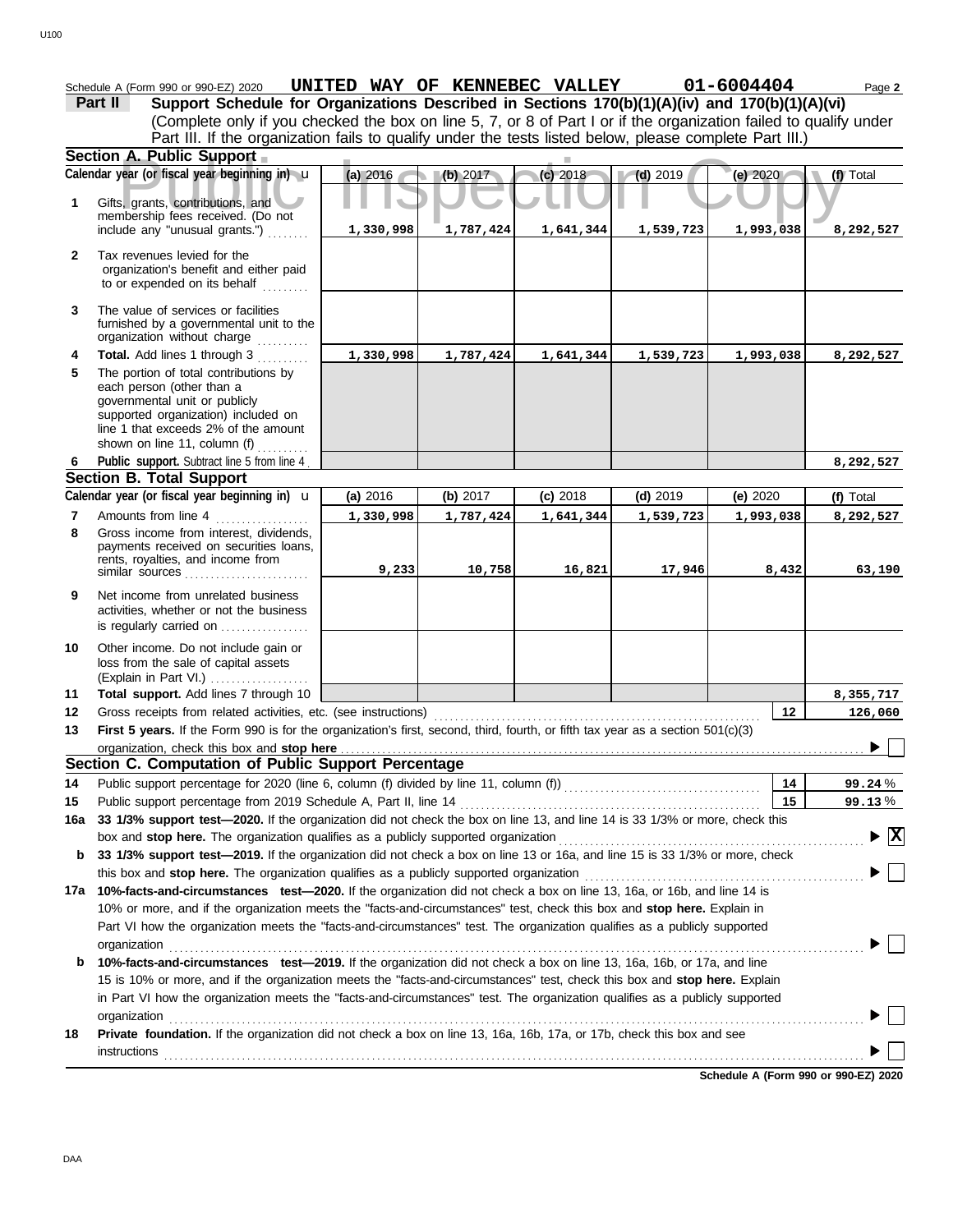### **Part III Support Schedule for Organizations Described in Section 509(a)(2)** Schedule A (Form 990 or 990-EZ) 2020 **UNITED WAY OF KENNEBEC VALLEY 01-6004404** Page 3

(Complete only if you checked the box on line 10 of Part I or if the organization failed to qualify under Part II. If the organization fails to qualify under the tests listed below, please complete Part II.)

|     | Section A. Public Support                                                                                                                                                         |          |          | ш          |            |            |                                       |
|-----|-----------------------------------------------------------------------------------------------------------------------------------------------------------------------------------|----------|----------|------------|------------|------------|---------------------------------------|
|     | Calendar year (or fiscal year beginning in) $\mathbf u$                                                                                                                           | (a) 2016 | (b) 2017 | (c) 2018   | $(d)$ 2019 | (e) 2020   | (f) Total                             |
| 1   | Gifts, grants, contributions, and membership fees<br>received. (Do not include any "unusual grants.")                                                                             |          |          |            |            |            |                                       |
| 2   | Gross receipts from admissions, merchandise<br>sold or services performed, or facilities<br>furnished in any activity that is related to the<br>organization's fax-exempt purpose |          |          |            |            |            |                                       |
| 3   | Gross receipts from activities that are not an<br>unrelated trade or business under section 513                                                                                   |          |          |            |            |            |                                       |
| 4   | Tax revenues levied for the<br>organization's benefit and either paid<br>to or expended on its behalf                                                                             |          |          |            |            |            |                                       |
| 5   | The value of services or facilities<br>furnished by a governmental unit to the<br>organization without charge                                                                     |          |          |            |            |            |                                       |
| 6   | Total. Add lines 1 through 5<br>.                                                                                                                                                 |          |          |            |            |            |                                       |
|     | <b>7a</b> Amounts included on lines 1, 2, and 3<br>received from disqualified persons                                                                                             |          |          |            |            |            |                                       |
| b   | Amounts included on lines 2 and 3<br>received from other than disqualified<br>persons that exceed the greater of \$5,000<br>or 1% of the amount on line 13 for the year           |          |          |            |            |            |                                       |
| c   | Add lines 7a and 7b<br>.                                                                                                                                                          |          |          |            |            |            |                                       |
| 8   | Public support. (Subtract line 7c from<br>line $6.$ )                                                                                                                             |          |          |            |            |            |                                       |
|     | <b>Section B. Total Support</b>                                                                                                                                                   |          |          |            |            |            |                                       |
|     | Calendar year (or fiscal year beginning in) $\mathbf u$                                                                                                                           | (a) 2016 | (b) 2017 | $(c)$ 2018 | $(d)$ 2019 | (e) $2020$ | (f) Total                             |
| 9   | Amounts from line 6                                                                                                                                                               |          |          |            |            |            |                                       |
| 10a | Gross income from interest, dividends,<br>payments received on securities loans, rents,<br>royalties, and income from similar sources                                             |          |          |            |            |            |                                       |
| b   | Unrelated business taxable income (less<br>section 511 taxes) from businesses<br>acquired after June 30, 1975                                                                     |          |          |            |            |            |                                       |
|     | Add lines 10a and 10b                                                                                                                                                             |          |          |            |            |            |                                       |
| 11  | Net income from unrelated business<br>activities not included in line 10b, whether<br>or not the business is regularly carried on                                                 |          |          |            |            |            |                                       |
| 12  | Other income. Do not include gain or<br>loss from the sale of capital assets<br>(Explain in Part VI.)                                                                             |          |          |            |            |            |                                       |
| 13  | Total support. (Add lines 9, 10c, 11,<br>and $12.$ )                                                                                                                              |          |          |            |            |            |                                       |
| 14  | First 5 years. If the Form 990 is for the organization's first, second, third, fourth, or fifth tax year as a section 501(c)(3)<br>organization, check this box and stop here     |          |          |            |            |            |                                       |
|     | Section C. Computation of Public Support Percentage                                                                                                                               |          |          |            |            |            |                                       |
| 15  |                                                                                                                                                                                   |          |          |            |            | 15         | %                                     |
| 16  |                                                                                                                                                                                   |          |          |            |            | 16         | %                                     |
|     | Section D. Computation of Investment Income Percentage                                                                                                                            |          |          |            |            |            |                                       |
| 17  |                                                                                                                                                                                   |          |          |            |            | 17         | %                                     |
|     | 18 Investment income percentage from 2019 Schedule A, Part III, line 17 <b>Construent in the interact of the construent</b>                                                       |          |          |            |            | 18         | %                                     |
|     | 19a 33 1/3% support tests-2020. If the organization did not check the box on line 14, and line 15 is more than 33 1/3%, and line                                                  |          |          |            |            |            |                                       |
|     | 17 is not more than 33 1/3%, check this box and stop here. The organization qualifies as a publicly supported organization                                                        |          |          |            |            |            | $\begin{array}{c} \hline \end{array}$ |
| b   | 33 1/3% support tests—2019. If the organization did not check a box on line 14 or line 19a, and line 16 is more than 33 1/3%, and                                                 |          |          |            |            |            |                                       |
|     | line 18 is not more than 33 1/3%, check this box and stop here. The organization qualifies as a publicly supported organization                                                   |          |          |            |            |            |                                       |
| 20  | Private foundation. If the organization did not check a box on line 14, 19a, or 19b, check this box and see instructions                                                          |          |          |            |            |            |                                       |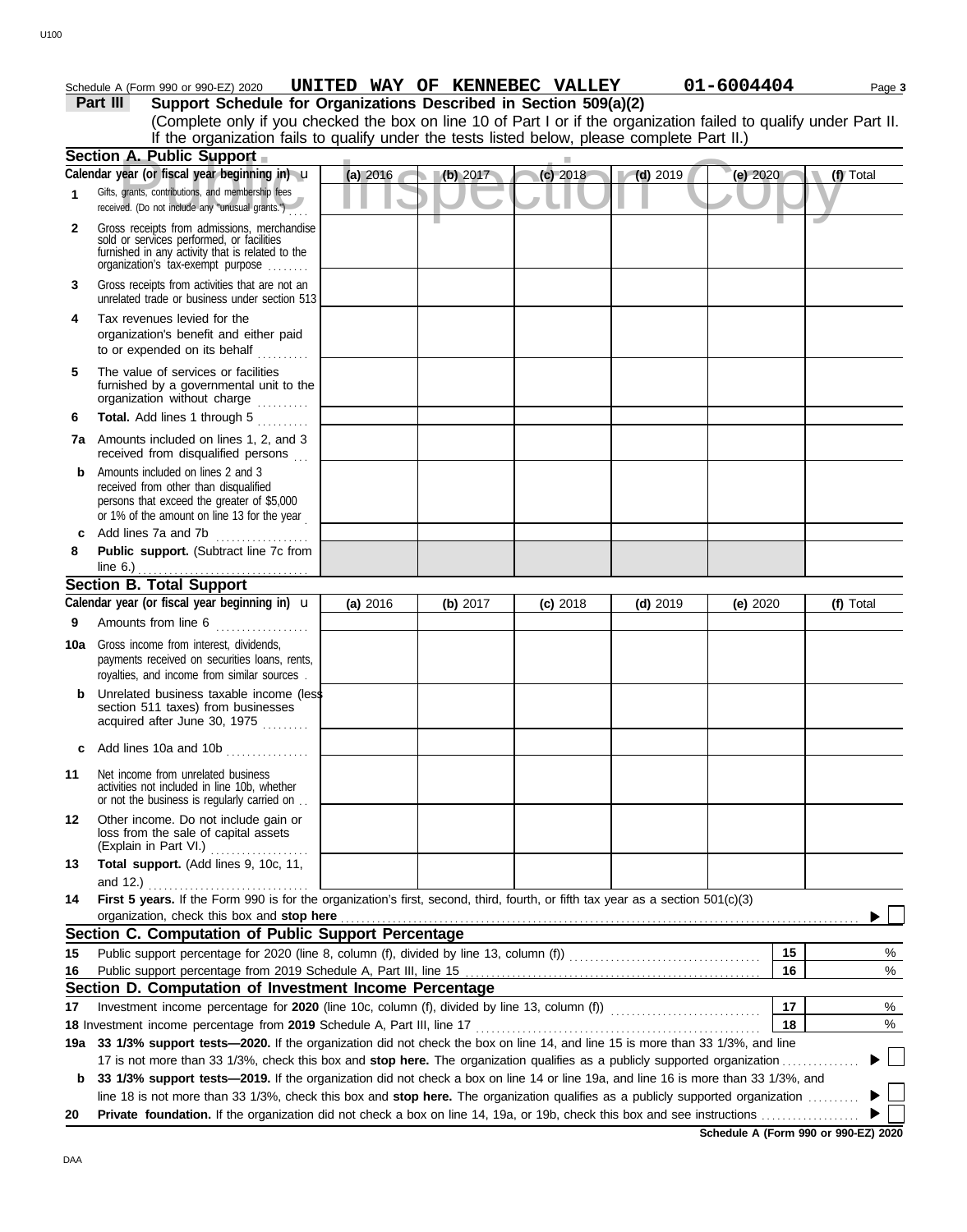|     | 01-6004404<br>UNITED WAY OF KENNEBEC VALLEY<br>Schedule A (Form 990 or 990-EZ) 2020                                                                                                             |                 | Page 4 |
|-----|-------------------------------------------------------------------------------------------------------------------------------------------------------------------------------------------------|-----------------|--------|
|     | Part IV<br><b>Supporting Organizations</b>                                                                                                                                                      |                 |        |
|     | (Complete only if you checked a box in line 12 on Part I. If you checked box 12a, Part I, complete Sections A                                                                                   |                 |        |
|     | and B. If you checked box 12b, Part I, complete Sections A and C. If you checked box 12c, Part I, complete                                                                                      |                 |        |
|     | Sections A, D, and E. If you checked box 12d, Part I, complete Sections A and D, and complete Part V.)<br>Section A. All Supporting Organizations                                               |                 |        |
|     |                                                                                                                                                                                                 | Yes             | No     |
| 1   | Are all of the organization's supported organizations listed by name in the organization's governing                                                                                            |                 |        |
|     | documents? If "No," describe in Part VI how the supported organizations are designated. If designated by                                                                                        |                 |        |
|     | class or purpose, describe the designation. If historic and continuing relationship, explain.                                                                                                   | 1               |        |
| 2   | Did the organization have any supported organization that does not have an IRS determination of status                                                                                          |                 |        |
|     | under section $509(a)(1)$ or (2)? If "Yes," explain in Part VI how the organization determined that the supported                                                                               |                 |        |
|     | organization was described in section 509(a)(1) or (2).                                                                                                                                         | $\mathbf{2}$    |        |
| За  | Did the organization have a supported organization described in section $501(c)(4)$ , (5), or (6)? If "Yes," answer                                                                             |                 |        |
|     | lines 3b and 3c below.                                                                                                                                                                          | 3a              |        |
| b   | Did the organization confirm that each supported organization qualified under section $501(c)(4)$ , (5), or (6) and                                                                             |                 |        |
|     | satisfied the public support tests under section 509(a)(2)? If "Yes," describe in Part VI when and how the                                                                                      |                 |        |
|     | organization made the determination.                                                                                                                                                            | 3b              |        |
| c   | Did the organization ensure that all support to such organizations was used exclusively for section $170(c)(2)(B)$                                                                              |                 |        |
|     | purposes? If "Yes," explain in Part VI what controls the organization put in place to ensure such use.                                                                                          | 3 <sub>c</sub>  |        |
| 4a  | Was any supported organization not organized in the United States ("foreign supported organization")? If<br>"Yes," and if you checked 12a or 12b in Part I, answer (b) and (c) below.           | 4a              |        |
| b   | Did the organization have ultimate control and discretion in deciding whether to make grants to the foreign                                                                                     |                 |        |
|     | supported organization? If "Yes," describe in Part VI how the organization had such control and discretion                                                                                      |                 |        |
|     | despite being controlled or supervised by or in connection with its supported organizations.                                                                                                    | 4b              |        |
| c   | Did the organization support any foreign supported organization that does not have an IRS determination                                                                                         |                 |        |
|     | under sections $501(c)(3)$ and $509(a)(1)$ or (2)? If "Yes," explain in Part VI what controls the organization used                                                                             |                 |        |
|     | to ensure that all support to the foreign supported organization was used exclusively for section $170(c)(2)(B)$                                                                                |                 |        |
|     | purposes.                                                                                                                                                                                       | 4c              |        |
| 5a  | Did the organization add, substitute, or remove any supported organizations during the tax year? If "Yes,"                                                                                      |                 |        |
|     | answer lines 5b and 5c below (if applicable). Also, provide detail in Part VI, including (i) the names and EIN                                                                                  |                 |        |
|     | numbers of the supported organizations added, substituted, or removed; (ii) the reasons for each such action;                                                                                   |                 |        |
|     | (iii) the authority under the organization's organizing document authorizing such action; and (iv) how the action                                                                               |                 |        |
|     | was accomplished (such as by amendment to the organizing document).                                                                                                                             | 5a              |        |
| b   | Type I or Type II only. Was any added or substituted supported organization part of a class already<br>designated in the organization's organizing document?                                    | 5b              |        |
| c   | Substitutions only. Was the substitution the result of an event beyond the organization's control?                                                                                              | 5 <sub>c</sub>  |        |
| 6   | Did the organization provide support (whether in the form of grants or the provision of services or facilities) to                                                                              |                 |        |
|     | anyone other than (i) its supported organizations, (ii) individuals that are part of the charitable class benefited                                                                             |                 |        |
|     | by one or more of its supported organizations, or (iii) other supporting organizations that also support or                                                                                     |                 |        |
|     | benefit one or more of the filing organization's supported organizations? If "Yes," provide detail in Part VI.                                                                                  | 6               |        |
| 7   | Did the organization provide a grant, loan, compensation, or other similar payment to a substantial contributor                                                                                 |                 |        |
|     | (as defined in section $4958(c)(3)(C)$ ), a family member of a substantial contributor, or a 35% controlled entity                                                                              |                 |        |
|     | with regard to a substantial contributor? If "Yes," complete Part I of Schedule L (Form 990 or 990-EZ).                                                                                         | 7               |        |
| 8   | Did the organization make a loan to a disqualified person (as defined in section 4958) not described in line 7?                                                                                 |                 |        |
|     | If "Yes," complete Part I of Schedule L (Form 990 or 990-EZ).                                                                                                                                   | 8               |        |
| 9а  | Was the organization controlled directly or indirectly at any time during the tax year by one or more                                                                                           |                 |        |
|     | disqualified persons, as defined in section 4946 (other than foundation managers and organizations                                                                                              |                 |        |
| b   | described in section 509(a)(1) or (2))? If "Yes," provide detail in Part VI.<br>Did one or more disqualified persons (as defined in line 9a) hold a controlling interest in any entity in which | 9a              |        |
|     | the supporting organization had an interest? If "Yes," provide detail in Part VI.                                                                                                               | 9b              |        |
| c   | Did a disqualified person (as defined in line 9a) have an ownership interest in, or derive any personal benefit                                                                                 |                 |        |
|     | from, assets in which the supporting organization also had an interest? If "Yes," provide detail in Part VI.                                                                                    | 9c              |        |
| 10a | Was the organization subject to the excess business holdings rules of section 4943 because of section                                                                                           |                 |        |
|     | 4943(f) (regarding certain Type II supporting organizations, and all Type III non-functionally integrated                                                                                       |                 |        |
|     | supporting organizations)? If "Yes," answer line 10b below.                                                                                                                                     | 10a             |        |
| b   | Did the organization have any excess business holdings in the tax year? (Use Schedule C, Form 4720, to                                                                                          |                 |        |
|     | determine whether the organization had excess business holdings.)                                                                                                                               | 10 <sub>b</sub> |        |
|     | Schedule A (Form 990 or 990-EZ) 2020                                                                                                                                                            |                 |        |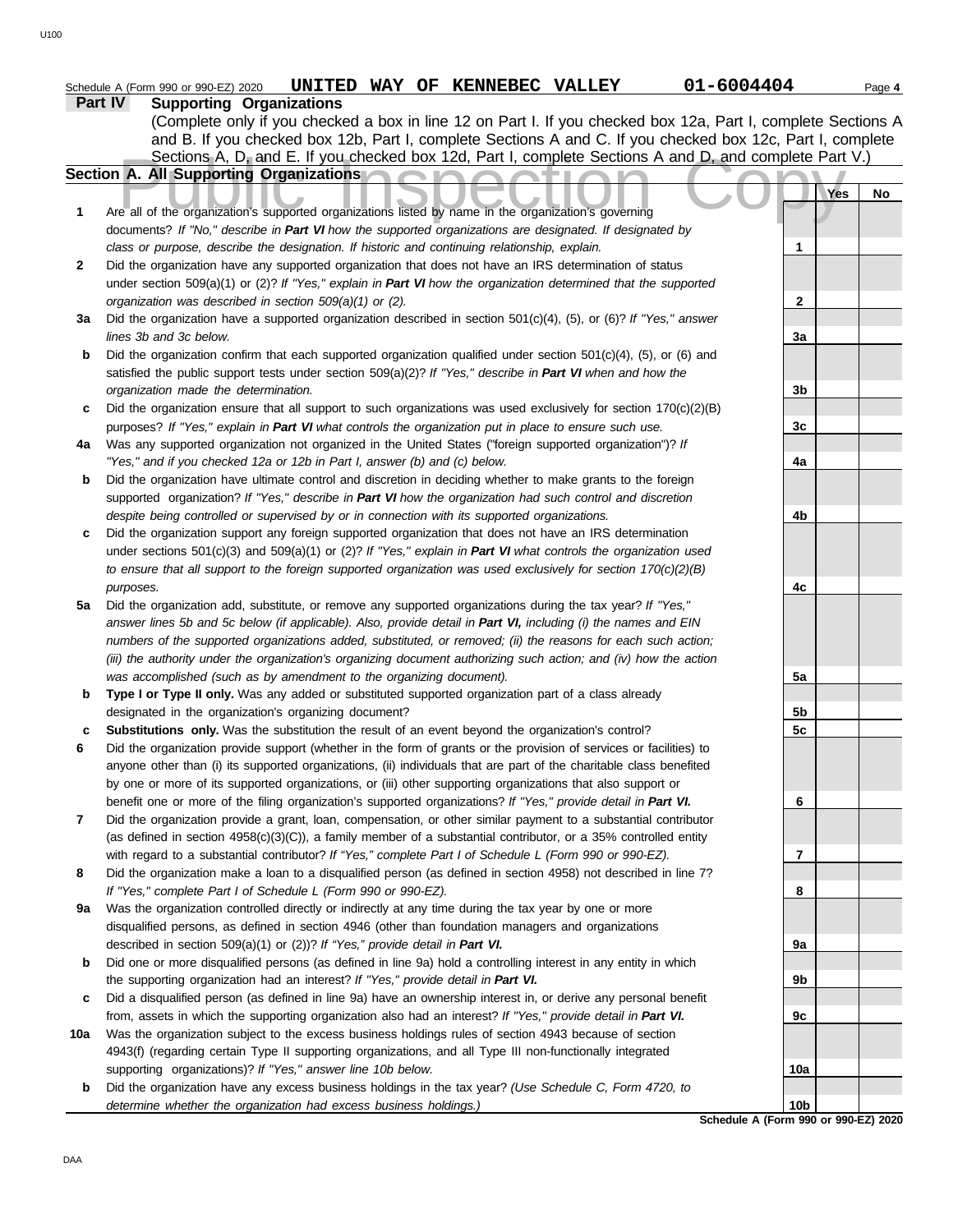|    | 01-6004404<br>UNITED WAY OF KENNEBEC VALLEY<br>Schedule A (Form 990 or 990-EZ) 2020                                                                                                                                                                       |                 |            | Page 5 |
|----|-----------------------------------------------------------------------------------------------------------------------------------------------------------------------------------------------------------------------------------------------------------|-----------------|------------|--------|
|    | Part IV<br><b>Supporting Organizations (continued)</b>                                                                                                                                                                                                    |                 |            |        |
|    |                                                                                                                                                                                                                                                           |                 | <b>Yes</b> | No     |
| 11 | Has the organization accepted a gift or contribution from any of the following persons?                                                                                                                                                                   |                 |            |        |
| a  | A person who directly or indirectly controls, either alone or together with persons described in lines 11b and                                                                                                                                            |                 |            |        |
|    | 11c below, the governing body of a supported organization?                                                                                                                                                                                                | 11a             |            |        |
| b  | A family member of a person described in line 11a above?                                                                                                                                                                                                  | 11 <sub>b</sub> |            |        |
| c  | A 35% controlled entity of a person described in line 11a or 11b above? If "Yes" to line 11a, 11b, or 11c, provide                                                                                                                                        |                 |            |        |
|    | detail in Part VI.<br><b>Section B. Type I Supporting Organizations</b>                                                                                                                                                                                   | 11c             |            |        |
|    |                                                                                                                                                                                                                                                           |                 |            |        |
|    |                                                                                                                                                                                                                                                           |                 | Yes        | No     |
| 1  | Did the governing body, members of the governing body, officers acting in their official capacity, or membership of one or                                                                                                                                |                 |            |        |
|    | more supported organizations have the power to regularly appoint or elect at least a majority of the organization's officers,                                                                                                                             |                 |            |        |
|    | directors, or trustees at all times during the tax year? If "No," describe in Part VI how the supported organization(s)<br>effectively operated, supervised, or controlled the organization's activities. If the organization had more than one supported |                 |            |        |
|    | organization, describe how the powers to appoint and/or remove officers, directors, or trustees were allocated among the                                                                                                                                  |                 |            |        |
|    | supported organizations and what conditions or restrictions, if any, applied to such powers during the tax year.                                                                                                                                          | 1               |            |        |
| 2  | Did the organization operate for the benefit of any supported organization other than the supported                                                                                                                                                       |                 |            |        |
|    | organization(s) that operated, supervised, or controlled the supporting organization? If "Yes," explain in Part                                                                                                                                           |                 |            |        |
|    | VI how providing such benefit carried out the purposes of the supported organization(s) that operated,                                                                                                                                                    |                 |            |        |
|    | supervised, or controlled the supporting organization.                                                                                                                                                                                                    | 2               |            |        |
|    | Section C. Type II Supporting Organizations                                                                                                                                                                                                               |                 |            |        |
|    |                                                                                                                                                                                                                                                           |                 | Yes        | No     |
| 1  | Were a majority of the organization's directors or trustees during the tax year also a majority of the directors                                                                                                                                          |                 |            |        |
|    | or trustees of each of the organization's supported organization(s)? If "No," describe in Part VI how control                                                                                                                                             |                 |            |        |
|    | or management of the supporting organization was vested in the same persons that controlled or managed                                                                                                                                                    |                 |            |        |
|    | the supported organization(s).                                                                                                                                                                                                                            | 1               |            |        |
|    | Section D. All Type III Supporting Organizations                                                                                                                                                                                                          |                 |            |        |
|    |                                                                                                                                                                                                                                                           |                 | Yes        | No     |
| 1  | Did the organization provide to each of its supported organizations, by the last day of the fifth month of the                                                                                                                                            |                 |            |        |
|    | organization's tax year, (i) a written notice describing the type and amount of support provided during the prior tax                                                                                                                                     |                 |            |        |
|    | year, (ii) a copy of the Form 990 that was most recently filed as of the date of notification, and (iii) copies of the                                                                                                                                    |                 |            |        |
|    | organization's governing documents in effect on the date of notification, to the extent not previously provided?                                                                                                                                          | 1               |            |        |
| 2  | Were any of the organization's officers, directors, or trustees either (i) appointed or elected by the supported                                                                                                                                          |                 |            |        |
|    | organization(s) or (ii) serving on the governing body of a supported organization? If "No," explain in Part VI how                                                                                                                                        |                 |            |        |
|    | the organization maintained a close and continuous working relationship with the supported organization(s).                                                                                                                                               | 2               |            |        |
| 3  | By reason of the relationship described in line 2, above, did the organization's supported organizations have                                                                                                                                             |                 |            |        |
|    | a significant voice in the organization's investment policies and in directing the use of the organization's                                                                                                                                              |                 |            |        |
|    |                                                                                                                                                                                                                                                           |                 |            |        |
|    | income or assets at all times during the tax year? If "Yes," describe in Part VI the role the organization's                                                                                                                                              |                 |            |        |
|    | supported organizations played in this regard.                                                                                                                                                                                                            | 3               |            |        |
|    | Section E. Type III Functionally-Integrated Supporting Organizations                                                                                                                                                                                      |                 |            |        |
| 1  | Check the box next to the method that the organization used to satisfy the Integral Part Test during the year (see instructions).                                                                                                                         |                 |            |        |
| a  | The organization satisfied the Activities Test. Complete line 2 below.                                                                                                                                                                                    |                 |            |        |
| b  | The organization is the parent of each of its supported organizations. Complete line 3 below.                                                                                                                                                             |                 |            |        |
| c  | The organization supported a governmental entity. Describe in Part VI how you supported a governmental entity (see instructions).                                                                                                                         |                 |            |        |
| 2  | Activities Test. Answer lines 2a and 2b below.                                                                                                                                                                                                            |                 | Yes        | No     |
| a  | Did substantially all of the organization's activities during the tax year directly further the exempt purposes of                                                                                                                                        |                 |            |        |
|    | the supported organization(s) to which the organization was responsive? If "Yes," then in Part VI identify                                                                                                                                                |                 |            |        |
|    | those supported organizations and explain how these activities directly furthered their exempt purposes,                                                                                                                                                  |                 |            |        |
|    | how the organization was responsive to those supported organizations, and how the organization determined                                                                                                                                                 |                 |            |        |
| b  | that these activities constituted substantially all of its activities.<br>Did the activities described in line 2a, above, constitute activities that, but for the organization's involvement,                                                             | 2a              |            |        |

- **3** *Part VI the reasons for the organization's position that its supported organization(s) would have engaged in these activities but for the organization's involvement.* Parent of Supported Organizations. *Answer lines 3a and 3b below.*
	- **a** Did the organization have the power to regularly appoint or elect a majority of the officers, directors, or trustees of each of the supported organizations? *If "Yes" or "No," provide details in Part VI.*
- **b** Did the organization exercise a substantial degree of direction over the policies, programs, and activities of each of its supported organizations? *If "Yes," describe in Part VI the role played by the organization in this regard.*

DAA **SChedule A (Form 990 or 990-EZ) 2020 3b**

**2b**

**3a**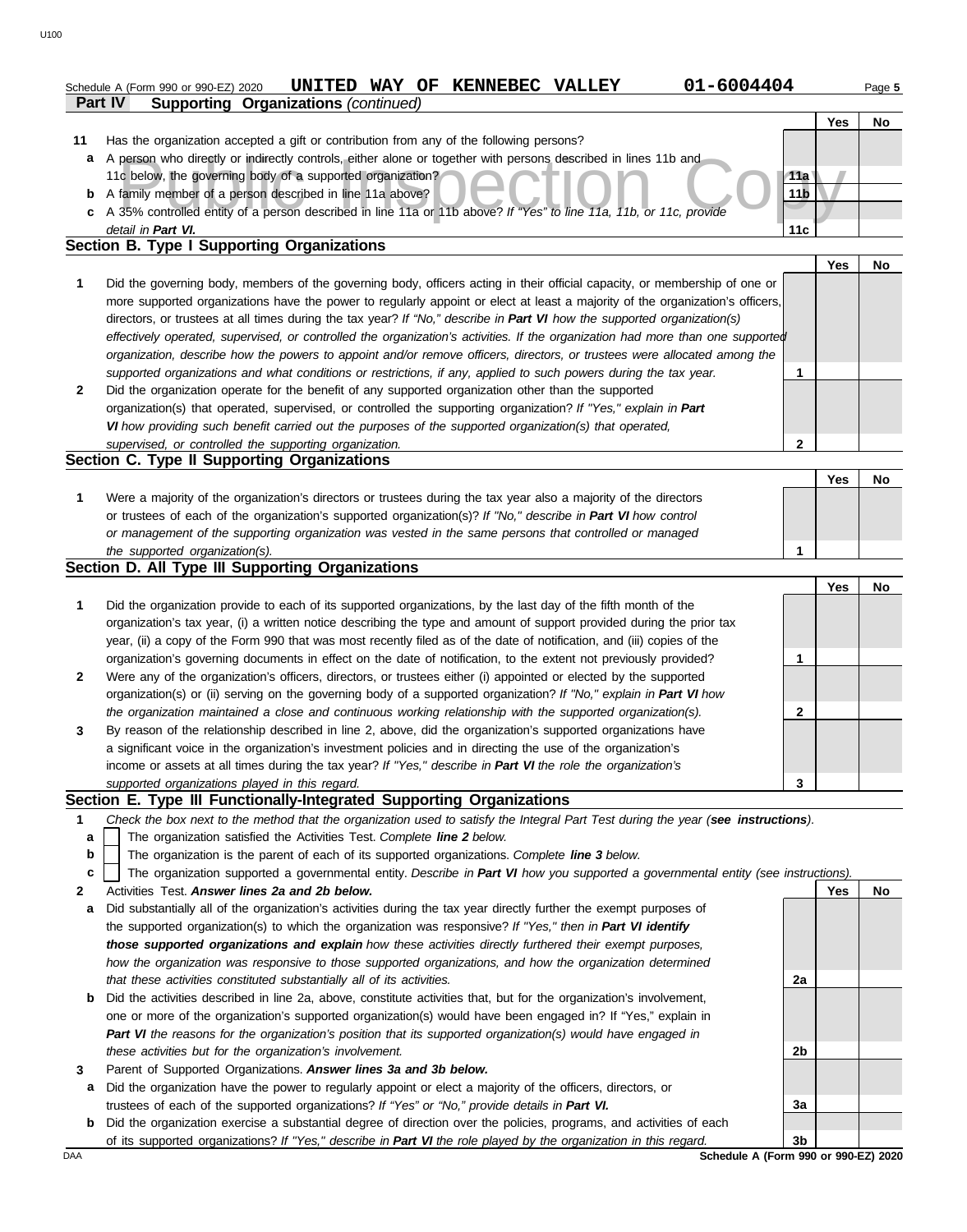|                | UNITED WAY OF KENNEBEC VALLEY<br>Schedule A (Form 990 or 990-EZ) 2020                                                            |                         | 01-6004404     | Page 6                         |
|----------------|----------------------------------------------------------------------------------------------------------------------------------|-------------------------|----------------|--------------------------------|
| <b>Part V</b>  | Type III Non-Functionally Integrated 509(a)(3) Supporting Organizations                                                          |                         |                |                                |
| 1              | Check here if the organization satisfied the Integral Part Test as a qualifying trust on Nov. 20, 1970 (explain in Part VI). See |                         |                |                                |
|                | instructions. All other Type III non-functionally integrated supporting organizations must complete Sections A through E.        |                         |                |                                |
|                | Section A - Adjusted Net Income                                                                                                  |                         | (A) Prior Year | (B) Current Year               |
|                |                                                                                                                                  |                         |                | (optional)                     |
| 1              | Net short-term capital gain                                                                                                      | 1                       |                |                                |
| $\mathbf{2}$   | Recoveries of prior-year distributions                                                                                           | $\overline{2}$          |                |                                |
| 3              | Other gross income (see instructions)                                                                                            | 3                       |                |                                |
| 4              | Add lines 1 through 3.                                                                                                           | 4                       |                |                                |
| 5              | Depreciation and depletion                                                                                                       | 5                       |                |                                |
| 6.             | Portion of operating expenses paid or incurred for production or collection of                                                   |                         |                |                                |
|                | gross income or for management, conservation, or maintenance of property                                                         |                         |                |                                |
|                | held for production of income (see instructions)                                                                                 | 6                       |                |                                |
| 7              | Other expenses (see instructions)                                                                                                | $\overline{7}$          |                |                                |
| 8              | Adjusted Net Income (subtract lines 5, 6, and 7 from line 4)                                                                     | 8                       |                |                                |
|                | Section B - Minimum Asset Amount                                                                                                 |                         | (A) Prior Year | (B) Current Year<br>(optional) |
| 1              | Aggregate fair market value of all non-exempt-use assets (see                                                                    |                         |                |                                |
|                | instructions for short tax year or assets held for part of year):                                                                |                         |                |                                |
|                | a Average monthly value of securities                                                                                            | 1a                      |                |                                |
|                | <b>b</b> Average monthly cash balances                                                                                           | 1b                      |                |                                |
|                | c Fair market value of other non-exempt-use assets                                                                               | 1c                      |                |                                |
|                | d Total (add lines 1a, 1b, and 1c)                                                                                               | 1d                      |                |                                |
|                | e Discount claimed for blockage or other factors                                                                                 |                         |                |                                |
|                | (explain in detail in Part VI):                                                                                                  |                         |                |                                |
| $\mathbf{2}$   | Acquisition indebtedness applicable to non-exempt-use assets                                                                     | $\mathbf{2}$            |                |                                |
| 3              | Subtract line 2 from line 1d.                                                                                                    | 3                       |                |                                |
| 4              | Cash deemed held for exempt use. Enter 0.015 of line 3 (for greater amount,                                                      |                         |                |                                |
|                | see instructions).                                                                                                               | 4                       |                |                                |
| 5              | Net value of non-exempt-use assets (subtract line 4 from line 3)                                                                 | 5                       |                |                                |
| 6              | Multiply line 5 by 0.035.                                                                                                        | 6                       |                |                                |
| 7              | Recoveries of prior-year distributions                                                                                           | $\overline{7}$          |                |                                |
| 8              | Minimum Asset Amount (add line 7 to line 6)                                                                                      | 8                       |                |                                |
|                | Section C - Distributable Amount                                                                                                 |                         |                | <b>Current Year</b>            |
| 1              | Adjusted net income for prior year (from Section A, line 8, column A)                                                            | 1                       |                |                                |
|                | Enter 0.85 of line 1.                                                                                                            | $\overline{\mathbf{2}}$ |                |                                |
| 3              | Minimum asset amount for prior year (from Section B, line 8, column A)                                                           | 3                       |                |                                |
| 4              | Enter greater of line 2 or line 3.                                                                                               | 4                       |                |                                |
| 5              | Income tax imposed in prior year                                                                                                 | 5                       |                |                                |
| 6              | Distributable Amount. Subtract line 5 from line 4, unless subject to                                                             |                         |                |                                |
|                | emergency temporary reduction (see instructions).                                                                                | 6                       |                |                                |
| $\overline{7}$ | Check here if the current year is the organization's first as a non-functionally integrated Type III supporting organization     |                         |                |                                |

(see instructions).

**Schedule A (Form 990 or 990-EZ) 2020**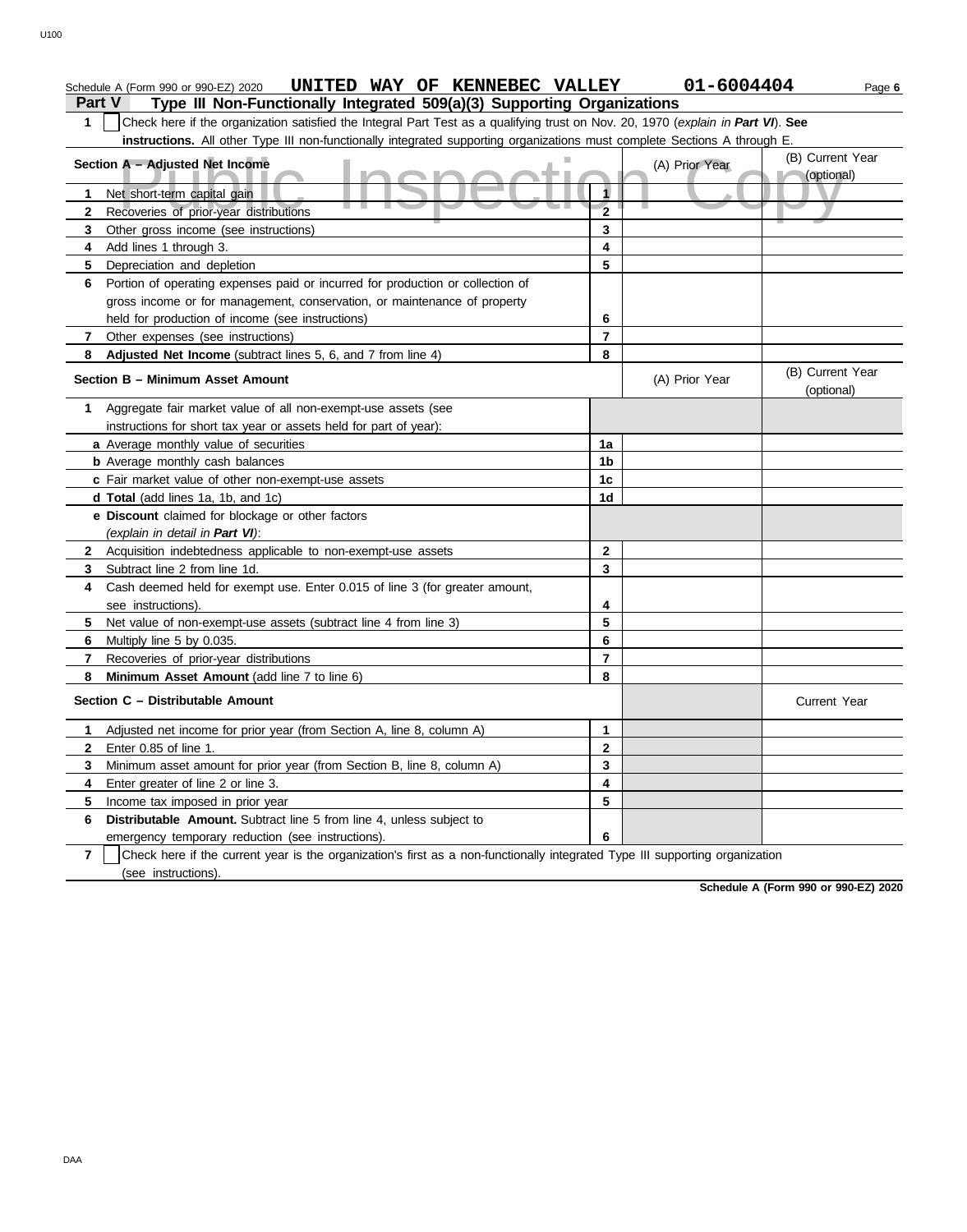|                                                                   | UNITED WAY OF KENNEBEC VALLEY<br>Schedule A (Form 990 or 990-EZ) 2020                                                                    |                                    | 01-6004404                                    | Page 7                                           |  |  |  |  |  |
|-------------------------------------------------------------------|------------------------------------------------------------------------------------------------------------------------------------------|------------------------------------|-----------------------------------------------|--------------------------------------------------|--|--|--|--|--|
| Part V                                                            | Type III Non-Functionally Integrated 509(a)(3) Supporting Organizations (continued)                                                      |                                    |                                               |                                                  |  |  |  |  |  |
|                                                                   | Section D - Distributions                                                                                                                |                                    |                                               | <b>Current Year</b>                              |  |  |  |  |  |
| 1                                                                 | Amounts paid to supported organizations to accomplish exempt purposes                                                                    |                                    |                                               |                                                  |  |  |  |  |  |
| $\mathbf{2}$                                                      | Amounts paid to perform activity that directly furthers exempt purposes of supported<br>organizations, in excess of income from activity |                                    |                                               |                                                  |  |  |  |  |  |
| 3                                                                 | Administrative expenses paid to accomplish exempt purposes of supported organizations                                                    |                                    |                                               |                                                  |  |  |  |  |  |
| 4<br>Amounts paid to acquire exempt-use assets                    |                                                                                                                                          |                                    |                                               |                                                  |  |  |  |  |  |
| 5                                                                 | Qualified set-aside amounts (prior IRS approval required-provide details in Part VI)                                                     |                                    |                                               |                                                  |  |  |  |  |  |
| Other distributions (describe in Part VI). See instructions.<br>6 |                                                                                                                                          |                                    |                                               |                                                  |  |  |  |  |  |
| Total annual distributions. Add lines 1 through 6.<br>7           |                                                                                                                                          |                                    |                                               |                                                  |  |  |  |  |  |
| 8                                                                 | Distributions to attentive supported organizations to which the organization is responsive                                               |                                    |                                               |                                                  |  |  |  |  |  |
| (provide details in Part VI). See instructions.                   |                                                                                                                                          |                                    |                                               |                                                  |  |  |  |  |  |
| 9                                                                 | Distributable amount for 2020 from Section C, line 6                                                                                     |                                    |                                               |                                                  |  |  |  |  |  |
| 10                                                                | Line 8 amount divided by line 9 amount                                                                                                   |                                    |                                               |                                                  |  |  |  |  |  |
|                                                                   | <b>Section E - Distribution Allocations (see instructions)</b>                                                                           | (i)<br><b>Excess Distributions</b> | (ii)<br><b>Underdistributions</b><br>Pre-2020 | (iii)<br><b>Distributable</b><br>Amount for 2020 |  |  |  |  |  |
| 1                                                                 | Distributable amount for 2020 from Section C, line 6                                                                                     |                                    |                                               |                                                  |  |  |  |  |  |
| $\mathbf{2}$                                                      | Underdistributions, if any, for years prior to 2020<br>(reasonable cause required-explain in Part VI). See<br>instructions.              |                                    |                                               |                                                  |  |  |  |  |  |
| 3                                                                 | Excess distributions carryover, if any, to 2020                                                                                          |                                    |                                               |                                                  |  |  |  |  |  |
|                                                                   |                                                                                                                                          |                                    |                                               |                                                  |  |  |  |  |  |
|                                                                   |                                                                                                                                          |                                    |                                               |                                                  |  |  |  |  |  |
|                                                                   | <b>c</b> From 2017                                                                                                                       |                                    |                                               |                                                  |  |  |  |  |  |
|                                                                   |                                                                                                                                          |                                    |                                               |                                                  |  |  |  |  |  |
|                                                                   | e From 2019                                                                                                                              |                                    |                                               |                                                  |  |  |  |  |  |
|                                                                   | f Total of lines 3a through 3e                                                                                                           |                                    |                                               |                                                  |  |  |  |  |  |
|                                                                   | g Applied to underdistributions of prior years                                                                                           |                                    |                                               |                                                  |  |  |  |  |  |
|                                                                   | h Applied to 2020 distributable amount                                                                                                   |                                    |                                               |                                                  |  |  |  |  |  |
|                                                                   | <i>i</i> Carryover from 2015 not applied (see instructions)                                                                              |                                    |                                               |                                                  |  |  |  |  |  |
|                                                                   | Remainder. Subtract lines 3g, 3h, and 3i from line 3f.                                                                                   |                                    |                                               |                                                  |  |  |  |  |  |
| 4                                                                 | Distributions for 2020 from                                                                                                              |                                    |                                               |                                                  |  |  |  |  |  |
|                                                                   | \$<br>Section D, line 7:                                                                                                                 |                                    |                                               |                                                  |  |  |  |  |  |
|                                                                   | a Applied to underdistributions of prior years                                                                                           |                                    |                                               |                                                  |  |  |  |  |  |
|                                                                   | <b>b</b> Applied to 2020 distributable amount                                                                                            |                                    |                                               |                                                  |  |  |  |  |  |
|                                                                   | c Remainder. Subtract lines 4a and 4b from line 4.                                                                                       |                                    |                                               |                                                  |  |  |  |  |  |
| 5                                                                 | Remaining underdistributions for years prior to 2020, if                                                                                 |                                    |                                               |                                                  |  |  |  |  |  |
|                                                                   | any. Subtract lines 3g and 4a from line 2. For result                                                                                    |                                    |                                               |                                                  |  |  |  |  |  |
|                                                                   | greater than zero, explain in Part VI. See instructions.                                                                                 |                                    |                                               |                                                  |  |  |  |  |  |
| 6                                                                 | Remaining underdistributions for 2020 Subtract lines 3h                                                                                  |                                    |                                               |                                                  |  |  |  |  |  |
|                                                                   | and 4b from line 1. For result greater than zero, explain in                                                                             |                                    |                                               |                                                  |  |  |  |  |  |
|                                                                   | Part VI. See instructions.                                                                                                               |                                    |                                               |                                                  |  |  |  |  |  |
| 7                                                                 | Excess distributions carryover to 2021. Add lines 3j                                                                                     |                                    |                                               |                                                  |  |  |  |  |  |
|                                                                   | and 4c.                                                                                                                                  |                                    |                                               |                                                  |  |  |  |  |  |
| 8                                                                 | Breakdown of line 7:                                                                                                                     |                                    |                                               |                                                  |  |  |  |  |  |
|                                                                   |                                                                                                                                          |                                    |                                               |                                                  |  |  |  |  |  |
|                                                                   |                                                                                                                                          |                                    |                                               |                                                  |  |  |  |  |  |
|                                                                   |                                                                                                                                          |                                    |                                               |                                                  |  |  |  |  |  |
|                                                                   |                                                                                                                                          |                                    |                                               |                                                  |  |  |  |  |  |
|                                                                   | e Excess from 2020                                                                                                                       |                                    |                                               |                                                  |  |  |  |  |  |

**Schedule A (Form 990 or 990-EZ) 2020**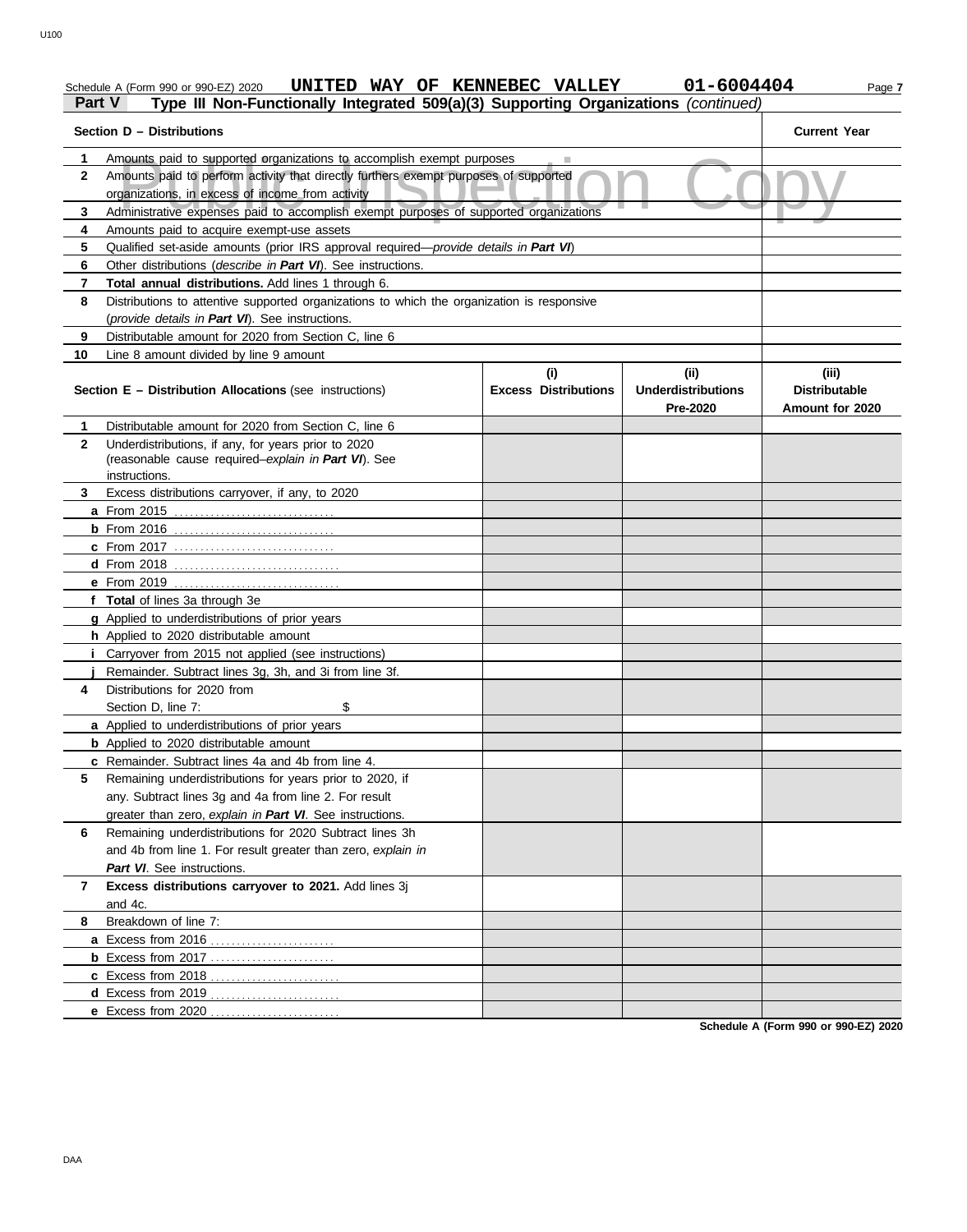|         | Schedule A (Form 990 or 990-EZ) 2020 |  | UNITED WAY OF KENNEBEC VALLEY | 01-6004404                                                                                                             | Page 8 |
|---------|--------------------------------------|--|-------------------------------|------------------------------------------------------------------------------------------------------------------------|--------|
| Part VI |                                      |  |                               | Supplemental Information. Provide the explanations required by Part II, line 10; Part II, line 17a or 17b; Part        |        |
|         |                                      |  |                               | III, line 12; Part IV, Section A, lines 1, 2, 3b, 3c, 4b, 4c, 5a, 6, 9a, 9b, 9c, 11a, 11b, and 11c; Part IV, Section   |        |
|         |                                      |  |                               | B, lines 1 and 2; Part IV, Section C, line 1; Part IV, Section D, lines 2 and 3; Part IV, Section E, lines 1c, 2a, 2b, |        |
|         |                                      |  |                               | 3a, and 3b; Part V, line 1; Part V, Section B, line 1e; Part V, Section D, lines 5, 6, and 8; and Part V, Section E,   |        |
|         |                                      |  |                               | lines 2, 5, and 6. Also complete this part for any additional information. (See instructions.)                         |        |
|         |                                      |  |                               |                                                                                                                        |        |
|         |                                      |  |                               |                                                                                                                        |        |
|         |                                      |  |                               |                                                                                                                        |        |
|         |                                      |  |                               |                                                                                                                        |        |
|         |                                      |  |                               |                                                                                                                        |        |
|         |                                      |  |                               |                                                                                                                        |        |
|         |                                      |  |                               |                                                                                                                        |        |
|         |                                      |  |                               |                                                                                                                        |        |
|         |                                      |  |                               |                                                                                                                        |        |
|         |                                      |  |                               |                                                                                                                        |        |
|         |                                      |  |                               |                                                                                                                        |        |
|         |                                      |  |                               |                                                                                                                        |        |
|         |                                      |  |                               |                                                                                                                        |        |
|         |                                      |  |                               |                                                                                                                        |        |
|         |                                      |  |                               |                                                                                                                        |        |
|         |                                      |  |                               |                                                                                                                        |        |
|         |                                      |  |                               |                                                                                                                        |        |
|         |                                      |  |                               |                                                                                                                        |        |
|         |                                      |  |                               |                                                                                                                        |        |
|         |                                      |  |                               |                                                                                                                        |        |
|         |                                      |  |                               |                                                                                                                        |        |
|         |                                      |  |                               |                                                                                                                        |        |
|         |                                      |  |                               |                                                                                                                        |        |
|         |                                      |  |                               |                                                                                                                        |        |
|         |                                      |  |                               |                                                                                                                        |        |
|         |                                      |  |                               |                                                                                                                        |        |
|         |                                      |  |                               |                                                                                                                        |        |
|         |                                      |  |                               |                                                                                                                        |        |
|         |                                      |  |                               |                                                                                                                        |        |
|         |                                      |  |                               |                                                                                                                        |        |
|         |                                      |  |                               |                                                                                                                        |        |
|         |                                      |  |                               |                                                                                                                        |        |
|         |                                      |  |                               |                                                                                                                        |        |
|         |                                      |  |                               |                                                                                                                        |        |
|         |                                      |  |                               |                                                                                                                        |        |
|         |                                      |  |                               |                                                                                                                        |        |
|         |                                      |  |                               |                                                                                                                        |        |
|         |                                      |  |                               |                                                                                                                        |        |
|         |                                      |  |                               |                                                                                                                        |        |
|         |                                      |  |                               |                                                                                                                        |        |
|         |                                      |  |                               |                                                                                                                        |        |
|         |                                      |  |                               |                                                                                                                        |        |
|         |                                      |  |                               |                                                                                                                        |        |
|         |                                      |  |                               |                                                                                                                        |        |
|         |                                      |  |                               |                                                                                                                        |        |
|         |                                      |  |                               |                                                                                                                        |        |
|         |                                      |  |                               |                                                                                                                        |        |
|         |                                      |  |                               |                                                                                                                        |        |
|         |                                      |  |                               |                                                                                                                        |        |
|         |                                      |  |                               |                                                                                                                        |        |
|         |                                      |  |                               |                                                                                                                        |        |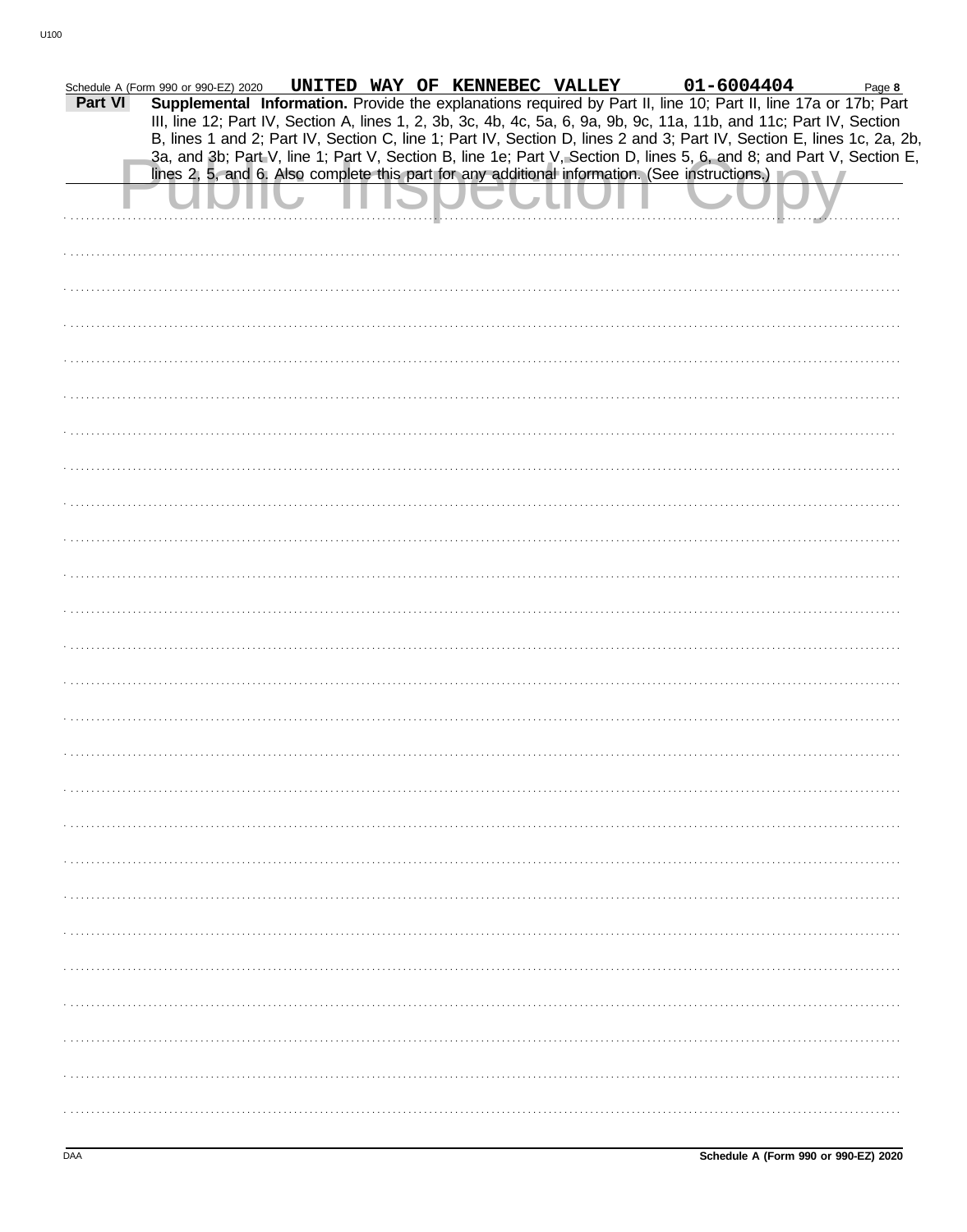| <b>Schedule B</b><br>(Form 990, 990-EZ,<br>or 990-PF)<br>Department of the Treasury<br>Internal Revenue Service | <b>Schedule of Contributors</b><br>u Attach to Form 990, Form 990-EZ, or Form 990-PF.<br>u Go to www.irs.gov/Form990 for the latest information. | OMB No. 1545-0047<br>2020                           |
|-----------------------------------------------------------------------------------------------------------------|--------------------------------------------------------------------------------------------------------------------------------------------------|-----------------------------------------------------|
| Name of the organization<br>UNITED<br><b>WAY</b><br>OF                                                          | <b>KENNEBEC</b><br><b>VALLEY</b>                                                                                                                 | <b>Employer identification number</b><br>01-6004404 |
| Organization type (check one):                                                                                  |                                                                                                                                                  |                                                     |
| Filers of:                                                                                                      | Section:                                                                                                                                         |                                                     |
| Form 990 or 990-EZ                                                                                              | X <br>3 ) (enter number) organization<br>501(c)                                                                                                  |                                                     |
|                                                                                                                 | $4947(a)(1)$ nonexempt charitable trust not treated as a private foundation                                                                      |                                                     |
|                                                                                                                 | 527 political organization                                                                                                                       |                                                     |
| Form 990-PF                                                                                                     | 501(c)(3) exempt private foundation                                                                                                              |                                                     |
|                                                                                                                 | 4947(a)(1) nonexempt charitable trust treated as a private foundation                                                                            |                                                     |
|                                                                                                                 | 501(c)(3) taxable private foundation                                                                                                             |                                                     |
|                                                                                                                 |                                                                                                                                                  |                                                     |

Check if your organization is covered by the **General Rule** or a **Special Rule. Note:** Only a section 501(c)(7), (8), or (10) organization can check boxes for both the General Rule and a Special Rule. See instructions.

### **General Rule**

For an organization filing Form 990, 990-EZ, or 990-PF that received, during the year, contributions totaling \$5,000 or more (in money or property) from any one contributor. Complete Parts I and II. See instructions for determining a contributor's total contributions.

### **Special Rules**

 $\overline{X}$  For an organization described in section 501(c)(3) filing Form 990 or 990-EZ that met the 33<sup>1</sup>/3% support test of the regulations under sections 509(a)(1) and 170(b)(1)(A)(vi), that checked Schedule A (Form 990 or 990-EZ), Part II, line 13, 16a, or 16b, and that received from any one contributor, during the year, total contributions of the greater of **(1)** \$5,000; or **(2)** 2% of the amount on (i) Form 990, Part VIII, line 1h; or (ii) Form 990-EZ, line 1. Complete Parts I and II.

literary, or educational purposes, or for the prevention of cruelty to children or animals. Complete Parts I (entering For an organization described in section 501(c)(7), (8), or (10) filing Form 990 or 990-EZ that received from any one contributor, during the year, total contributions of more than \$1,000 *exclusively* for religious, charitable, scientific, "N/A" in column (b) instead of the contributor name and address), II, and III.

For an organization described in section  $501(c)(7)$ ,  $(8)$ , or  $(10)$  filing Form 990 or 990-EZ that received from any one contributor, during the year, contributions *exclusively* for religious, charitable, etc., purposes, but no such contributions totaled more than \$1,000. If this box is checked, enter here the total contributions that were received during the year for an *exclusively* religious, charitable, etc., purpose. Don't complete any of the parts unless the **General Rule** applies to this organization because it received *nonexclusively* religious, charitable, etc., contributions totaling \$5,000 or more during the year . . . . . . . . . . . . . . . . . . . . . . . . . . . . . . . . . . . . . . . . . . . . . . . . . . . . . . . . . . . . . . . . . . . . . . . . . . . .  $\triangleright$  \$

990-EZ, or 990-PF), but it **must** answer "No" on Part IV, line 2, of its Form 990; or check the box on line H of its Form 990-EZ or on its Form 990-PF, Part I, line 2, to certify that it doesn't meet the filing requirements of Schedule B (Form 990, 990-EZ, or 990-PF). **Caution:** An organization that isn't covered by the General Rule and/or the Special Rules doesn't file Schedule B (Form 990,

**For Paperwork Reduction Act Notice, see the instructions for Form 990, 990-EZ, or 990-PF.**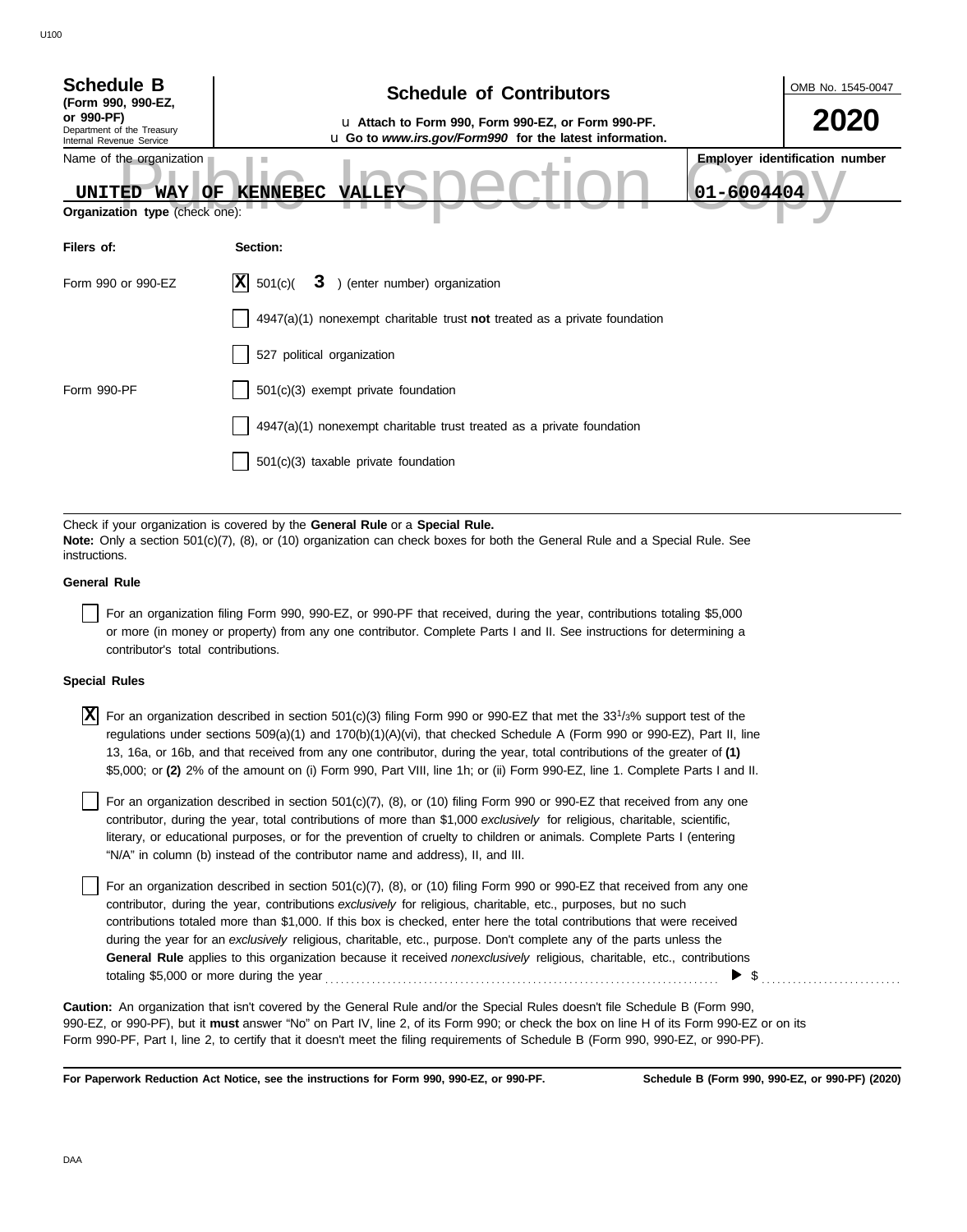|              | Schedule B (Form 990, 990-EZ, or 990-PF) (2020)                                                       | <b>PAGE</b>                       | 1 OF<br>1<br>Page 2                                                                          |
|--------------|-------------------------------------------------------------------------------------------------------|-----------------------------------|----------------------------------------------------------------------------------------------|
|              | Name of organization<br>UNITED WAY OF<br><b>KENNEBEC VALLEY</b>                                       |                                   | Employer identification number<br>01-6004404                                                 |
| Part I       | <b>Contributors</b> (see instructions). Use duplicate copies of Part I if additional space is needed. |                                   |                                                                                              |
| (a)<br>No.   | (b)<br>Name, address, and ZIP + 4                                                                     | (c)<br><b>Total contributions</b> | (d)<br>Type of contribution                                                                  |
| $\mathbf{1}$ |                                                                                                       | 70,000<br>\$                      | X<br>Person<br>Payroll<br><b>Noncash</b><br>(Complete Part II for<br>noncash contributions.) |
| (a)<br>No.   | (b)<br>Name, address, and ZIP + 4                                                                     | (c)<br><b>Total contributions</b> | (d)<br>Type of contribution                                                                  |
| $\mathbf{2}$ |                                                                                                       | 66,000<br>\$                      | Х<br>Person<br>Payroll<br><b>Noncash</b><br>(Complete Part II for<br>noncash contributions.) |
| (a)<br>No.   | (b)<br>Name, address, and ZIP + 4                                                                     | (c)<br><b>Total contributions</b> | (d)<br>Type of contribution                                                                  |
| 3            |                                                                                                       | 60,000<br>\$                      | X<br>Person<br>Payroll<br><b>Noncash</b><br>(Complete Part II for<br>noncash contributions.) |
| (a)<br>No.   | (b)<br>Name, address, and ZIP + 4                                                                     | (c)<br><b>Total contributions</b> | (d)<br>Type of contribution                                                                  |
|              |                                                                                                       | \$                                | Person<br>Payroll<br>Noncash<br>(Complete Part II for<br>noncash contributions.)             |
| (a)<br>No.   | (b)<br>Name, address, and ZIP + 4                                                                     | (c)<br><b>Total contributions</b> | (d)<br>Type of contribution                                                                  |
| 1.1.1.1.1.1  |                                                                                                       | \$                                | Person<br>Payroll<br><b>Noncash</b><br>(Complete Part II for<br>noncash contributions.)      |
| (a)<br>No.   | (b)<br>Name, address, and ZIP + 4                                                                     | (c)<br><b>Total contributions</b> | (d)<br>Type of contribution                                                                  |
| .            |                                                                                                       | \$                                | Person<br>Payroll<br><b>Noncash</b><br>(Complete Part II for<br>noncash contributions.)      |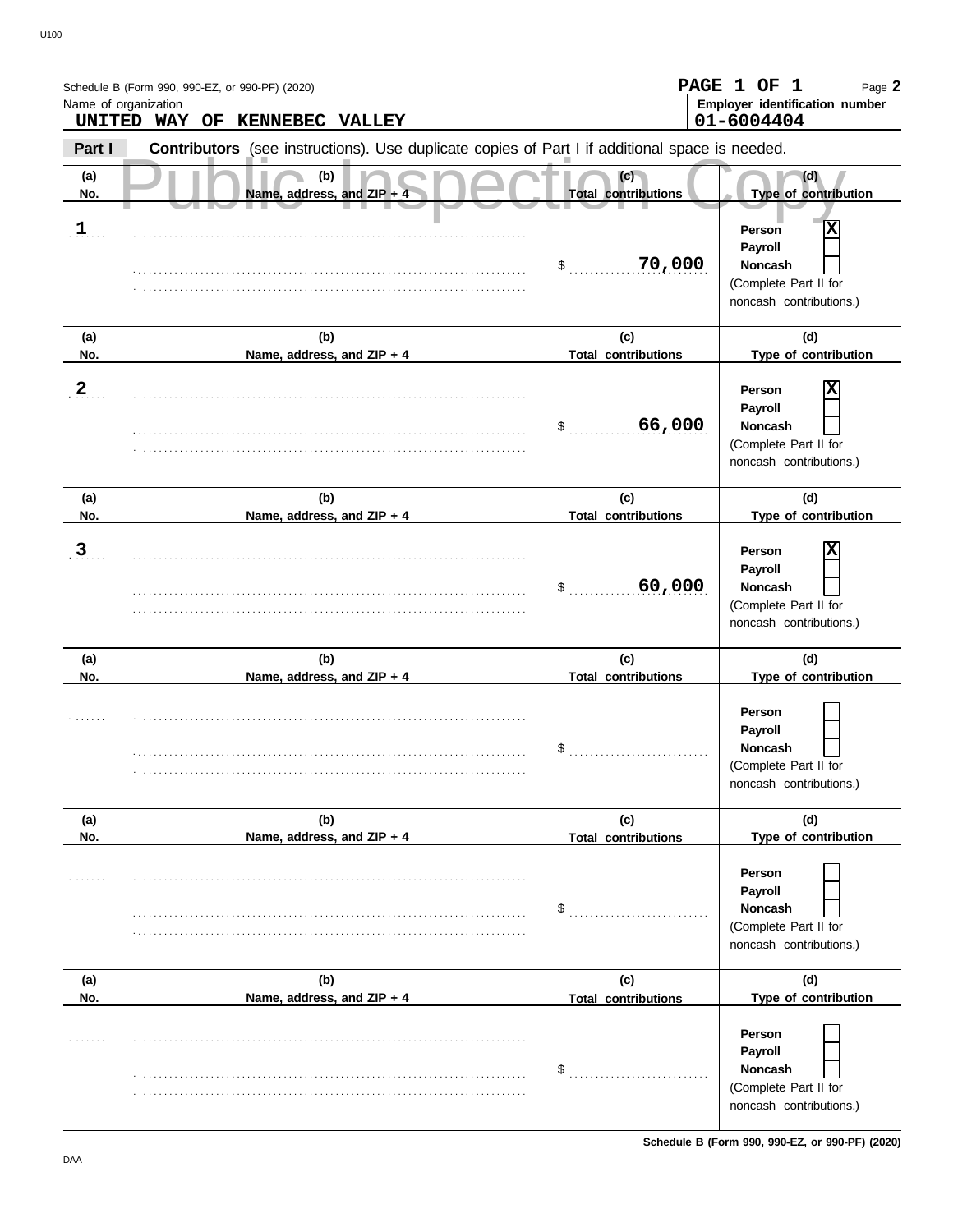|     | <b>SCHEDULE D</b>                                                              | Supplemental Financial Statements                                                                                                         |                       |                                                                                                      |    | OMB No. 1545-0047                     |
|-----|--------------------------------------------------------------------------------|-------------------------------------------------------------------------------------------------------------------------------------------|-----------------------|------------------------------------------------------------------------------------------------------|----|---------------------------------------|
|     | (Form 990)                                                                     | u Complete if the organization answered "Yes" on Form 990,                                                                                |                       |                                                                                                      |    |                                       |
|     |                                                                                | Part IV, line 6, 7, 8, 9, 10, 11a, 11b, 11c, 11d, 11e, 11f, 12a, or 12b.                                                                  |                       |                                                                                                      |    | <b>Open to Public</b>                 |
|     | Department of the Treasury<br>Internal Revenue Service                         | <b>u</b> Go to <i>www.irs.gov/Form990</i> for instructions and the latest information.                                                    | u Attach to Form 990. |                                                                                                      |    | <b>Inspection</b>                     |
|     | Name of the organization                                                       |                                                                                                                                           |                       |                                                                                                      |    | <b>Employer identification number</b> |
|     |                                                                                |                                                                                                                                           |                       |                                                                                                      |    |                                       |
|     | UNITED                                                                         | WAY OF KENNEBEC VALLEY                                                                                                                    |                       |                                                                                                      |    | 01-6004404                            |
|     | Part I                                                                         | Organizations Maintaining Donor Advised Funds or Other Similar Funds or Accounts.                                                         |                       |                                                                                                      |    |                                       |
|     |                                                                                | Complete if the organization answered "Yes" on Form 990, Part IV, line 6.                                                                 |                       |                                                                                                      |    |                                       |
|     |                                                                                |                                                                                                                                           |                       | (a) Donor advised funds                                                                              |    | (b) Funds and other accounts          |
| 1   | Total number at end of year                                                    |                                                                                                                                           |                       |                                                                                                      |    |                                       |
| 2   |                                                                                | Aggregate value of contributions to (during year)                                                                                         |                       |                                                                                                      |    |                                       |
| 3   |                                                                                | Aggregate value of grants from (during year)                                                                                              |                       |                                                                                                      |    |                                       |
| 4   |                                                                                |                                                                                                                                           |                       |                                                                                                      |    |                                       |
| 5   |                                                                                | Did the organization inform all donors and donor advisors in writing that the assets held in donor advised                                |                       |                                                                                                      |    |                                       |
|     |                                                                                |                                                                                                                                           |                       |                                                                                                      |    | Yes<br><b>No</b>                      |
| 6   |                                                                                | Did the organization inform all grantees, donors, and donor advisors in writing that grant funds can be used                              |                       |                                                                                                      |    |                                       |
|     |                                                                                | only for charitable purposes and not for the benefit of the donor or donor advisor, or for any other purpose                              |                       |                                                                                                      |    |                                       |
|     | conferring impermissible private benefit?                                      |                                                                                                                                           |                       |                                                                                                      |    | Yes<br><b>No</b>                      |
|     | Part II                                                                        | <b>Conservation Easements.</b><br>Complete if the organization answered "Yes" on Form 990, Part IV, line 7.                               |                       |                                                                                                      |    |                                       |
|     |                                                                                |                                                                                                                                           |                       |                                                                                                      |    |                                       |
| 1.  |                                                                                | Purpose(s) of conservation easements held by the organization (check all that apply).                                                     |                       |                                                                                                      |    |                                       |
|     | Protection of natural habitat                                                  | Preservation of land for public use (for example, recreation or education                                                                 |                       | Preservation of a historically important land area<br>Preservation of a certified historic structure |    |                                       |
|     |                                                                                |                                                                                                                                           |                       |                                                                                                      |    |                                       |
| 2   | Preservation of open space                                                     | Complete lines 2a through 2d if the organization held a qualified conservation contribution in the form of a conservation                 |                       |                                                                                                      |    |                                       |
|     | easement on the last day of the tax year.                                      |                                                                                                                                           |                       |                                                                                                      |    | Held at the End of the Tax Year       |
|     |                                                                                |                                                                                                                                           |                       |                                                                                                      | 2a |                                       |
| b   |                                                                                |                                                                                                                                           |                       |                                                                                                      | 2b |                                       |
|     |                                                                                |                                                                                                                                           |                       |                                                                                                      | 2с |                                       |
|     |                                                                                | d Number of conservation easements included in (c) acquired after 7/25/06, and not on a                                                   |                       |                                                                                                      |    |                                       |
|     |                                                                                | historic structure listed in the National Register                                                                                        |                       |                                                                                                      | 2d |                                       |
| 3   |                                                                                | Number of conservation easements modified, transferred, released, extinguished, or terminated by the organization during the              |                       |                                                                                                      |    |                                       |
|     | tax year $\mathbf{u}$                                                          |                                                                                                                                           |                       |                                                                                                      |    |                                       |
|     |                                                                                | Number of states where property subject to conservation easement is located u                                                             |                       |                                                                                                      |    |                                       |
| 5   |                                                                                | Does the organization have a written policy regarding the periodic monitoring, inspection, handling of                                    |                       |                                                                                                      |    |                                       |
|     |                                                                                |                                                                                                                                           |                       |                                                                                                      |    | Yes $\Box$<br>No                      |
| 6   |                                                                                | Staff and volunteer hours devoted to monitoring, inspecting, handling of violations, and enforcing conservation easements during the year |                       |                                                                                                      |    |                                       |
|     | u <sub></sub>                                                                  |                                                                                                                                           |                       |                                                                                                      |    |                                       |
| 7   |                                                                                | Amount of expenses incurred in monitoring, inspecting, handling of violations, and enforcing conservation easements during the year       |                       |                                                                                                      |    |                                       |
|     | $\mathbf{u}$ \$ $\ldots$ $\ldots$ $\ldots$ $\ldots$ $\ldots$ $\ldots$ $\ldots$ |                                                                                                                                           |                       |                                                                                                      |    |                                       |
| 8   |                                                                                | Does each conservation easement reported on line 2(d) above satisfy the requirements of section 170(h)(4)(B)(i)                           |                       |                                                                                                      |    |                                       |
|     |                                                                                |                                                                                                                                           |                       |                                                                                                      |    | Yes<br>No                             |
| 9   |                                                                                | In Part XIII, describe how the organization reports conservation easements in its revenue and expense statement and                       |                       |                                                                                                      |    |                                       |
|     |                                                                                | balance sheet, and include, if applicable, the text of the footnote to the organization's financial statements that describes the         |                       |                                                                                                      |    |                                       |
|     |                                                                                | organization's accounting for conservation easements.                                                                                     |                       |                                                                                                      |    |                                       |
|     | Part III                                                                       | Organizations Maintaining Collections of Art, Historical Treasures, or Other Similar Assets.                                              |                       |                                                                                                      |    |                                       |
|     |                                                                                | Complete if the organization answered "Yes" on Form 990, Part IV, line 8.                                                                 |                       |                                                                                                      |    |                                       |
|     |                                                                                | 1a If the organization elected, as permitted under FASB ASC 958, not to report in its revenue statement and balance sheet works           |                       |                                                                                                      |    |                                       |
|     |                                                                                | of art, historical treasures, or other similar assets held for public exhibition, education, or research in furtherance of public         |                       |                                                                                                      |    |                                       |
|     |                                                                                | service, provide in Part XIII the text of the footnote to its financial statements that describes these items.                            |                       |                                                                                                      |    |                                       |
|     |                                                                                | b If the organization elected, as permitted under FASB ASC 958, to report in its revenue statement and balance sheet works of             |                       |                                                                                                      |    |                                       |
|     |                                                                                | art, historical treasures, or other similar assets held for public exhibition, education, or research in furtherance of public service,   |                       |                                                                                                      |    |                                       |
|     |                                                                                | provide the following amounts relating to these items:                                                                                    |                       |                                                                                                      |    |                                       |
|     |                                                                                |                                                                                                                                           |                       |                                                                                                      |    | $\mathbf{u}$ \$                       |
|     |                                                                                |                                                                                                                                           |                       |                                                                                                      |    | $\mathbf{u}$ \$                       |
| 2   |                                                                                | If the organization received or held works of art, historical treasures, or other similar assets for financial gain, provide the          |                       |                                                                                                      |    |                                       |
|     |                                                                                | following amounts required to be reported under FASB ASC 958 relating to these items:                                                     |                       |                                                                                                      |    |                                       |
| a   |                                                                                |                                                                                                                                           |                       |                                                                                                      |    | <b>u</b> \$                           |
|     |                                                                                |                                                                                                                                           |                       |                                                                                                      |    |                                       |
| DAA |                                                                                | For Paperwork Reduction Act Notice, see the Instructions for Form 990.                                                                    |                       |                                                                                                      |    | Schedule D (Form 990) 2020            |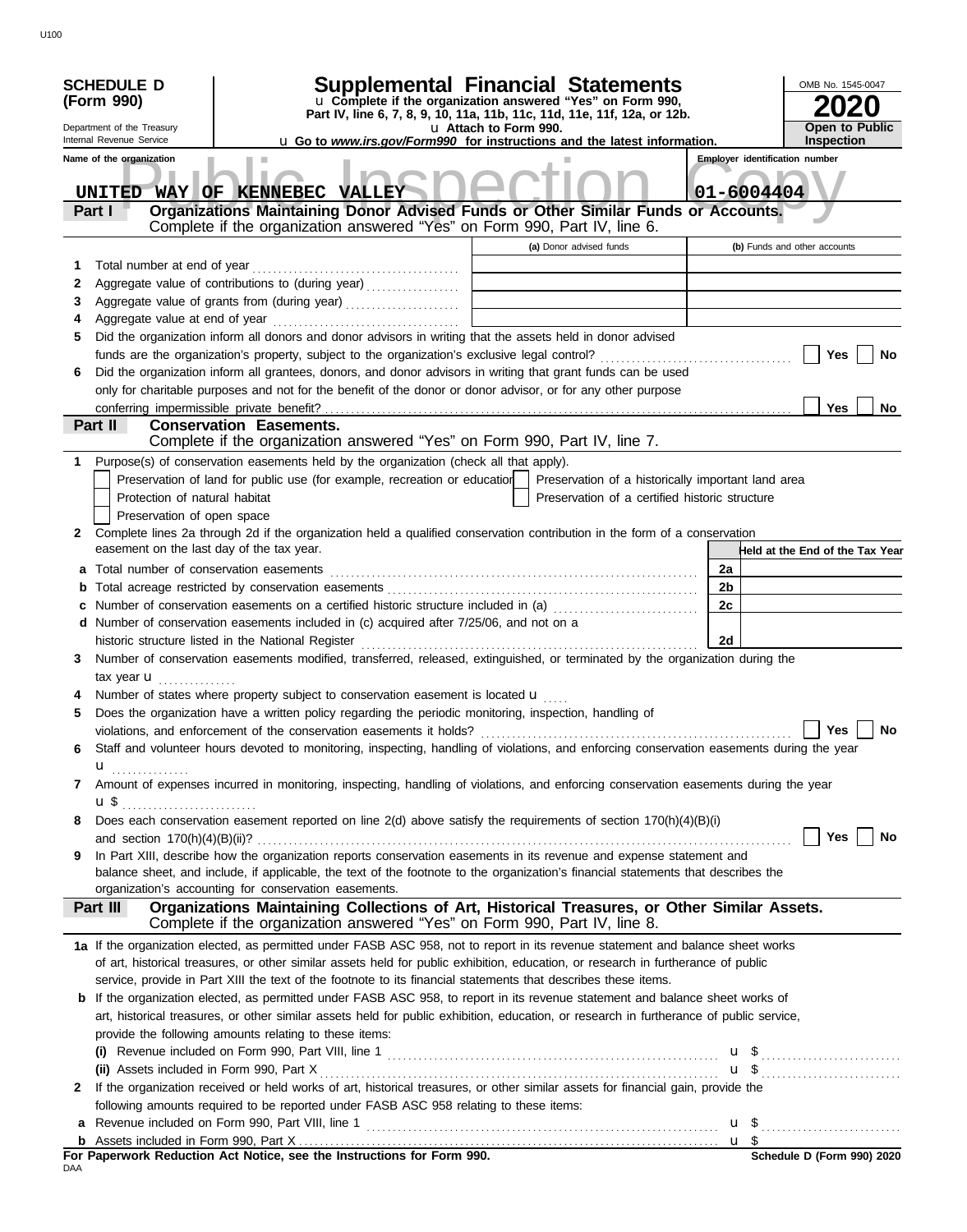|                  | Schedule D (Form 990) 2020 UNITED WAY OF KENNEBEC VALLEY<br>Organizations Maintaining Collections of Art, Historical Treasures, or Other Similar Assets (continued)<br>Part III                                           |                             |                                                        |                               | 01-6004404           |         | Page 2                         |
|------------------|---------------------------------------------------------------------------------------------------------------------------------------------------------------------------------------------------------------------------|-----------------------------|--------------------------------------------------------|-------------------------------|----------------------|---------|--------------------------------|
| 3                | Using the organization's acquisition, accession, and other records, check any of the following that make significant use of its<br>collection items (check all that apply):                                               |                             |                                                        |                               |                      |         |                                |
| a<br>b<br>c<br>4 | Public exhibition<br>Scholarly research<br>Preservation for future generations<br>Provide a description of the organization's collections and explain how they further the organization's exempt purpose in Part<br>XIII. | d                           | Loan or exchange program<br>Other <b>Communication</b> |                               |                      |         |                                |
| 5                | During the year, did the organization solicit or receive donations of art, historical treasures, or other similar                                                                                                         |                             |                                                        |                               |                      |         | Yes<br>No                      |
|                  | Part IV<br><b>Escrow and Custodial Arrangements.</b>                                                                                                                                                                      |                             |                                                        |                               |                      |         |                                |
|                  | Complete if the organization answered "Yes" on Form 990, Part IV, line 9, or reported an amount on Form<br>990, Part X, line 21.                                                                                          |                             |                                                        |                               |                      |         |                                |
|                  | 1a Is the organization an agent, trustee, custodian or other intermediary for contributions or other assets not                                                                                                           |                             |                                                        |                               |                      |         |                                |
|                  | included on Form 990, Part X?<br><b>b</b> If "Yes," explain the arrangement in Part XIII and complete the following table:                                                                                                |                             |                                                        |                               |                      |         | Yes<br>No                      |
|                  |                                                                                                                                                                                                                           |                             |                                                        |                               |                      |         | Amount                         |
|                  | c Beginning balance                                                                                                                                                                                                       |                             |                                                        |                               | 1c                   |         |                                |
|                  |                                                                                                                                                                                                                           |                             |                                                        |                               | 1 <sub>d</sub>       |         |                                |
|                  |                                                                                                                                                                                                                           |                             |                                                        |                               | 1е<br>1f             |         |                                |
| f                | 2a Did the organization include an amount on Form 990, Part X, line 21, for escrow or custodial account liability?                                                                                                        |                             |                                                        |                               |                      |         | <b>Yes</b><br>No               |
|                  |                                                                                                                                                                                                                           |                             |                                                        |                               |                      |         |                                |
|                  | <b>Endowment Funds.</b><br>Part V                                                                                                                                                                                         |                             |                                                        |                               |                      |         |                                |
|                  | Complete if the organization answered "Yes" on Form 990, Part IV, line 10.                                                                                                                                                |                             |                                                        |                               |                      |         |                                |
|                  |                                                                                                                                                                                                                           | (a) Current year<br>237,340 | (b) Prior year<br>212,862                              | (c) Two years back<br>232,499 | (d) Three years back | 211,039 | (e) Four years back<br>204,725 |
|                  | 1a Beginning of year balance<br><b>b</b> Contributions <b>contributions</b>                                                                                                                                               |                             |                                                        |                               |                      |         |                                |
|                  | c Net investment earnings, gains, and                                                                                                                                                                                     |                             |                                                        |                               |                      |         |                                |
|                  |                                                                                                                                                                                                                           | 98,125                      | 24,478                                                 | $-19,637$                     |                      | 21,460  | 6,314                          |
|                  | d Grants or scholarships                                                                                                                                                                                                  |                             |                                                        |                               |                      |         |                                |
|                  | e Other expenditures for facilities and                                                                                                                                                                                   |                             |                                                        |                               |                      |         |                                |
|                  | programs                                                                                                                                                                                                                  |                             |                                                        |                               |                      |         |                                |
|                  | f Administrative expenses<br>g End of year balance                                                                                                                                                                        | $\frac{335,465}{ }$         | 237,340                                                | 212,862                       |                      | 232,499 | 211,039                        |
|                  | 2 Provide the estimated percentage of the current year end balance (line 1g, column (a)) held as:                                                                                                                         |                             |                                                        |                               |                      |         |                                |
|                  | a Board designated or quasi-endowment <b>100.00</b> %                                                                                                                                                                     |                             |                                                        |                               |                      |         |                                |
|                  | <b>b</b> Permanent endowment <b>u</b> %                                                                                                                                                                                   |                             |                                                        |                               |                      |         |                                |
|                  | <b>c</b> Term endowment $\mathbf{u}$<br>$\%$                                                                                                                                                                              |                             |                                                        |                               |                      |         |                                |
|                  | The percentages on lines 2a, 2b, and 2c should equal 100%.<br>3a Are there endowment funds not in the possession of the organization that are held and administered for the                                               |                             |                                                        |                               |                      |         |                                |
|                  | organization by:                                                                                                                                                                                                          |                             |                                                        |                               |                      |         | <b>Yes</b><br>No               |
|                  |                                                                                                                                                                                                                           |                             |                                                        |                               |                      |         | $\mathbf X$<br>3a(i)           |
|                  |                                                                                                                                                                                                                           |                             |                                                        |                               |                      |         | X<br>3a(ii)                    |
|                  |                                                                                                                                                                                                                           |                             |                                                        |                               |                      |         | 3 <sub>b</sub>                 |
|                  | Describe in Part XIII the intended uses of the organization's endowment funds.                                                                                                                                            |                             |                                                        |                               |                      |         |                                |
|                  | Land, Buildings, and Equipment.<br><b>Part VI</b><br>Complete if the organization answered "Yes" on Form 990, Part IV, line 11a. See Form 990, Part X, line 10.                                                           |                             |                                                        |                               |                      |         |                                |
|                  | Description of property                                                                                                                                                                                                   | (a) Cost or other basis     | (b) Cost or other basis                                |                               | (c) Accumulated      |         | (d) Book value                 |
|                  |                                                                                                                                                                                                                           | (investment)                | (other)                                                |                               | depreciation         |         |                                |
|                  |                                                                                                                                                                                                                           |                             |                                                        |                               |                      |         |                                |
|                  |                                                                                                                                                                                                                           |                             |                                                        |                               |                      |         |                                |
|                  | c Leasehold improvements                                                                                                                                                                                                  |                             |                                                        | 2,200                         | 1,421<br>29,851      |         | 779                            |
|                  | e Other                                                                                                                                                                                                                   |                             |                                                        | 38,135                        |                      |         | 8,284                          |
|                  |                                                                                                                                                                                                                           |                             |                                                        |                               |                      | u       | 9,063                          |

**Schedule D (Form 990) 2020**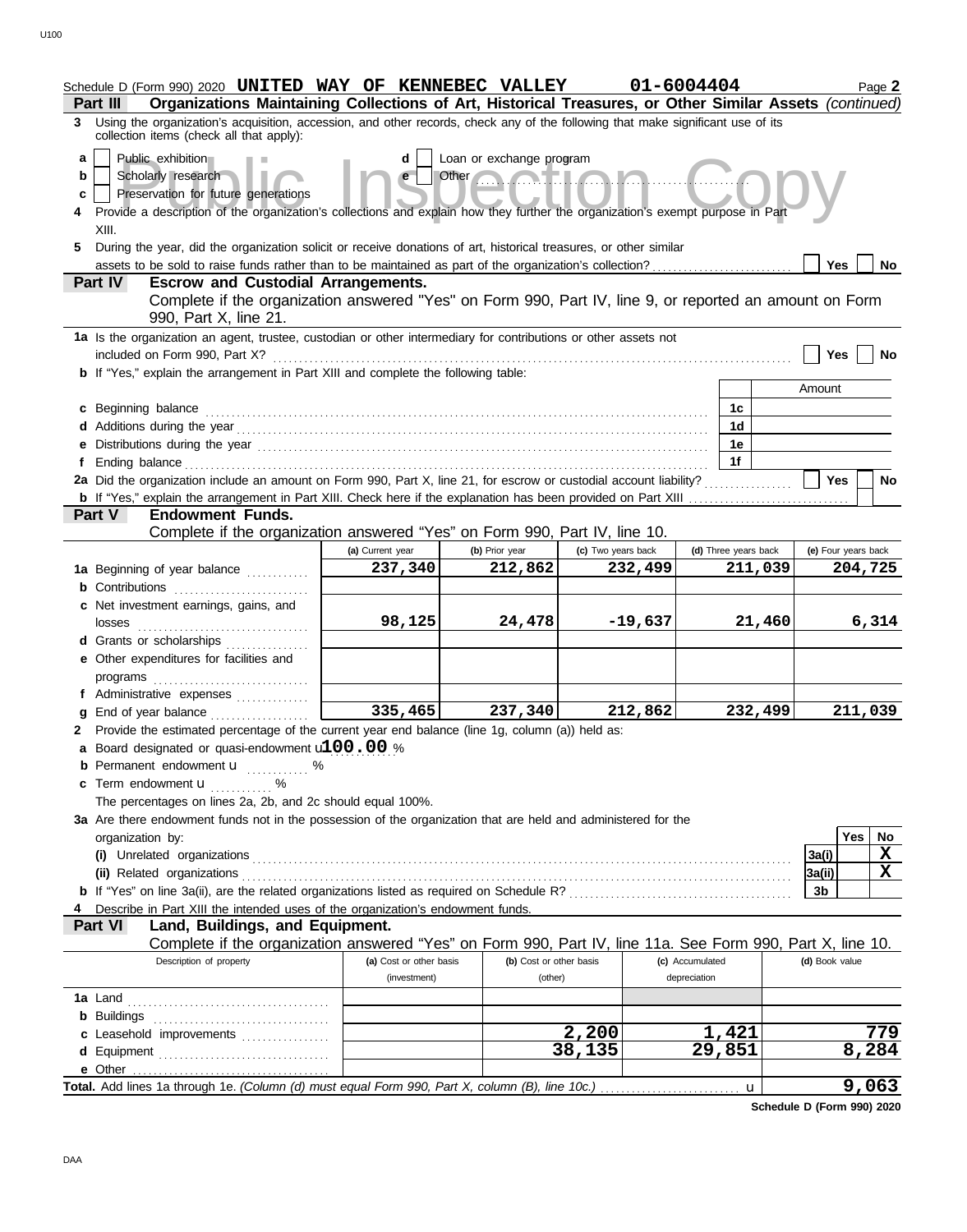|                           | Schedule D (Form 990) 2020 UNITED WAY OF KENNEBEC VALLEY                                                   |                | 01-6004404                                                   | Page 3         |
|---------------------------|------------------------------------------------------------------------------------------------------------|----------------|--------------------------------------------------------------|----------------|
| <b>Part VII</b>           | <b>Investments - Other Securities.</b>                                                                     |                |                                                              |                |
|                           | Complete if the organization answered "Yes" on Form 990, Part IV, line 11b. See Form 990, Part X, line 12. |                |                                                              |                |
|                           | (a) Description of security or category                                                                    | (b) Book value | (c) Method of valuation:                                     |                |
|                           | (including name of security)                                                                               |                | Cost or end-of-year market value                             |                |
| (1) Financial derivatives |                                                                                                            |                |                                                              |                |
|                           | (2) Closely held equity interests                                                                          |                |                                                              |                |
| $(3)$ Other               |                                                                                                            |                |                                                              |                |
| $\ldots$ (A).             |                                                                                                            |                |                                                              |                |
| (B)                       |                                                                                                            |                |                                                              |                |
| (C)                       |                                                                                                            |                |                                                              |                |
| (D)                       |                                                                                                            |                |                                                              |                |
| (E)                       |                                                                                                            |                |                                                              |                |
| (F)                       |                                                                                                            |                |                                                              |                |
| (G)                       |                                                                                                            |                |                                                              |                |
| (H)                       |                                                                                                            |                |                                                              |                |
|                           | Total. (Column (b) must equal Form 990, Part X, col. (B) line 12.)<br>u                                    |                |                                                              |                |
| <b>Part VIII</b>          | Investments - Program Related.                                                                             |                |                                                              |                |
|                           | Complete if the organization answered "Yes" on Form 990, Part IV, line 11c. See Form 990, Part X, line 13. |                |                                                              |                |
|                           | (a) Description of investment                                                                              | (b) Book value | (c) Method of valuation:<br>Cost or end-of-year market value |                |
|                           |                                                                                                            |                |                                                              |                |
| (1)                       |                                                                                                            |                |                                                              |                |
| (2)                       |                                                                                                            |                |                                                              |                |
| (3)                       |                                                                                                            |                |                                                              |                |
| (4)                       |                                                                                                            |                |                                                              |                |
| (5)                       |                                                                                                            |                |                                                              |                |
| (6)                       |                                                                                                            |                |                                                              |                |
| (7)                       |                                                                                                            |                |                                                              |                |
| (8)<br>(9)                |                                                                                                            |                |                                                              |                |
|                           | Total. (Column (b) must equal Form 990, Part X, col. (B) line 13.)<br>u                                    |                |                                                              |                |
| Part IX                   | Other Assets.                                                                                              |                |                                                              |                |
|                           | Complete if the organization answered "Yes" on Form 990, Part IV, line 11d. See Form 990, Part X, line 15. |                |                                                              |                |
|                           | (a) Description                                                                                            |                |                                                              | (b) Book value |
| (1)                       |                                                                                                            |                |                                                              |                |
| (2)                       |                                                                                                            |                |                                                              |                |
| (3)                       |                                                                                                            |                |                                                              |                |
| (4)                       |                                                                                                            |                |                                                              |                |
| (5)                       |                                                                                                            |                |                                                              |                |
| (6)                       |                                                                                                            |                |                                                              |                |
| (7)                       |                                                                                                            |                |                                                              |                |
| (8)                       |                                                                                                            |                |                                                              |                |
| (9)                       |                                                                                                            |                |                                                              |                |
|                           | Total. (Column (b) must equal Form 990, Part X, col. (B) line 15.)                                         |                | u                                                            |                |
| Part X                    | Other Liabilities.                                                                                         |                |                                                              |                |
|                           | Complete if the organization answered "Yes" on Form 990, Part IV, line 11e or 11f. See Form 990, Part X,   |                |                                                              |                |
|                           | line 25.                                                                                                   |                |                                                              |                |
| 1.                        | (a) Description of liability                                                                               |                |                                                              | (b) Book value |
| (1)                       | Federal income taxes                                                                                       |                |                                                              |                |
| (2)                       | CAPITAL LEASE<br>COPIER<br>$\overline{\phantom{a}}$                                                        |                |                                                              | 3,057          |
| (3)                       |                                                                                                            |                |                                                              |                |
| (4)                       |                                                                                                            |                |                                                              |                |
| (5)                       |                                                                                                            |                |                                                              |                |
| (6)                       |                                                                                                            |                |                                                              |                |
| (7)                       |                                                                                                            |                |                                                              |                |
| (8)                       |                                                                                                            |                |                                                              |                |
| (9)                       |                                                                                                            |                |                                                              |                |
|                           | Total. (Column (b) must equal Form 990, Part X, col. (B) line 25.)                                         |                | u                                                            | 3,057          |

Liability for uncertain tax positions. In Part XIII, provide the text of the footnote to the organization's financial statements that reports the **2.** organization's liability for uncertain tax positions under FASB ASC 740. Check here if the text of the footnote has been provided in Part XIII..

**X**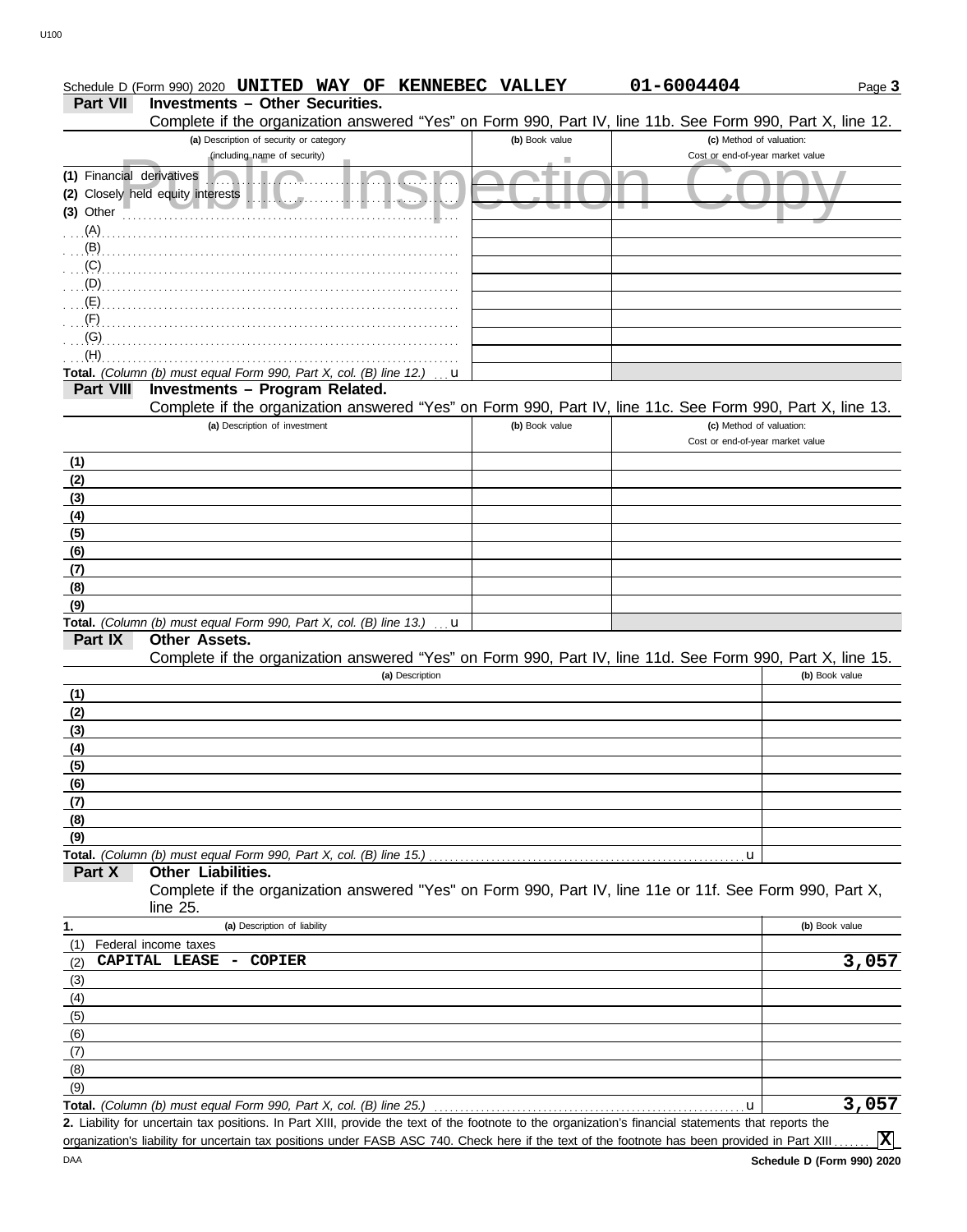|     | Schedule D (Form 990) 2020 UNITED WAY OF KENNEBEC VALLEY                                                                                                                                                                             |                | 01-6004404 |              | Page 4                      |
|-----|--------------------------------------------------------------------------------------------------------------------------------------------------------------------------------------------------------------------------------------|----------------|------------|--------------|-----------------------------|
|     | Reconciliation of Revenue per Audited Financial Statements With Revenue per Return.<br><b>Part XI</b>                                                                                                                                |                |            |              |                             |
|     | Complete if the organization answered "Yes" on Form 990, Part IV, line 12a.                                                                                                                                                          |                |            |              |                             |
| 1   | Total revenue, gains, and other support per audited financial statements                                                                                                                                                             |                |            | $\mathbf{1}$ | 2,183,377                   |
| 2   | Amounts included on line 1 but not on Form 990, Part VIII, line 12:                                                                                                                                                                  |                |            |              |                             |
| а   | Net unrealized gains (losses) on investments <b>with a state of the state of the state of the state of the state of the state of the state of the state of the state of the state of the state of the state of the state of the </b> | 2a             | 45,114     |              |                             |
| b   |                                                                                                                                                                                                                                      | 2 <sub>b</sub> | 31,000     |              |                             |
| с   |                                                                                                                                                                                                                                      | 2c             |            |              |                             |
| d   |                                                                                                                                                                                                                                      | 2d             |            |              |                             |
| е   |                                                                                                                                                                                                                                      |                |            | 2e           | 76,114                      |
| 3   |                                                                                                                                                                                                                                      |                |            | $\mathbf{3}$ | 2,107,263                   |
|     | Amounts included on Form 990, Part VIII, line 12, but not on line 1:                                                                                                                                                                 |                |            |              |                             |
|     | Investment expenses not included on Form 990, Part VIII, line 7b                                                                                                                                                                     | 4a             |            |              |                             |
| b   |                                                                                                                                                                                                                                      | 4 <sub>b</sub> |            |              |                             |
| c   | Add lines 4a and 4b                                                                                                                                                                                                                  |                |            | 4с           |                             |
|     |                                                                                                                                                                                                                                      |                |            | 5            | 2,107,263                   |
|     | Part XII Reconciliation of Expenses per Audited Financial Statements With Expenses per Return.                                                                                                                                       |                |            |              |                             |
|     | Complete if the organization answered "Yes" on Form 990, Part IV, line 12a.                                                                                                                                                          |                |            |              |                             |
| 1   | Total expenses and losses per audited financial statements                                                                                                                                                                           |                |            | 1            | $\overline{1,850,055}$      |
| 2   | Amounts included on line 1 but not on Form 990, Part IX, line 25:                                                                                                                                                                    |                |            |              |                             |
| a   |                                                                                                                                                                                                                                      | 2a             | 31,000     |              |                             |
| b   |                                                                                                                                                                                                                                      | 2 <sub>b</sub> |            |              |                             |
|     |                                                                                                                                                                                                                                      | 2c             |            |              |                             |
| с   |                                                                                                                                                                                                                                      | 2d             |            |              |                             |
|     |                                                                                                                                                                                                                                      |                |            |              |                             |
| е   |                                                                                                                                                                                                                                      |                |            | 2e           | <u>31,000</u><br>1,819,055  |
| 3   |                                                                                                                                                                                                                                      |                |            | 3            |                             |
|     | Amounts included on Form 990, Part IX, line 25, but not on line 1:                                                                                                                                                                   |                |            |              |                             |
| a   | Investment expenses not included on Form 990, Part VIII, line 7b                                                                                                                                                                     | 4a             |            |              |                             |
| b   |                                                                                                                                                                                                                                      | 4 <sub>b</sub> |            |              |                             |
|     | c Add lines 4a and 4b                                                                                                                                                                                                                |                |            | 4с           |                             |
|     |                                                                                                                                                                                                                                      |                |            | 5            | 1,819,055                   |
|     | Part XIII Supplemental Information.                                                                                                                                                                                                  |                |            |              |                             |
|     | Provide the descriptions required for Part II, lines 3, 5, and 9; Part III, lines 1a and 4; Part IV, lines 1b and 2b; Part V, line 4; Part X, line                                                                                   |                |            |              |                             |
|     | 2; Part XI, lines 2d and 4b; and Part XII, lines 2d and 4b. Also complete this part to provide any additional information.                                                                                                           |                |            |              |                             |
|     | PART X - FIN 48 FOOTNOTE                                                                                                                                                                                                             |                |            |              |                             |
|     |                                                                                                                                                                                                                                      |                |            |              |                             |
| THE | FROM FEDERAL<br><b>ORGANIZATION</b><br><b>IS EXEMPT</b>                                                                                                                                                                              | <b>INCOME</b>  |            |              | TAX UNDER SECTION 501(C)(3) |
|     |                                                                                                                                                                                                                                      |                |            |              |                             |
| OF. | THE INTERNAL REVENUE CODE. IN ADDITION, THE ORGANIZATION QUALIFIES FOR                                                                                                                                                               |                |            |              |                             |
|     |                                                                                                                                                                                                                                      |                |            |              |                             |
|     |                                                                                                                                                                                                                                      |                |            |              |                             |
| THE | CHARITABLE CONTRIBUTION DEDUCTION UNDER SECTION $170(B)(1)(A)$ and has                                                                                                                                                               |                |            |              |                             |
|     |                                                                                                                                                                                                                                      |                |            |              |                             |
|     | BEEN CLASSIFIED AS AN ORGANIZATION THAT IS NOT A PRIVATE FOUNDATION UNDER                                                                                                                                                            |                |            |              |                             |
|     |                                                                                                                                                                                                                                      |                |            |              |                             |
|     |                                                                                                                                                                                                                                      |                |            |              |                             |
|     | SECTION 509(A)(1). MANAGEMENT BELIEVES IT HAS NO UNCERTAIN TAX POSITIONS                                                                                                                                                             |                |            |              |                             |
|     | INTERNAL REVENUE SERVICE THAT REQUIRE DISCLOSURE IN ITS FINANCIAL<br>WITH THE                                                                                                                                                        |                |            |              |                             |
|     |                                                                                                                                                                                                                                      |                |            |              |                             |
|     | STATEMENTS. THE ORGANIZATION'S FEDERAL RETURN OF ORGANIZATION EXEMPT FROM                                                                                                                                                            |                |            |              |                             |
|     |                                                                                                                                                                                                                                      |                |            |              |                             |
|     | INCOME TAX (FORM 990) FOR 2019, 2018, AND 2017 ARE SUBJECT TO EXAMINATION                                                                                                                                                            |                |            |              |                             |

. . . . . . . . . . . . . . . . . . . . . . . . . . . . . . . . . . . . . . . . . . . . . . . . . . . . . . . . . . . . . . . . . . . . . . . . . . . . . . . . . . . . . . . . . . . . . . . . . . . . . . . . . . . . . . . . . . . . . . . . . . . . . . . . . . . . . . . . . . . . . . . . . . . . . . . . . . . . . . . . .

. . . . . . . . . . . . . . . . . . . . . . . . . . . . . . . . . . . . . . . . . . . . . . . . . . . . . . . . . . . . . . . . . . . . . . . . . . . . . . . . . . . . . . . . . . . . . . . . . . . . . . . . . . . . . . . . . . . . . . . . . . . . . . . . . . . . . . . . . . . . . . . . . . . . . . . . . . . . . . . . .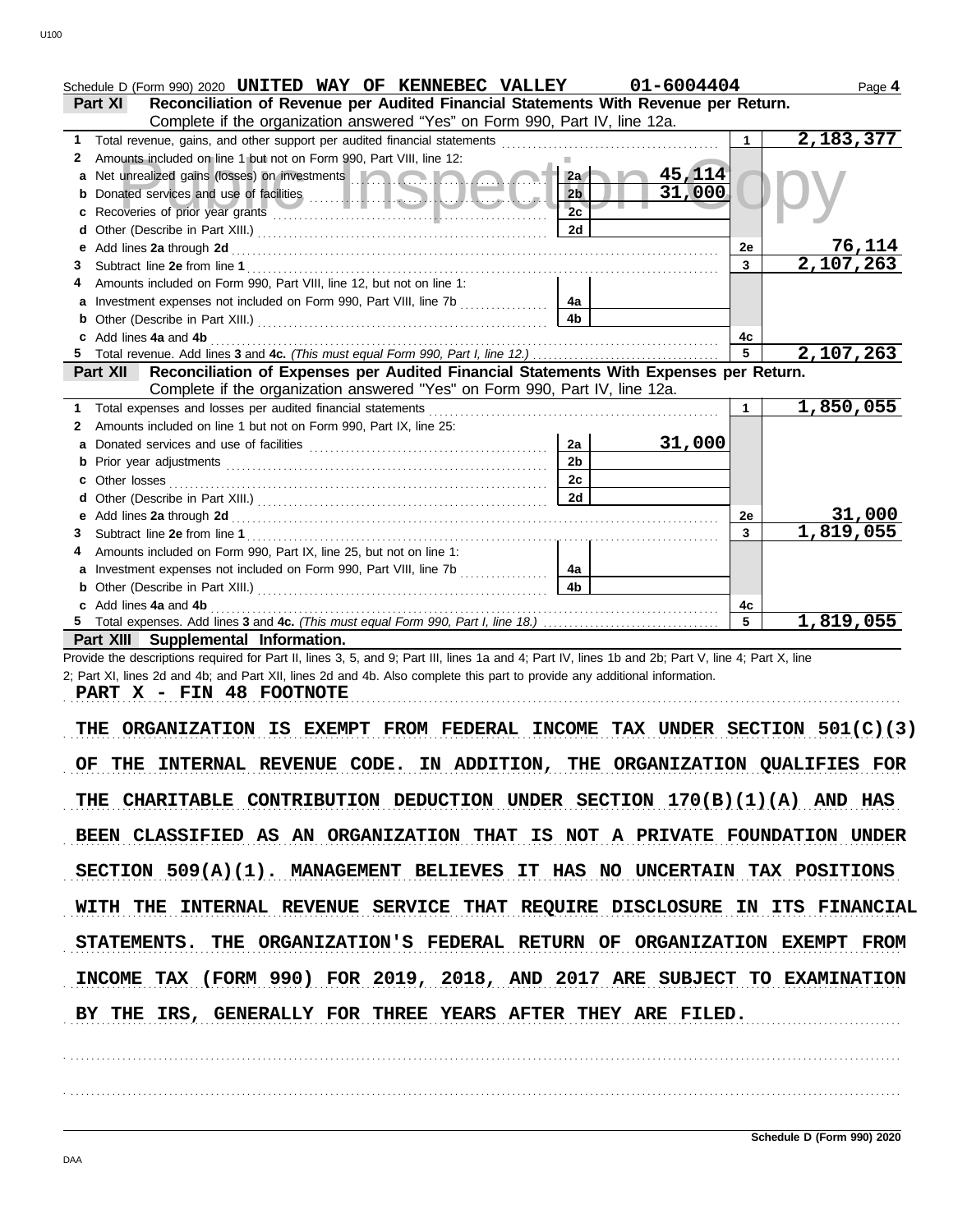|  |                                                | Schedule D (Form 990) 2020 UNITED WAY OF KENNEBEC VALLEY | 01-6004404           | Page 5 |
|--|------------------------------------------------|----------------------------------------------------------|----------------------|--------|
|  | Part XIII Supplemental Information (continued) |                                                          |                      |        |
|  |                                                |                                                          |                      |        |
|  |                                                |                                                          |                      |        |
|  |                                                |                                                          | Public Inspection Cc |        |
|  |                                                |                                                          |                      |        |
|  |                                                |                                                          |                      |        |
|  |                                                |                                                          |                      |        |
|  |                                                |                                                          |                      |        |
|  |                                                |                                                          |                      |        |
|  |                                                |                                                          |                      |        |
|  |                                                |                                                          |                      |        |
|  |                                                |                                                          |                      |        |
|  |                                                |                                                          |                      |        |
|  |                                                |                                                          |                      |        |
|  |                                                |                                                          |                      |        |
|  |                                                |                                                          |                      |        |
|  |                                                |                                                          |                      |        |
|  |                                                |                                                          |                      |        |
|  |                                                |                                                          |                      |        |
|  |                                                |                                                          |                      |        |
|  |                                                |                                                          |                      |        |
|  |                                                |                                                          |                      |        |
|  |                                                |                                                          |                      |        |
|  |                                                |                                                          |                      |        |
|  |                                                |                                                          |                      |        |
|  |                                                |                                                          |                      |        |
|  |                                                |                                                          |                      |        |
|  |                                                |                                                          |                      |        |
|  |                                                |                                                          |                      |        |
|  |                                                |                                                          |                      |        |
|  |                                                |                                                          |                      |        |
|  |                                                |                                                          |                      |        |
|  |                                                |                                                          |                      |        |
|  |                                                |                                                          |                      |        |
|  |                                                |                                                          |                      |        |
|  |                                                |                                                          |                      |        |
|  |                                                |                                                          |                      |        |
|  |                                                |                                                          |                      |        |
|  |                                                |                                                          |                      |        |
|  |                                                |                                                          |                      |        |
|  |                                                |                                                          |                      |        |
|  |                                                |                                                          |                      |        |
|  |                                                |                                                          |                      |        |
|  |                                                |                                                          |                      |        |
|  |                                                |                                                          |                      |        |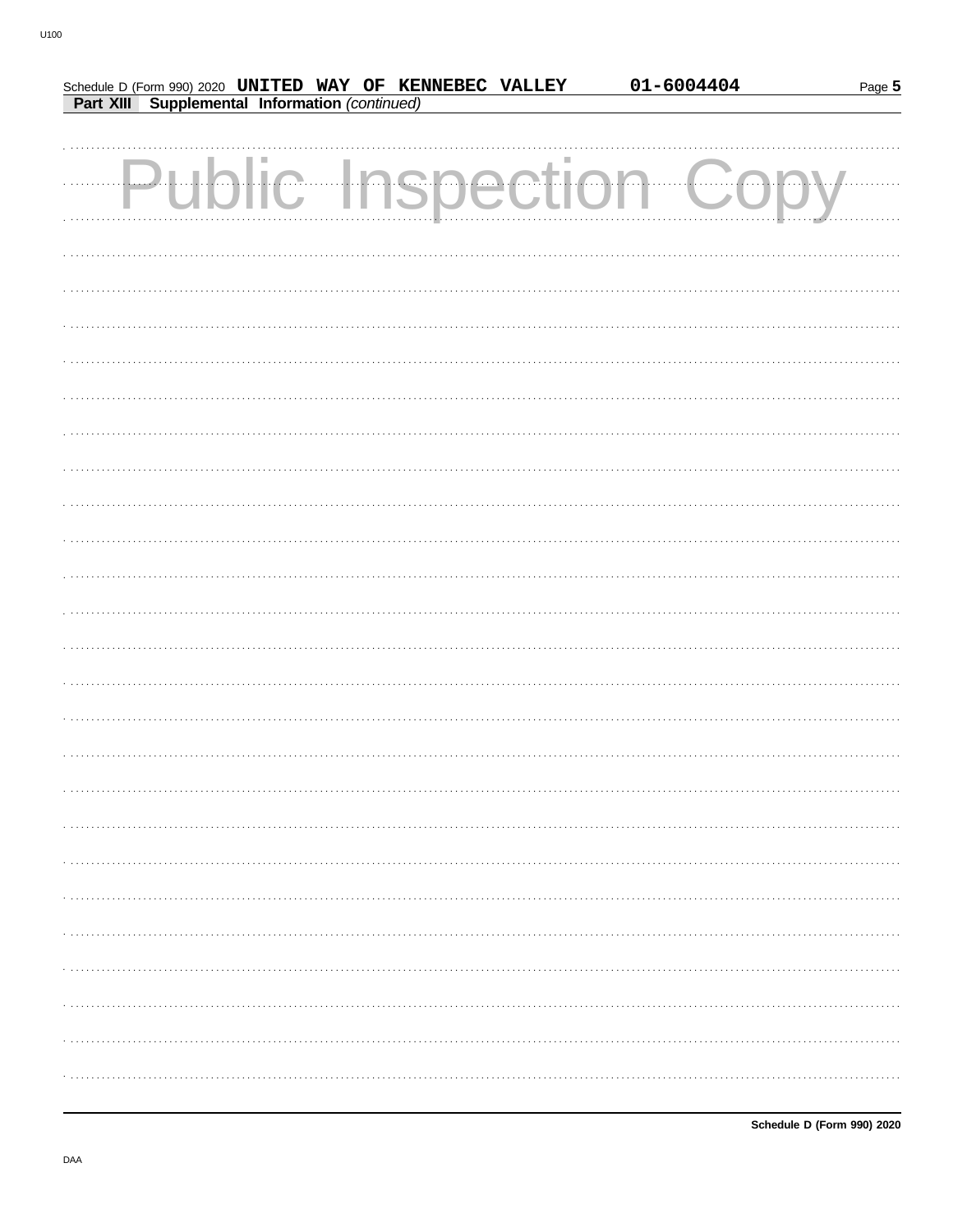| <b>SCHEDULE G</b><br>Supplemental Information Regarding Fundraising or Gaming Activities                                                                                                                                                 |                                       |                                            |                                                                                 |                                                      | OMB No. 1545-0047                |
|------------------------------------------------------------------------------------------------------------------------------------------------------------------------------------------------------------------------------------------|---------------------------------------|--------------------------------------------|---------------------------------------------------------------------------------|------------------------------------------------------|----------------------------------|
| Complete if the organization answered "Yes" on Form 990, Part IV, line 17, 18, or 19, or if the<br>(Form 990 or 990-EZ)                                                                                                                  |                                       |                                            | organization entered more than \$15,000 on Form 990-EZ, line 6a.                |                                                      |                                  |
| Department of the Treasury<br>Internal Revenue Service                                                                                                                                                                                   | La Attach to Form 990 or Form 990-EZ. |                                            | <b>u</b> Go to www.irs.gov/Form990 for instructions and the latest information. |                                                      | Open to Public<br>Inspection     |
| Name of the organization<br><b>The College</b>                                                                                                                                                                                           |                                       |                                            |                                                                                 | <b>Employer identification number</b>                |                                  |
| UNITED WAY OF KENNEBEC VALLEY                                                                                                                                                                                                            |                                       |                                            |                                                                                 | $01 - 6004404$                                       |                                  |
| Fundraising Activities. Complete if the organization answered "Yes" on Form 990, Part IV, line 17.<br>Part I<br>Form 990-EZ filers are not required to complete this part.                                                               |                                       |                                            |                                                                                 |                                                      |                                  |
| Indicate whether the organization raised funds through any of the following activities. Check all that apply.<br>1.                                                                                                                      |                                       |                                            |                                                                                 |                                                      |                                  |
| Mail solicitations<br>a                                                                                                                                                                                                                  | e                                     |                                            | Solicitation of non-government grants                                           |                                                      |                                  |
| Internet and email solicitations<br>b                                                                                                                                                                                                    | f                                     |                                            | Solicitation of government grants                                               |                                                      |                                  |
| Phone solicitations<br>C                                                                                                                                                                                                                 | Special fundraising events<br>g       |                                            |                                                                                 |                                                      |                                  |
| In-person solicitations<br>d                                                                                                                                                                                                             |                                       |                                            |                                                                                 |                                                      |                                  |
| 2a Did the organization have a written or oral agreement with any individual (including officers, directors, trustees,<br>or key employees listed in Form 990, Part VII) or entity in connection with professional fundraising services? |                                       |                                            |                                                                                 |                                                      | Yes<br>No                        |
| <b>b</b> If "Yes," list the 10 highest paid individuals or entities (fundraisers) pursuant to agreements under which the fundraiser is to be<br>compensated at least \$5,000 by the organization.                                        |                                       |                                            |                                                                                 |                                                      |                                  |
|                                                                                                                                                                                                                                          |                                       | (iii) Did fund-<br>raiser have             |                                                                                 | (v) Amount paid to                                   | (vi) Amount paid to              |
| (i) Name and address of individual<br>or entity (fundraiser)                                                                                                                                                                             | (ii) Activity                         | custody or<br>control of<br>contributions? | (iv) Gross receipts<br>from activity                                            | (or retained by)<br>fundraiser listed in<br>col. (i) | (or retained by)<br>organization |
|                                                                                                                                                                                                                                          |                                       | Yes No                                     |                                                                                 |                                                      |                                  |
| 1                                                                                                                                                                                                                                        |                                       |                                            |                                                                                 |                                                      |                                  |
| $\mathbf{2}$                                                                                                                                                                                                                             |                                       |                                            |                                                                                 |                                                      |                                  |
|                                                                                                                                                                                                                                          |                                       |                                            |                                                                                 |                                                      |                                  |
| 3                                                                                                                                                                                                                                        |                                       |                                            |                                                                                 |                                                      |                                  |
|                                                                                                                                                                                                                                          |                                       |                                            |                                                                                 |                                                      |                                  |
| 4                                                                                                                                                                                                                                        |                                       |                                            |                                                                                 |                                                      |                                  |
|                                                                                                                                                                                                                                          |                                       |                                            |                                                                                 |                                                      |                                  |
| 5                                                                                                                                                                                                                                        |                                       |                                            |                                                                                 |                                                      |                                  |
|                                                                                                                                                                                                                                          |                                       |                                            |                                                                                 |                                                      |                                  |
| 6                                                                                                                                                                                                                                        |                                       |                                            |                                                                                 |                                                      |                                  |
|                                                                                                                                                                                                                                          |                                       |                                            |                                                                                 |                                                      |                                  |
| 7                                                                                                                                                                                                                                        |                                       |                                            |                                                                                 |                                                      |                                  |
|                                                                                                                                                                                                                                          |                                       |                                            |                                                                                 |                                                      |                                  |
| 8                                                                                                                                                                                                                                        |                                       |                                            |                                                                                 |                                                      |                                  |
|                                                                                                                                                                                                                                          |                                       |                                            |                                                                                 |                                                      |                                  |
| 9                                                                                                                                                                                                                                        |                                       |                                            |                                                                                 |                                                      |                                  |
|                                                                                                                                                                                                                                          |                                       |                                            |                                                                                 |                                                      |                                  |
| 10                                                                                                                                                                                                                                       |                                       |                                            |                                                                                 |                                                      |                                  |
|                                                                                                                                                                                                                                          |                                       |                                            |                                                                                 |                                                      |                                  |
| Total                                                                                                                                                                                                                                    |                                       |                                            |                                                                                 |                                                      |                                  |
| List all states in which the organization is registered or licensed to solicit contributions or has been notified it is exempt from<br>3<br>registration or licensing.                                                                   |                                       |                                            |                                                                                 |                                                      |                                  |
|                                                                                                                                                                                                                                          |                                       |                                            |                                                                                 |                                                      |                                  |
|                                                                                                                                                                                                                                          |                                       |                                            |                                                                                 |                                                      |                                  |
|                                                                                                                                                                                                                                          |                                       |                                            |                                                                                 |                                                      |                                  |
|                                                                                                                                                                                                                                          |                                       |                                            |                                                                                 |                                                      |                                  |
|                                                                                                                                                                                                                                          |                                       |                                            |                                                                                 |                                                      |                                  |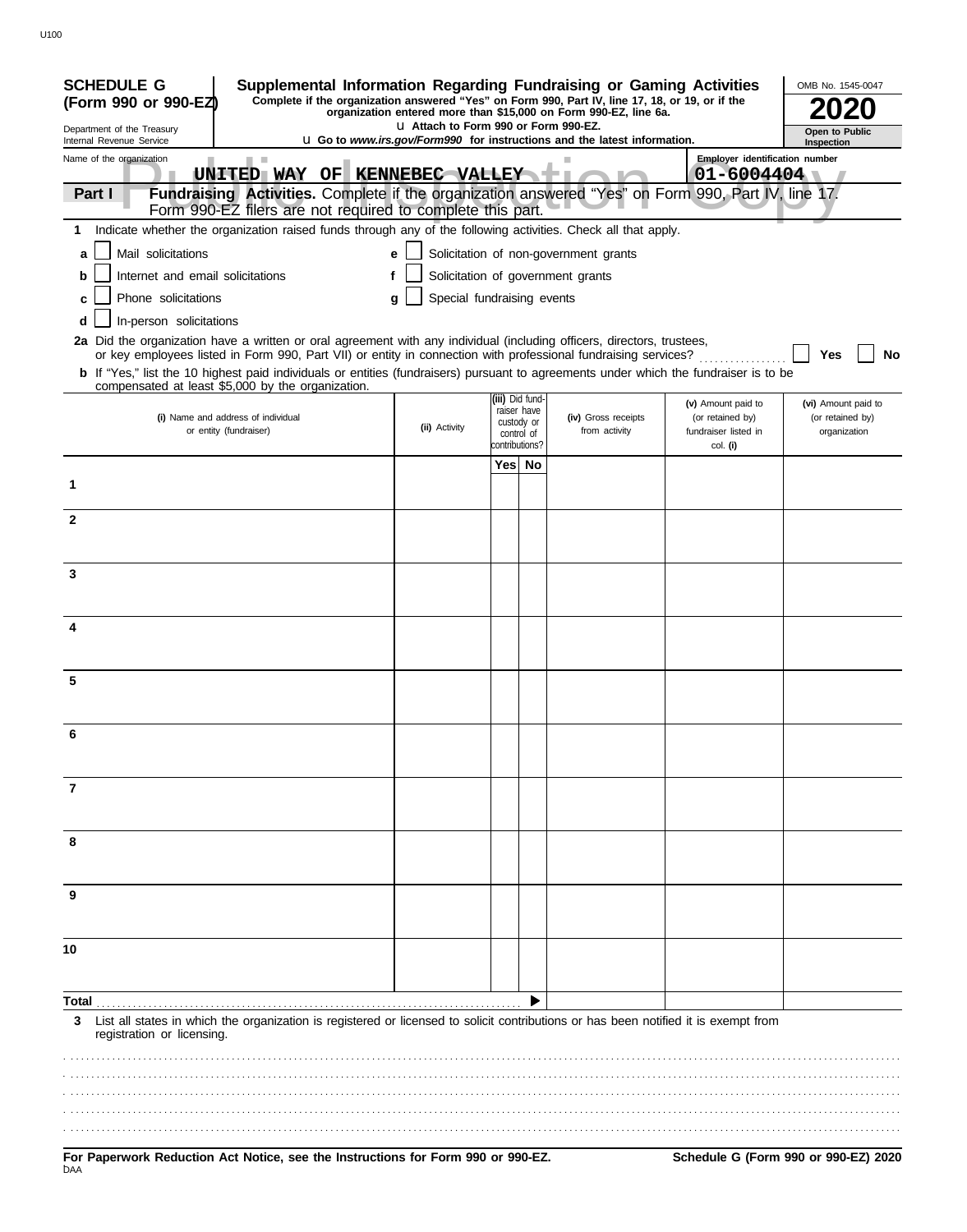### (a) Event #1<br>
COLF TOURNAMENT (b) Event type) (b) Event type) (c) Other events<br>
(c) Other events<br>
(c) Other events<br>
(c) Other events<br>
(c) Other events<br>
(c) Other events<br>
(c) Other events<br>
(c) Total event (d) Total event (d Schedule G (Form 990 or 990-EZ) 2020 **UNITED WAY OF KENNEBEC VALLEY** 01-6004404 Page 2 **Part II** Fundraising Events. Complete if the organization answered "Yes" on Form 990, Part IV, line 18, or reported more gross receipts greater than \$5,000. **(a)** Event #1 **(b)** Event #2 **(c)** Other events **(d)** Total events (add col. **(a)** through (event type) (event type) (event type) (total number) Revenue **1** Gross receipts . . . . . . . **2** Less: Contributions . . **3** Gross income (line 1 minus **4** Cash prizes **. . . . . . . .** .  $line 2)$ col. **(c)**) than \$15,000 of fundraising event contributions and gross income on Form 990-EZ, lines 1 and 6b. List events with GOLF TOURNAMENT **NONE 26,448 26,448 26,448 26,448**

|                 | Other direct expenses |                                                                                                                 |  |  |
|-----------------|-----------------------|-----------------------------------------------------------------------------------------------------------------|--|--|
|                 |                       |                                                                                                                 |  |  |
|                 |                       | 10 Direct expense summary. Add lines 4 through 9 in column (d)                                                  |  |  |
|                 |                       | 11 Net income summary. Subtract line 10 from line 3, column (d)                                                 |  |  |
| <b>B.A. III</b> |                       | $\bullet$ . It is the set of the set of $\bullet$ and $\bullet$ in the set of $\bullet$ is the set of $\bullet$ |  |  |

**Gaming.** Complete if the organization answered "Yes" on Form 990, Part IV, line 19, or reported more than \$15,000 on Form 990-EZ, line 6a. **Part III**

|                             |                                |                                                |                                 | col. (a) through col. (c))                                                                                                                                                                                                     |
|-----------------------------|--------------------------------|------------------------------------------------|---------------------------------|--------------------------------------------------------------------------------------------------------------------------------------------------------------------------------------------------------------------------------|
| 1 Gross revenue             |                                |                                                |                                 |                                                                                                                                                                                                                                |
| 2 Cash prizes               |                                |                                                |                                 |                                                                                                                                                                                                                                |
| 3 Noncash prizes            |                                |                                                |                                 |                                                                                                                                                                                                                                |
| 4 Rent/facility costs       |                                |                                                |                                 |                                                                                                                                                                                                                                |
| 5 Other direct expenses     |                                |                                                |                                 |                                                                                                                                                                                                                                |
| 6 Volunteer labor           | %<br>Yes <u>.</u><br><b>No</b> | Yes $\ldots \ldots \ldots \ldots$<br><b>No</b> | Yes $\frac{1}{2}$<br>$\%$<br>No |                                                                                                                                                                                                                                |
| 7                           |                                |                                                |                                 |                                                                                                                                                                                                                                |
|                             |                                |                                                |                                 |                                                                                                                                                                                                                                |
| <b>b</b> If "No," explain:  |                                |                                                |                                 | Yes<br><b>No</b>                                                                                                                                                                                                               |
| <b>b</b> If "Yes," explain: |                                |                                                |                                 | Yes<br><b>No</b>                                                                                                                                                                                                               |
|                             |                                |                                                |                                 | Direct expense summary. Add lines 2 through 5 in column (d) [11] content to the summary content of the summary content of the summary content of the summary content of the summary content of the summary content of the summ |

DAA **Schedule G (Form 990 or 990-EZ) 2020**

Direct Expenses

Direct Expenses

**5** Noncash prizes . . . . . .

**6** Rent/facility costs ....

**7** Food and beverages .

**8** Entertainment . . . . . . . .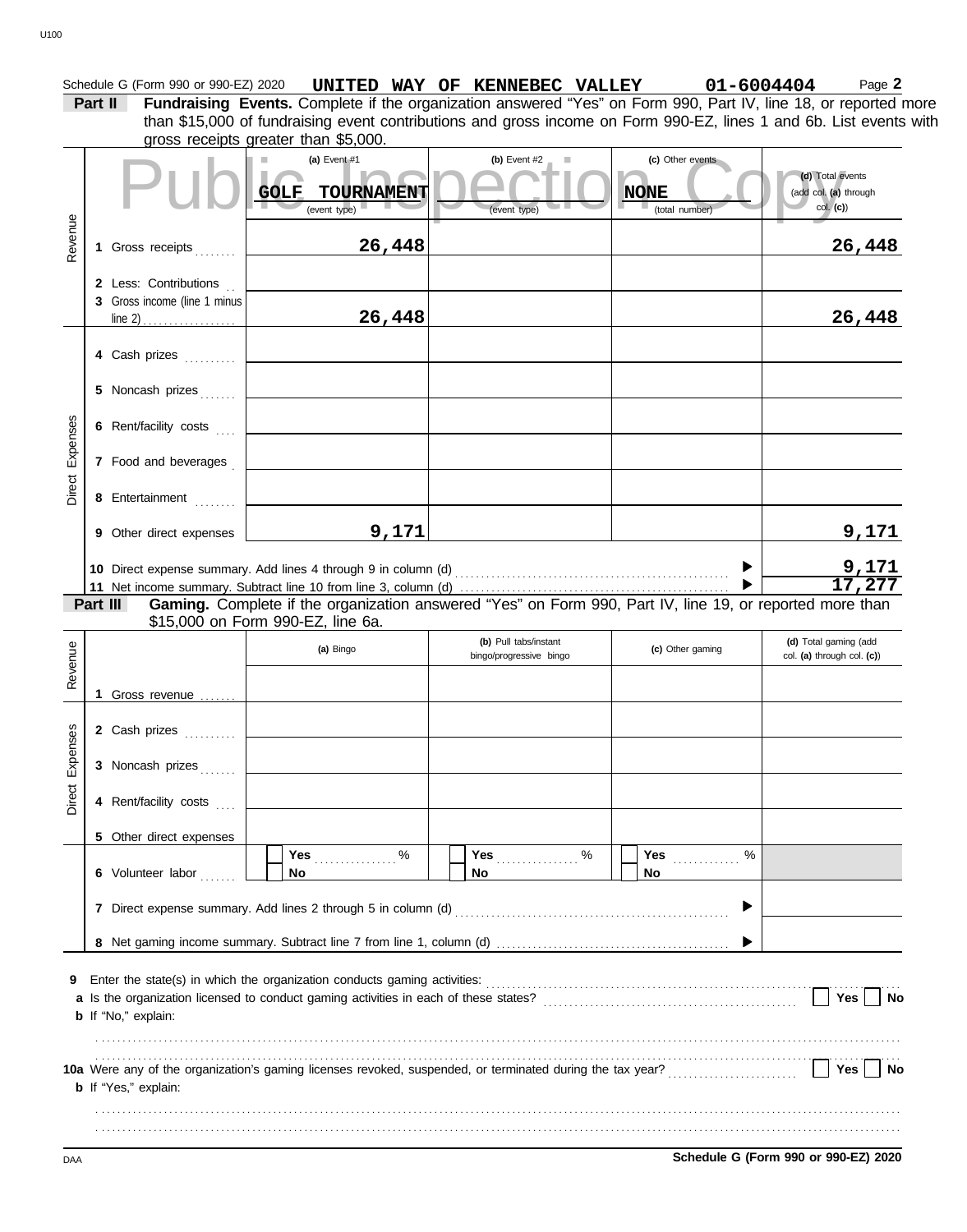|         | Schedule G (Form 990 or 990-EZ) 2020 UNITED WAY OF KENNEBEC VALLEY                                                                                                                                                                        |          |  |                        |                   | 01-6004404                                                                                                                                                                                                               |            | Page 3    |
|---------|-------------------------------------------------------------------------------------------------------------------------------------------------------------------------------------------------------------------------------------------|----------|--|------------------------|-------------------|--------------------------------------------------------------------------------------------------------------------------------------------------------------------------------------------------------------------------|------------|-----------|
| 11      | Does the organization conduct gaming activities with nonmembers?                                                                                                                                                                          |          |  |                        |                   |                                                                                                                                                                                                                          | <b>Yes</b> | <b>No</b> |
| 12      | Is the organization a grantor, beneficiary or trustee of a trust, or a member of a partnership or other entity                                                                                                                            |          |  |                        |                   |                                                                                                                                                                                                                          | Yes        | No        |
| 13      | Indicate the percentage of gaming activity conducted in:                                                                                                                                                                                  |          |  |                        |                   |                                                                                                                                                                                                                          |            |           |
| a       | The organization's facility <b>with the contract of the organization's facility</b>                                                                                                                                                       |          |  |                        |                   | 13a                                                                                                                                                                                                                      |            | %         |
| b<br>14 | An outside facility entry and the contract of the contract of the contract of the contract of the contract of<br>Enter the name and address of the person who prepares the organization's gaming/special events books and                 |          |  |                        | HITTI III. ATA WA | 13b                                                                                                                                                                                                                      |            | %         |
|         | records:                                                                                                                                                                                                                                  |          |  |                        |                   |                                                                                                                                                                                                                          |            |           |
|         |                                                                                                                                                                                                                                           |          |  |                        |                   |                                                                                                                                                                                                                          |            |           |
|         | Address <b>u</b> <u>decree and the contract of the contract of the contract of the contract of the contract of the contract of the contract of the contract of the contract of the contract of the contract of the contract of the co</u> |          |  |                        |                   |                                                                                                                                                                                                                          |            |           |
|         | 15a Does the organization have a contract with a third party from whom the organization receives gaming                                                                                                                                   |          |  |                        |                   |                                                                                                                                                                                                                          |            |           |
|         |                                                                                                                                                                                                                                           |          |  |                        |                   |                                                                                                                                                                                                                          | Yes        | No        |
|         |                                                                                                                                                                                                                                           |          |  |                        |                   |                                                                                                                                                                                                                          |            |           |
|         |                                                                                                                                                                                                                                           |          |  |                        |                   |                                                                                                                                                                                                                          |            |           |
|         | If "Yes," enter name and address of the third party:                                                                                                                                                                                      |          |  |                        |                   |                                                                                                                                                                                                                          |            |           |
|         | Name <b>u</b> entre and the contract of the contract of the contract of the contract of the contract of the contract of the contract of the contract of the contract of the contract of the contract of the contract of the contrac       |          |  |                        |                   |                                                                                                                                                                                                                          |            |           |
|         | Address <b>u</b> <u>contractive and the contractive and the contractive and the contractive and the contractive and the contractive and the contractive and contract and contract and contract and contract and contract and contract</u> |          |  |                        |                   |                                                                                                                                                                                                                          |            |           |
| 16      | Gaming manager information:                                                                                                                                                                                                               |          |  |                        |                   |                                                                                                                                                                                                                          |            |           |
|         |                                                                                                                                                                                                                                           |          |  |                        |                   |                                                                                                                                                                                                                          |            |           |
|         |                                                                                                                                                                                                                                           |          |  |                        |                   |                                                                                                                                                                                                                          |            |           |
|         |                                                                                                                                                                                                                                           |          |  |                        |                   |                                                                                                                                                                                                                          |            |           |
|         | Director/officer                                                                                                                                                                                                                          | Employee |  | Independent contractor |                   |                                                                                                                                                                                                                          |            |           |
|         |                                                                                                                                                                                                                                           |          |  |                        |                   |                                                                                                                                                                                                                          |            |           |
| 17      | Mandatory distributions:<br>Is the organization required under state law to make charitable distributions from the gaming proceeds to                                                                                                     |          |  |                        |                   |                                                                                                                                                                                                                          |            |           |
|         | retain the state gaming license?                                                                                                                                                                                                          |          |  |                        |                   |                                                                                                                                                                                                                          | Yes        | No        |
|         | Enter the amount of distributions required under state law to be distributed to other exempt organizations or                                                                                                                             |          |  |                        |                   |                                                                                                                                                                                                                          |            |           |
|         | spent in the organization's own exempt activities during the tax year uß                                                                                                                                                                  |          |  |                        |                   |                                                                                                                                                                                                                          |            |           |
|         | Part IV<br>See instructions.                                                                                                                                                                                                              |          |  |                        |                   | Supplemental Information. Provide the explanations required by Part I, line 2b, columns (iii) and (v); and<br>Part III, lines 9, 9b, 10b, 15b, 15c, 16, and 17b, as applicable. Also provide any additional information. |            |           |
|         |                                                                                                                                                                                                                                           |          |  |                        |                   |                                                                                                                                                                                                                          |            |           |
|         |                                                                                                                                                                                                                                           |          |  |                        |                   |                                                                                                                                                                                                                          |            |           |
|         |                                                                                                                                                                                                                                           |          |  |                        |                   |                                                                                                                                                                                                                          |            |           |
|         |                                                                                                                                                                                                                                           |          |  |                        |                   |                                                                                                                                                                                                                          |            |           |
|         |                                                                                                                                                                                                                                           |          |  |                        |                   |                                                                                                                                                                                                                          |            |           |
|         |                                                                                                                                                                                                                                           |          |  |                        |                   |                                                                                                                                                                                                                          |            |           |
|         |                                                                                                                                                                                                                                           |          |  |                        |                   |                                                                                                                                                                                                                          |            |           |
|         |                                                                                                                                                                                                                                           |          |  |                        |                   |                                                                                                                                                                                                                          |            |           |
|         |                                                                                                                                                                                                                                           |          |  |                        |                   |                                                                                                                                                                                                                          |            |           |
|         |                                                                                                                                                                                                                                           |          |  |                        |                   |                                                                                                                                                                                                                          |            |           |
|         |                                                                                                                                                                                                                                           |          |  |                        |                   |                                                                                                                                                                                                                          |            |           |
|         |                                                                                                                                                                                                                                           |          |  |                        |                   |                                                                                                                                                                                                                          |            |           |
|         |                                                                                                                                                                                                                                           |          |  |                        |                   | Schedule G (Form 990 or 990-EZ) 2020                                                                                                                                                                                     |            |           |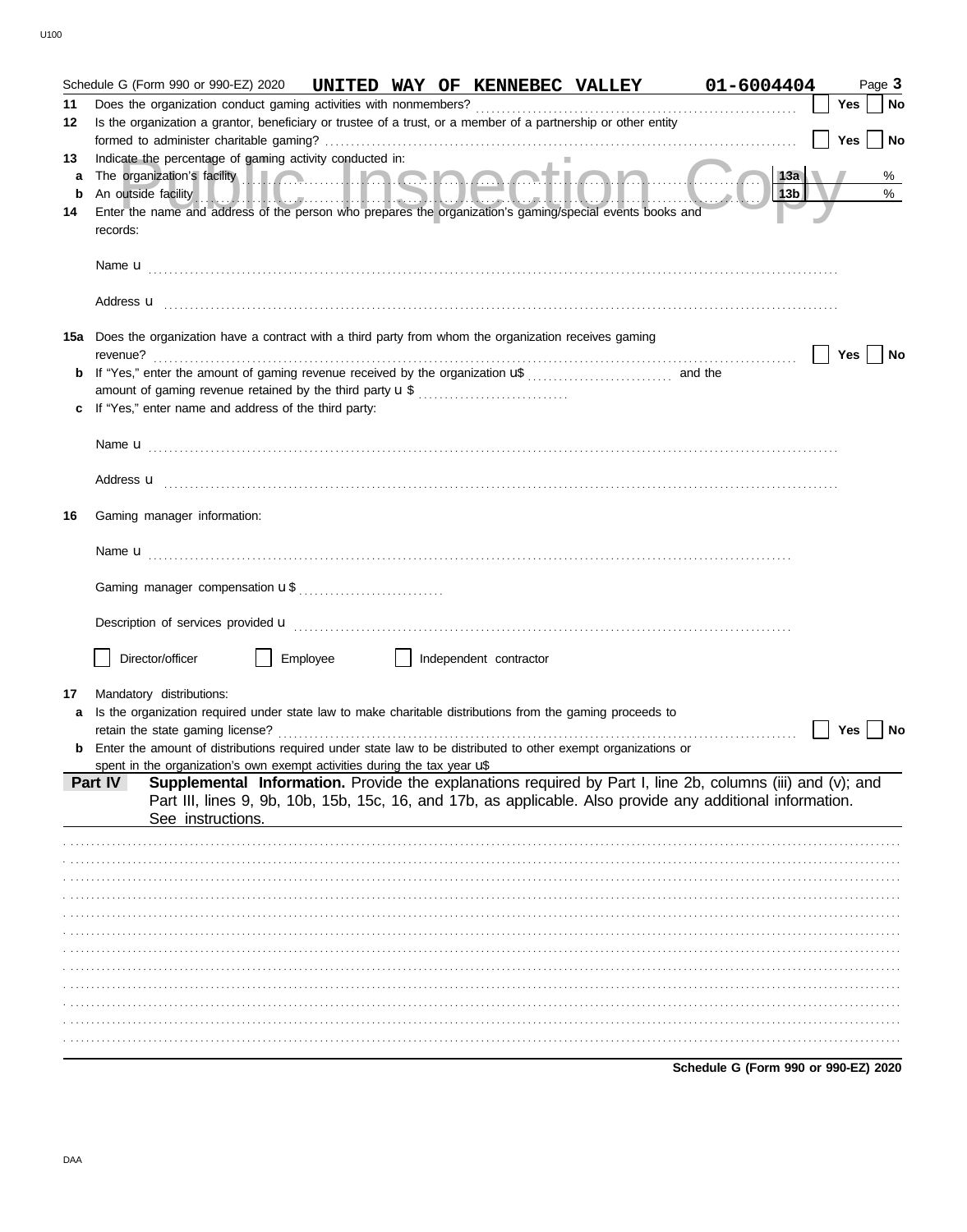| <b>SCHEDULE I</b>                                                                                                                                                                                                                                                                    |                                      |                                         | Grants and Other Assistance to Organizations,                                                                                         |                                       |                                                             |                                          |                                              | OMB No. 1545-0047                     |
|--------------------------------------------------------------------------------------------------------------------------------------------------------------------------------------------------------------------------------------------------------------------------------------|--------------------------------------|-----------------------------------------|---------------------------------------------------------------------------------------------------------------------------------------|---------------------------------------|-------------------------------------------------------------|------------------------------------------|----------------------------------------------|---------------------------------------|
| (Form 990)                                                                                                                                                                                                                                                                           |                                      |                                         | Governments, and Individuals in the United States<br>Complete if the organization answered "Yes" on Form 990, Part IV, line 21 or 22. |                                       |                                                             |                                          |                                              |                                       |
| Department of the Treasury<br>Internal Revenue Service                                                                                                                                                                                                                               |                                      |                                         | u Attach to Form 990.<br>u Go to www.irs.gov/Form990 for the latest information.                                                      |                                       |                                                             |                                          |                                              | <b>Open to Public</b><br>Inspection   |
| Name of the organization<br>UNITED WAY OF KENNEBEC VALLEY                                                                                                                                                                                                                            |                                      |                                         |                                                                                                                                       |                                       |                                                             |                                          | Employer identification number<br>01-6004404 |                                       |
| <b>General Information on Grants and Assistance</b><br>Part I                                                                                                                                                                                                                        |                                      |                                         |                                                                                                                                       |                                       |                                                             |                                          |                                              |                                       |
| Does the organization maintain records to substantiate the amount of the grants or assistance, the grantees' eligibility for the grants or assistance, and<br>1.<br>2 Describe in Part IV the organization's procedures for monitoring the use of grant funds in the United States.  |                                      |                                         |                                                                                                                                       |                                       |                                                             |                                          |                                              | $ \mathbf{X} $ No<br>Yes              |
| Grants and Other Assistance to Domestic Organizations and Domestic Governments. Complete if the organization answered "Yes" on Form 990,<br>Part II<br>Part IV, line 21, for any recipient that received more than \$5,000. Part II can be duplicated if additional space is needed. |                                      |                                         |                                                                                                                                       |                                       |                                                             |                                          |                                              |                                       |
| (a) Name and address of organization<br>or government                                                                                                                                                                                                                                | $(b)$ EIN                            | $(c)$ IRC<br>section<br>(if applicable) | (d) Amount of cash<br>grant                                                                                                           | (e) Amount of non-<br>cash assistance | (f) Method of valuation<br>(book, FMV, appraisal,<br>other) | (q) Description of<br>noncash assistance |                                              | (h) Purpose of grant<br>or assistance |
| (1) LITERACY VOLUNTEERS<br>12 SPRUCE STREET<br>ME 04330<br><b>AUGUSTA</b>                                                                                                                                                                                                            | 23-7409748 501C3                     |                                         | 23,200                                                                                                                                |                                       |                                                             |                                          |                                              | COMMUNITY LITERACY                    |
| (2) ALZHEIMER'S CARE CENTER<br>154 DRESDEN AVE<br>ME 04345<br><b>GARDINER</b>                                                                                                                                                                                                        | 22-2789192 501C3                     |                                         | 20,000                                                                                                                                |                                       |                                                             |                                          |                                              | SUPPORT FOR PROGRAMS                  |
| (3) CHILDREN'S CENTER<br>1 ALDEN AVENUE<br>ME 04330<br><b>AUGUSTA</b>                                                                                                                                                                                                                | 01-0275447 501C3                     |                                         | 82,799                                                                                                                                |                                       |                                                             |                                          |                                              | EARLY INTERVENTION                    |
| (4) WINTHROP HOT MEAL KITCHEN<br>PO BOX 472<br><b>WINTHROP</b><br>ME 04364                                                                                                                                                                                                           | 45-2692532  501C3                    |                                         | 8,400                                                                                                                                 |                                       |                                                             |                                          |                                              | <b>FOOD BANK SERVICES</b>             |
| (5) WINTHROP FOOD PANTRY<br>PO BOX 82                                                                                                                                                                                                                                                |                                      |                                         |                                                                                                                                       |                                       |                                                             |                                          |                                              | <b>FOOD BANK SERVICES</b>             |
| <b>WINTHROP</b><br>ME 04364<br>(6) CATHOLIC CHARITIES - MAINE<br>PO BOX 10660<br>ME 04104<br>PORTLAND                                                                                                                                                                                | 01-0542223 501C3<br>01-0280225 501C3 |                                         | 23,581<br>8,500                                                                                                                       |                                       |                                                             |                                          |                                              | <b>HOME &amp; FAMILY SERV.</b>        |
| (7) FAMILY VIOLENCE PROJECT<br>83 WESTERN AVE.<br><b>AUGUSTA</b><br>ME 04330                                                                                                                                                                                                         | $ 01 - 0360714 $ 501C3               |                                         | 51,500                                                                                                                                |                                       |                                                             |                                          |                                              | <b>ABUSE PREVENTION</b>               |
| $(8)$ 2-1-1 MAINE<br>50 LYDIA LANE<br>ME 04106<br>SO. PORTLAND                                                                                                                                                                                                                       | 30-0194364 501C3                     |                                         | 27,431                                                                                                                                |                                       |                                                             |                                          |                                              | STATEWIDE INFORMATIO                  |
| (9) SPECTRUM GENERATIONS<br>ONE WESTON COURT SUITE 109<br>ME 04330<br><b>AUGUSTA</b>                                                                                                                                                                                                 | $ 01 - 0318051 $ 501C3               |                                         | 79,180                                                                                                                                |                                       |                                                             |                                          |                                              | MEALS ON WHEELS                       |
| 2 Enter total number of section 501(c)(3) and government organizations listed in the line 1 table<br>3 Enter total number of other organizations listed in the line 1 table                                                                                                          |                                      |                                         |                                                                                                                                       |                                       |                                                             |                                          | u                                            |                                       |

**For Paperwork Reduction Act Notice, see the Instructions for Form 990. Schedule I (Form 990) (2020)**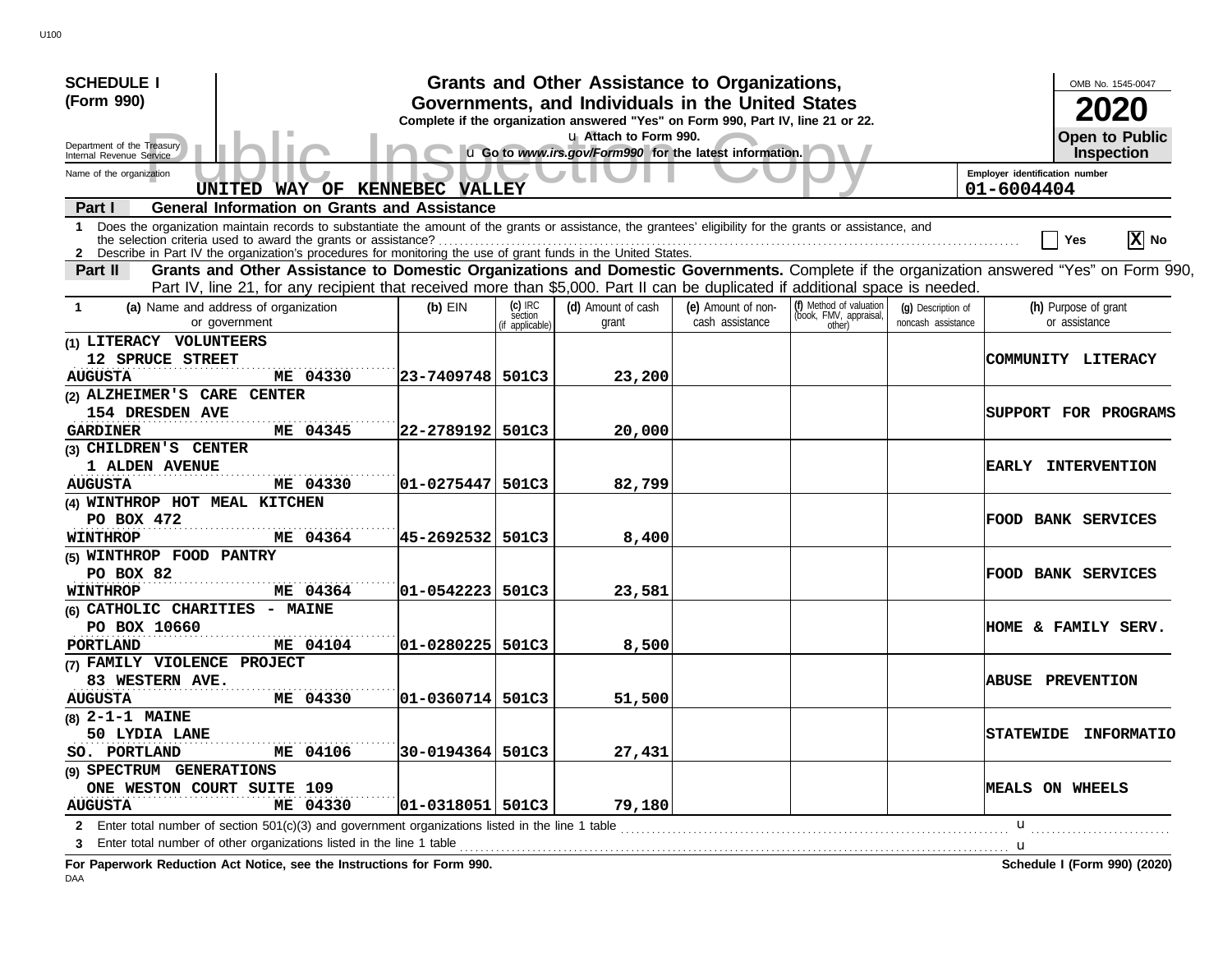| <b>SCHEDULE I</b>                                                                                                                                               |                                                                                                                                       |                 | Grants and Other Assistance to Organizations,                                    |                                       |                                                   |                                          |                      | OMB No. 1545-0047                     |  |
|-----------------------------------------------------------------------------------------------------------------------------------------------------------------|---------------------------------------------------------------------------------------------------------------------------------------|-----------------|----------------------------------------------------------------------------------|---------------------------------------|---------------------------------------------------|------------------------------------------|----------------------|---------------------------------------|--|
| (Form 990)                                                                                                                                                      | Governments, and Individuals in the United States<br>Complete if the organization answered "Yes" on Form 990, Part IV, line 21 or 22. |                 |                                                                                  |                                       |                                                   |                                          |                      |                                       |  |
| Department of the Treasury<br>Internal Revenue Service                                                                                                          |                                                                                                                                       |                 | u Attach to Form 990.<br>u Go to www.irs.gov/Form990 for the latest information. |                                       |                                                   |                                          |                      | <b>Open to Public</b><br>Inspection   |  |
| Employer identification number<br>Name of the organization<br>UNITED WAY OF KENNEBEC VALLEY                                                                     |                                                                                                                                       |                 |                                                                                  |                                       |                                                   |                                          |                      |                                       |  |
|                                                                                                                                                                 |                                                                                                                                       |                 |                                                                                  |                                       |                                                   |                                          | 01-6004404           |                                       |  |
| <b>General Information on Grants and Assistance</b><br>Part I                                                                                                   |                                                                                                                                       |                 |                                                                                  |                                       |                                                   |                                          |                      |                                       |  |
| Does the organization maintain records to substantiate the amount of the grants or assistance, the grantees' eligibility for the grants or assistance, and<br>1 |                                                                                                                                       |                 |                                                                                  |                                       |                                                   |                                          |                      | No<br>Yes                             |  |
| 2 Describe in Part IV the organization's procedures for monitoring the use of grant funds in the United States.                                                 |                                                                                                                                       |                 |                                                                                  |                                       |                                                   |                                          |                      |                                       |  |
| Grants and Other Assistance to Domestic Organizations and Domestic Governments. Complete if the organization answered "Yes" on Form 990,<br>Part II             |                                                                                                                                       |                 |                                                                                  |                                       |                                                   |                                          |                      |                                       |  |
| Part IV, line 21, for any recipient that received more than \$5,000. Part II can be duplicated if additional space is needed.                                   |                                                                                                                                       | $(c)$ IRC       |                                                                                  |                                       |                                                   |                                          |                      |                                       |  |
| (a) Name and address of organization<br>or government                                                                                                           | $(b)$ EIN                                                                                                                             | séction         | (d) Amount of cash<br>grant                                                      | (e) Amount of non-<br>cash assistance | (f) Method of valuation<br>(book, FMV, appraisal, | (q) Description of<br>noncash assistance |                      | (h) Purpose of grant<br>or assistance |  |
| (1) GOODWILL INDUSTRIES OF NORTHERN NE                                                                                                                          |                                                                                                                                       | (if applicable) |                                                                                  |                                       | other)                                            |                                          |                      |                                       |  |
| 347 LEIGHTON ROAD                                                                                                                                               |                                                                                                                                       |                 |                                                                                  |                                       |                                                   |                                          | <b>EMPLOYMENT</b>    | SERVICES                              |  |
| ME 04330<br><b>AUGUSTA</b>                                                                                                                                      | 01-0284340 501C3                                                                                                                      |                 | 29,508                                                                           |                                       |                                                   |                                          |                      |                                       |  |
| (2) MOTIVATIONAL SERVICES                                                                                                                                       |                                                                                                                                       |                 |                                                                                  |                                       |                                                   |                                          |                      |                                       |  |
| 71 HOSPITAL STREET                                                                                                                                              |                                                                                                                                       |                 |                                                                                  |                                       |                                                   |                                          |                      | LINC WELLNESS CENTER                  |  |
| ME 04330<br><b>AUGUSTA</b>                                                                                                                                      | $ 01 - 0342515 $                                                                                                                      | 501C3           | 24,000                                                                           |                                       |                                                   |                                          |                      |                                       |  |
| (3) CRISIS & COUNSELING CENTERS, INC.                                                                                                                           |                                                                                                                                       |                 |                                                                                  |                                       |                                                   |                                          |                      |                                       |  |
| 90 BOX 558                                                                                                                                                      |                                                                                                                                       |                 |                                                                                  |                                       |                                                   |                                          | <b>MENTAL HEALTH</b> |                                       |  |
| ME 04330<br><b>AUGUSTA</b>                                                                                                                                      | 01-0288363                                                                                                                            | 501C3           | 35,845                                                                           |                                       |                                                   |                                          |                      |                                       |  |
| (4) SOUTHERN KENNEBEC CHILD DEVELOPMENT                                                                                                                         |                                                                                                                                       |                 |                                                                                  |                                       |                                                   |                                          |                      |                                       |  |
| <b>337 MAINE AVENUE</b>                                                                                                                                         |                                                                                                                                       |                 |                                                                                  |                                       |                                                   |                                          |                      | CHILD DEVELOPMENT                     |  |
| ME 04344<br><b>FARMINGDALE</b>                                                                                                                                  | 01-0285449   501C3                                                                                                                    |                 | 37,000                                                                           |                                       |                                                   |                                          |                      |                                       |  |
| (5) SEXUAL ASSAULT CRISIS & SUPPORT                                                                                                                             |                                                                                                                                       |                 |                                                                                  |                                       |                                                   |                                          |                      |                                       |  |
| PO BOX 417                                                                                                                                                      |                                                                                                                                       |                 |                                                                                  |                                       |                                                   |                                          |                      | SEXUAL ASSAULT ED.                    |  |
| ME 04364<br><b>WINTHROP</b>                                                                                                                                     | 22-2979419 501C3                                                                                                                      |                 | 36,200                                                                           |                                       |                                                   |                                          |                      |                                       |  |
| (6) RURAL COMMUNITY ACTION MINISTRY                                                                                                                             |                                                                                                                                       |                 |                                                                                  |                                       |                                                   |                                          |                      |                                       |  |
| 81 CHURCH HILL ROAD                                                                                                                                             |                                                                                                                                       |                 |                                                                                  |                                       |                                                   |                                          |                      |                                       |  |
| ME 04263<br>LEEDS                                                                                                                                               | 23-7072697                                                                                                                            |                 | 28,000                                                                           |                                       |                                                   |                                          |                      |                                       |  |
| (7) AUGUSTA BOYS & GIRLS CLUB                                                                                                                                   |                                                                                                                                       |                 |                                                                                  |                                       |                                                   |                                          |                      |                                       |  |
| 22 ARMORY STREET                                                                                                                                                |                                                                                                                                       |                 |                                                                                  |                                       |                                                   |                                          |                      | <b>SUSPENSION PROGRAM</b>             |  |
| <b>AUGUSTA</b><br>ME 04330                                                                                                                                      | 01-0545750 501C3                                                                                                                      |                 | 55,620                                                                           |                                       |                                                   |                                          |                      |                                       |  |
| (8) LEGAL SERVICES FOR THE ELDERLY                                                                                                                              |                                                                                                                                       |                 |                                                                                  |                                       |                                                   |                                          |                      |                                       |  |
| 5 WABON STREET                                                                                                                                                  |                                                                                                                                       |                 |                                                                                  |                                       |                                                   |                                          |                      | ELDER ABUSE LAW PROJ                  |  |
| ME 04330<br><b>AUGUSTA</b>                                                                                                                                      | $ 01 - 0359131 $ 501C3                                                                                                                |                 | 17,400                                                                           |                                       |                                                   |                                          |                      |                                       |  |
| (9) AUGUSTA FOOD BANK                                                                                                                                           |                                                                                                                                       |                 |                                                                                  |                                       |                                                   |                                          |                      |                                       |  |
| 161 MOUNT VERNON AVENUE                                                                                                                                         |                                                                                                                                       |                 |                                                                                  |                                       |                                                   |                                          |                      | <b>FOOD BANK SERVICES</b>             |  |
| ME 04330<br><b>AUGUSTA</b>                                                                                                                                      | $ 01 - 0545734 $ 501C3                                                                                                                |                 | 56,500                                                                           |                                       |                                                   |                                          |                      |                                       |  |
| Enter total number of section $501(c)(3)$ and government organizations listed in the line 1 table<br>$\mathbf{2}$                                               |                                                                                                                                       |                 |                                                                                  |                                       |                                                   |                                          | u                    |                                       |  |
| Enter total number of other organizations listed in the line 1 table<br>3                                                                                       |                                                                                                                                       |                 |                                                                                  |                                       |                                                   | <u></u> u                                |                      |                                       |  |
| For Paperwork Reduction Act Notice, see the Instructions for Form 990.                                                                                          |                                                                                                                                       |                 |                                                                                  |                                       |                                                   |                                          |                      | Schedule I (Form 990) (2020)          |  |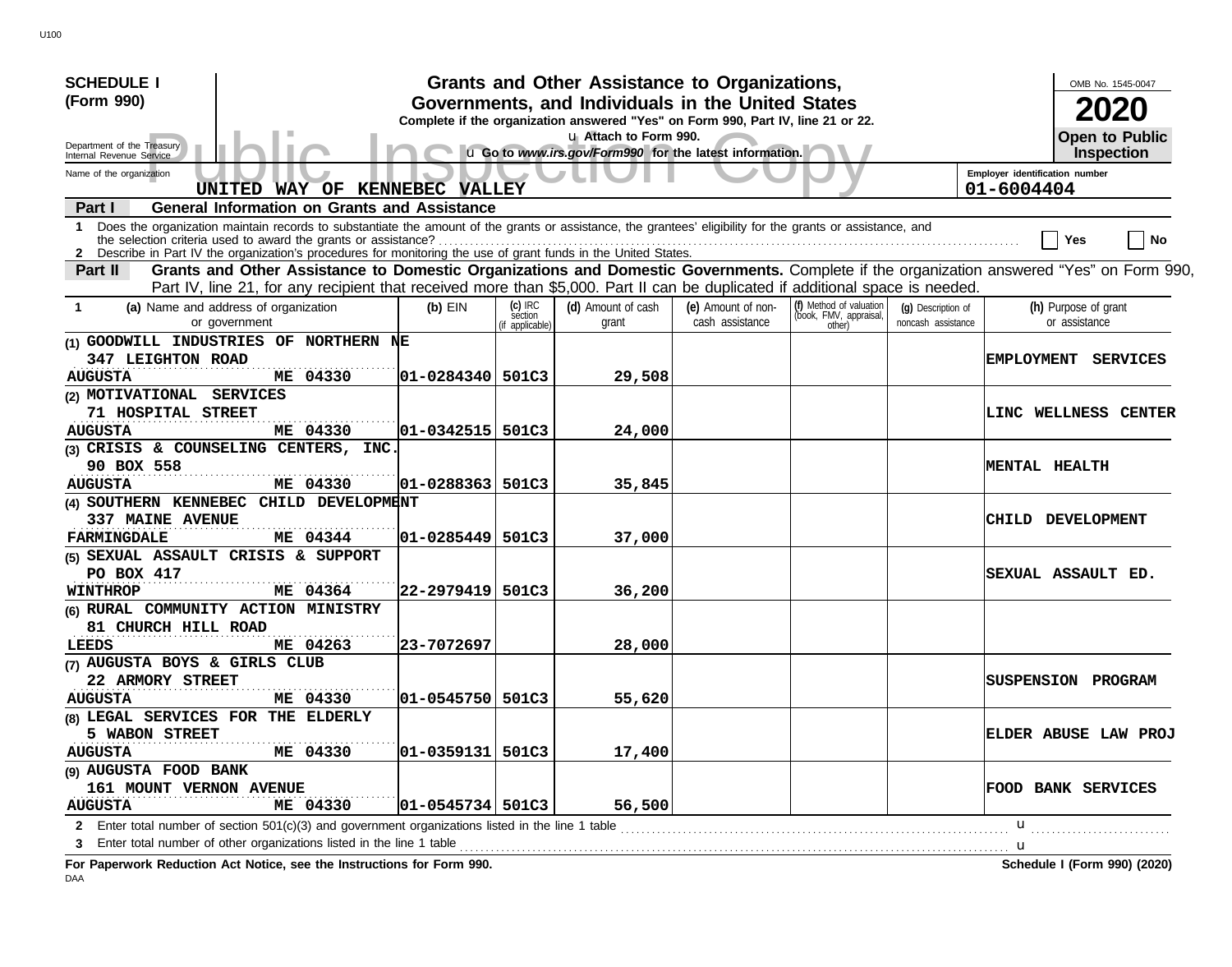| <b>SCHEDULE I</b>                                                                                                                                                                                                                                                                    |                                                                                                                                       |  | Grants and Other Assistance to Organizations,                                    |                                       |                                                             |                                          |                     | OMB No. 1545-0047                     |  |
|--------------------------------------------------------------------------------------------------------------------------------------------------------------------------------------------------------------------------------------------------------------------------------------|---------------------------------------------------------------------------------------------------------------------------------------|--|----------------------------------------------------------------------------------|---------------------------------------|-------------------------------------------------------------|------------------------------------------|---------------------|---------------------------------------|--|
| (Form 990)                                                                                                                                                                                                                                                                           | Governments, and Individuals in the United States<br>Complete if the organization answered "Yes" on Form 990, Part IV, line 21 or 22. |  |                                                                                  |                                       |                                                             |                                          |                     |                                       |  |
| Department of the Treasury<br>Internal Revenue Service                                                                                                                                                                                                                               |                                                                                                                                       |  | u Attach to Form 990.<br>u Go to www.irs.gov/Form990 for the latest information. |                                       |                                                             |                                          |                     | <b>Open to Public</b><br>Inspection   |  |
| Employer identification number<br>Name of the organization<br>UNITED WAY OF KENNEBEC VALLEY<br>01-6004404                                                                                                                                                                            |                                                                                                                                       |  |                                                                                  |                                       |                                                             |                                          |                     |                                       |  |
| <b>General Information on Grants and Assistance</b><br>Part I                                                                                                                                                                                                                        |                                                                                                                                       |  |                                                                                  |                                       |                                                             |                                          |                     |                                       |  |
| Does the organization maintain records to substantiate the amount of the grants or assistance, the grantees' eligibility for the grants or assistance, and<br>1<br>2 Describe in Part IV the organization's procedures for monitoring the use of grant funds in the United States.   |                                                                                                                                       |  |                                                                                  |                                       |                                                             |                                          |                     | No<br>Yes                             |  |
| Grants and Other Assistance to Domestic Organizations and Domestic Governments. Complete if the organization answered "Yes" on Form 990,<br>Part II<br>Part IV, line 21, for any recipient that received more than \$5,000. Part II can be duplicated if additional space is needed. |                                                                                                                                       |  |                                                                                  |                                       |                                                             |                                          |                     |                                       |  |
| $(c)$ IRC<br>(a) Name and address of organization<br>$(b)$ EIN<br>section<br>or government<br>(if applicable)                                                                                                                                                                        |                                                                                                                                       |  | (d) Amount of cash<br>grant                                                      | (e) Amount of non-<br>cash assistance | (f) Method of valuation<br>(book, FMV, appraisal,<br>other) | (q) Description of<br>noncash assistance |                     | (h) Purpose of grant<br>or assistance |  |
| (1) KENNEBEC VALLEY DENTAL COALITION<br>2 EVERGREEN DR<br><b>OAKLAND</b><br>ME 04963                                                                                                                                                                                                 | $ 01 - 0524329 501C3$                                                                                                                 |  | 22,000                                                                           |                                       |                                                             |                                          | SLIDING FEE PROGRAM |                                       |  |
| (2) AUGUSTA SALVATION ARMY<br><b>36 EASTERN AVE</b><br>ME 04330<br><b>AUGUSTA</b>                                                                                                                                                                                                    | 13-5562351 501C3                                                                                                                      |  | 9,000                                                                            |                                       |                                                             |                                          |                     | EMERGENCY SERVICES                    |  |
| (3) FAITH FOOD PANTRY<br>280 BRUNSWICK AVE<br>ME 04345<br><b>GARDINER</b>                                                                                                                                                                                                            | 46-5402839 501C3                                                                                                                      |  | 14,000                                                                           |                                       |                                                             |                                          |                     | <b>FOOD BANK SERVICES</b>             |  |
| (4) BIG BROTHERS BIG SISTERS<br>60 ELM ST, SUITE 100<br>ME 04843<br><b>CAMDEN</b>                                                                                                                                                                                                    | $ 01 - 0384833 $ 501C3                                                                                                                |  | 30,250                                                                           |                                       |                                                             |                                          |                     | 1 TO 1 MENTORING                      |  |
| (5) EMMANUEL LUTHERAN EPISCOPAL CHURCH<br><b>209 EASTERN AVE</b><br><b>AUGUSTA</b><br>ME 04330                                                                                                                                                                                       | $ 01 - 6019292 501C3$                                                                                                                 |  | 18,000                                                                           |                                       |                                                             |                                          |                     | CLOTHING & PANTRY                     |  |
| (6) KENNEBEC VALLEY FAMILY DENTISTRY<br>6 EAST CHESTNUT STREET<br>ME 04330<br><b>AUGUSTA</b>                                                                                                                                                                                         | 26-3322306 501C3                                                                                                                      |  | 16,000                                                                           |                                       |                                                             |                                          |                     | <b>DENTAL CARE SERVICES</b>           |  |
| (7) CAPITAL AREA NEW MAINERS<br>PO BOX 5712<br><b>AUGUSTA</b><br>ME 04332                                                                                                                                                                                                            | 82-2409525 501C3                                                                                                                      |  | 9,000                                                                            |                                       |                                                             |                                          |                     | COMMUNITY EDUCATION                   |  |
| (8) MAINE GENERAL<br>35 MEDICAL CENTER PARKWAY<br>ME 04330<br><b>AUGUSTA</b>                                                                                                                                                                                                         | 32-0265031 501C3                                                                                                                      |  | 34,365                                                                           |                                       |                                                             |                                          |                     | GRIEF SUPPORT GROUPS                  |  |
| (9) WINTHROP AREA YMCA<br>29 TOWN HALL LANE<br>ME 04364<br><b>WINTHROP</b>                                                                                                                                                                                                           | $ 01 - 0186800 $ 501C3                                                                                                                |  | 18,200                                                                           |                                       |                                                             |                                          | YOUTH PROGRAMS      |                                       |  |
| 2 Enter total number of section $501(c)(3)$ and government organizations listed in the line 1 table<br>3 Enter total number of other organizations listed in the line 1 table                                                                                                        |                                                                                                                                       |  |                                                                                  |                                       |                                                             |                                          | u<br>. <b>. u</b>   |                                       |  |

**For Paperwork Reduction Act Notice, see the Instructions for Form 990. Schedule I (Form 990) (2020)**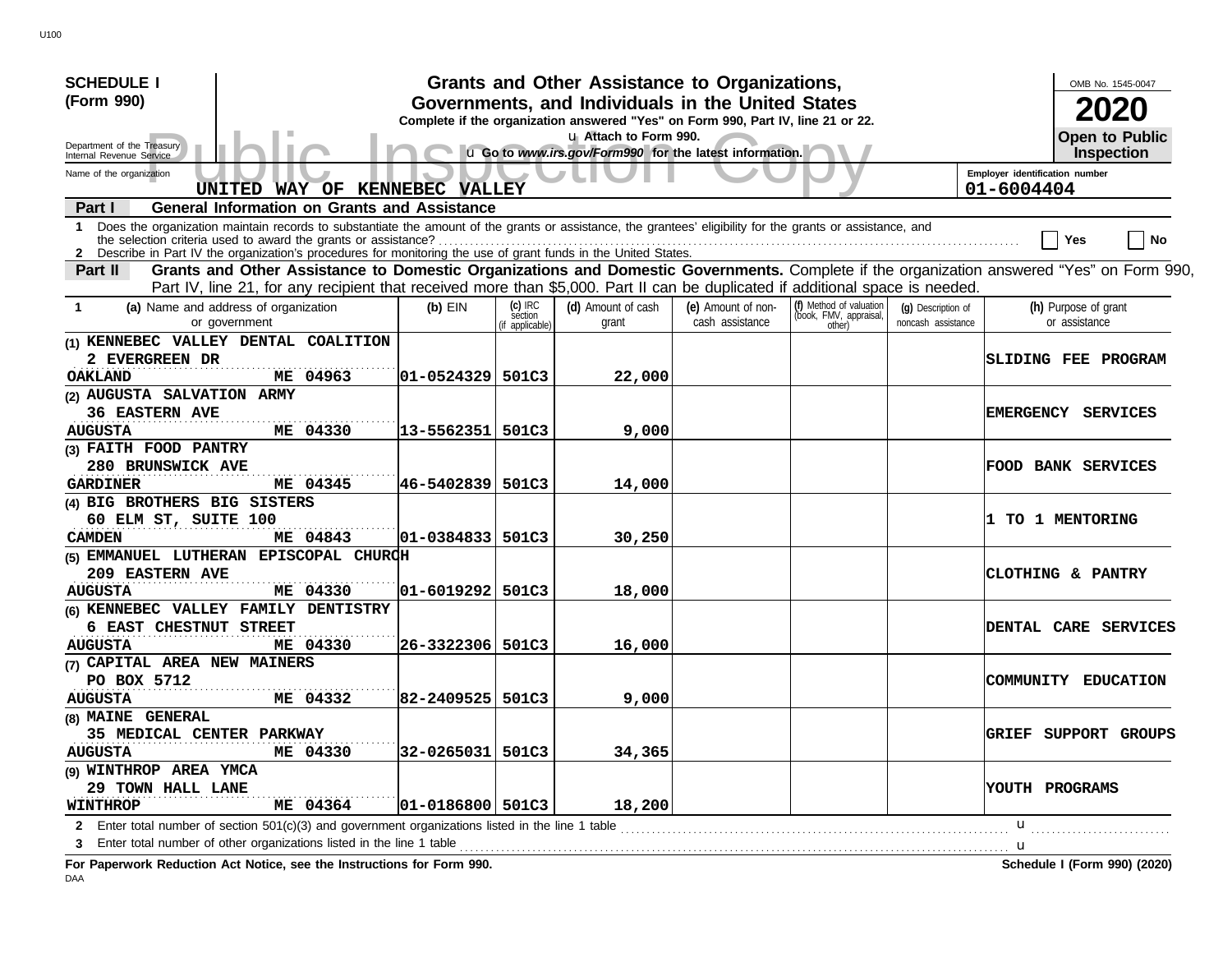| <b>SCHEDULE I</b>                                                                                                                                                                                                                                                                           |                                                                                                                                       |                                         | Grants and Other Assistance to Organizations,                                    |                                       |                                                             |                                          |                                              | OMB No. 1545-0047                     |
|---------------------------------------------------------------------------------------------------------------------------------------------------------------------------------------------------------------------------------------------------------------------------------------------|---------------------------------------------------------------------------------------------------------------------------------------|-----------------------------------------|----------------------------------------------------------------------------------|---------------------------------------|-------------------------------------------------------------|------------------------------------------|----------------------------------------------|---------------------------------------|
| (Form 990)                                                                                                                                                                                                                                                                                  | Governments, and Individuals in the United States<br>Complete if the organization answered "Yes" on Form 990, Part IV, line 21 or 22. |                                         |                                                                                  |                                       |                                                             |                                          |                                              |                                       |
| Department of the Treasury<br>Internal Revenue Service                                                                                                                                                                                                                                      |                                                                                                                                       |                                         | u Attach to Form 990.<br>u Go to www.irs.gov/Form990 for the latest information. |                                       |                                                             |                                          |                                              | <b>Open to Public</b><br>Inspection   |
| Name of the organization<br>UNITED WAY OF KENNEBEC VALLEY                                                                                                                                                                                                                                   |                                                                                                                                       |                                         |                                                                                  |                                       |                                                             |                                          | Employer identification number<br>01-6004404 |                                       |
| <b>General Information on Grants and Assistance</b><br>Part I                                                                                                                                                                                                                               |                                                                                                                                       |                                         |                                                                                  |                                       |                                                             |                                          |                                              |                                       |
| Does the organization maintain records to substantiate the amount of the grants or assistance, the grantees' eligibility for the grants or assistance, and<br>1<br>2 Describe in Part IV the organization's procedures for monitoring the use of grant funds in the United States.          |                                                                                                                                       |                                         |                                                                                  |                                       |                                                             |                                          |                                              | No<br>Yes                             |
| Grants and Other Assistance to Domestic Organizations and Domestic Governments. Complete if the organization answered "Yes" on Form 990,<br><b>Part II</b><br>Part IV, line 21, for any recipient that received more than \$5,000. Part II can be duplicated if additional space is needed. |                                                                                                                                       |                                         |                                                                                  |                                       |                                                             |                                          |                                              |                                       |
| (a) Name and address of organization<br>or government                                                                                                                                                                                                                                       | $(b)$ EIN                                                                                                                             | $(c)$ IRC<br>séction<br>(if applicable) | (d) Amount of cash<br>grant                                                      | (e) Amount of non-<br>cash assistance | (f) Method of valuation<br>(book, FMV, appraisal,<br>other) | (g) Description of<br>noncash assistance |                                              | (h) Purpose of grant<br>or assistance |
| (1) KENNEBEC VALLEY YMCA<br>31 UNION ST.<br>ME 04330<br><b>AUGUSTA</b>                                                                                                                                                                                                                      | 01-0211811 501C3                                                                                                                      |                                         | 52,150                                                                           |                                       |                                                             |                                          |                                              | YOUTH & TEEN SERVICE                  |
| (2) BREAD OF LIFE MINISTRIES<br>157 WATER ST<br>ME 04330<br><b>AUGUSTA</b>                                                                                                                                                                                                                  | 22-2717615 501C3                                                                                                                      |                                         | 86,109                                                                           |                                       |                                                             |                                          |                                              | SOUP KITCHEN+SHELTER                  |
| (3) KENNEBEC VALLEY COMMUNITY ACTION<br>97 WATER STREET                                                                                                                                                                                                                                     | PR                                                                                                                                    |                                         |                                                                                  |                                       |                                                             |                                          |                                              | <b>TRANSPORTATION</b>                 |
| ME 04901<br><b>WATERVILLE</b><br>(4) KENNEBEC BEHAVIORAL HEALTH<br>67 EUSTIS PARKWAY<br><b>WATERVILLE</b><br>ME 04901                                                                                                                                                                       | 01-0277678 501C3<br>$ 01 - 0265559  501C3$                                                                                            |                                         | 15,000<br>24,657                                                                 |                                       |                                                             |                                          |                                              | <b>TREATMENT PROGRAM</b>              |
| (5) BOYS&GIRLS CLUBS OF KENNEBEC VALIEY<br><b>14 PRAY STREET</b>                                                                                                                                                                                                                            |                                                                                                                                       |                                         |                                                                                  |                                       |                                                             |                                          |                                              | YOUTH & FAMILY PROG.                  |
| <b>GARDINER</b><br>ME 04345<br>(6) SNOW POND CENTER FOR THE ARTS<br>8 GOLDENROD                                                                                                                                                                                                             | $ 01 - 0344605 $ 501C3                                                                                                                |                                         | 51,500                                                                           |                                       |                                                             |                                          |                                              |                                       |
| <b>SIDNEY</b><br>ME 04330<br>(7)                                                                                                                                                                                                                                                            | 101-0265648                                                                                                                           |                                         | 8,325                                                                            |                                       |                                                             |                                          |                                              |                                       |
| (8)                                                                                                                                                                                                                                                                                         |                                                                                                                                       |                                         |                                                                                  |                                       |                                                             |                                          |                                              |                                       |
| (9)                                                                                                                                                                                                                                                                                         |                                                                                                                                       |                                         |                                                                                  |                                       |                                                             |                                          |                                              |                                       |
| Enter total number of section 501(c)(3) and government organizations listed in the line 1 table<br>2<br>Enter total number of other organizations listed in the line 1 table<br>3<br>For Paperwork Reduction Act Notice, see the Instructions for Form 990.                                 |                                                                                                                                       |                                         |                                                                                  |                                       |                                                             |                                          | u<br>. <b>u</b>                              | Schedule I (Form 990) (2020)          |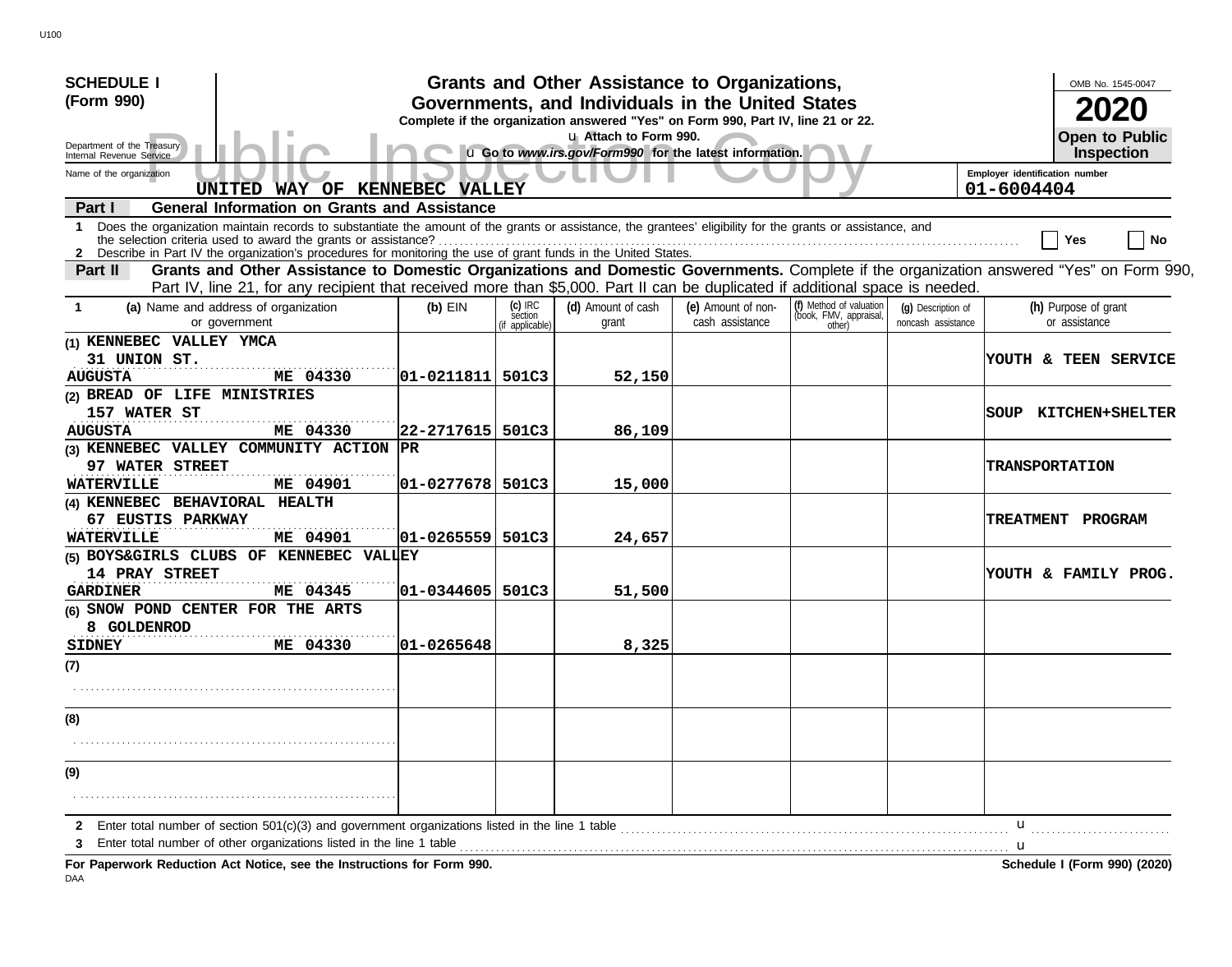## Schedule I (Form 990) (2020) Page **2 UNITED WAY OF KENNEBEC VALLEY 01-6004404**

| Part III | Grants and Other Assistance to Domestic Individuals. Complete if the organization answered "Yes" on Form 990, Part IV, line 22. |  |
|----------|---------------------------------------------------------------------------------------------------------------------------------|--|
|          | Part III can be duplicated if additional space is needed.                                                                       |  |
|          |                                                                                                                                 |  |

| Part in can be duplicated in additional space is needed.                                                                                             |                             |                             |                                     |                        |                                                                                                                          |
|------------------------------------------------------------------------------------------------------------------------------------------------------|-----------------------------|-----------------------------|-------------------------------------|------------------------|--------------------------------------------------------------------------------------------------------------------------|
| (a) Type of grant or assistance                                                                                                                      | (b) Number of<br>recipients | (c) Amount of<br>cash grant | (d) Amount of<br>noncash assistance | FMV, appraisal, other) | $\left  \textbf{(e)} \right $ Method of valuation (book, $\left  \textbf{(f)} \right $ Description of noncash assistance |
| $\blacksquare$                                                                                                                                       |                             |                             |                                     |                        |                                                                                                                          |
| 1 FUEL AND HEATING ASSISTAN 4                                                                                                                        |                             | 1,050                       |                                     |                        |                                                                                                                          |
| 2 LODGING, FOOD, AND TRANSP 15                                                                                                                       |                             | 12,873                      |                                     |                        |                                                                                                                          |
| 3 CLOTHING                                                                                                                                           | $\mathbf 1$                 | 158                         |                                     |                        |                                                                                                                          |
| 4 MSECCA - FINANCIAL SUPPOR 1                                                                                                                        |                             | 18,807                      |                                     |                        |                                                                                                                          |
| 5 OTHER SUPPORT FOR INDIVID 3                                                                                                                        |                             | 1,204                       |                                     |                        |                                                                                                                          |
| 6                                                                                                                                                    |                             |                             |                                     |                        |                                                                                                                          |
|                                                                                                                                                      |                             |                             |                                     |                        |                                                                                                                          |
| Supplemental Information. Provide the information required in Part I, line 2; Part III, column (b); and any other additional information.<br>Part IV |                             |                             |                                     |                        |                                                                                                                          |
| PART I, LINE 2 - PROCEDURES FOR MONITORING THE USE OF GRANT FUNDS                                                                                    |                             |                             |                                     |                        |                                                                                                                          |
| AN INDEPENDENT ALLOCATIONS COMMITTEE IS RESPONSIBLE FOR REVIEWING ALL                                                                                |                             |                             |                                     |                        |                                                                                                                          |
| APPLICATIONS AND RECOMMENDING AMOUNTS OF GRANT AWARDS BASED ON OBJECTIVE                                                                             |                             |                             |                                     |                        |                                                                                                                          |
| CRITERIA.<br>THE ORIGINAL APPLICATION REQUESTING FUNDS IS PROGRAMS-BASED AND                                                                         |                             |                             |                                     |                        |                                                                                                                          |
| REQUIRES THE APPLICANT TO ESTIMATE THE NUMBERS OF INDIVIDUALS SERVED AND                                                                             |                             |                             |                                     |                        |                                                                                                                          |
| THE COMMUNITIES BENEFITING FROM THE FUNDS. ANY FUTURE REQUEST FOR FUNDS                                                                              |                             |                             |                                     |                        |                                                                                                                          |
| REQUIRES A SUMMARY OF THE RESULTS OF THE PAST FUNDING AND SIMILAR                                                                                    |                             |                             |                                     |                        |                                                                                                                          |
| STATISTICS NEED TO BE PROVIDED TO HELP THE ALLOCATIONS COMMITTEE ANALYZE                                                                             |                             |                             |                                     |                        |                                                                                                                          |
|                                                                                                                                                      |                             |                             |                                     |                        |                                                                                                                          |
| THE BENEFITS OF THE PROGRAM.                                                                                                                         |                             |                             |                                     |                        |                                                                                                                          |
|                                                                                                                                                      |                             |                             |                                     |                        |                                                                                                                          |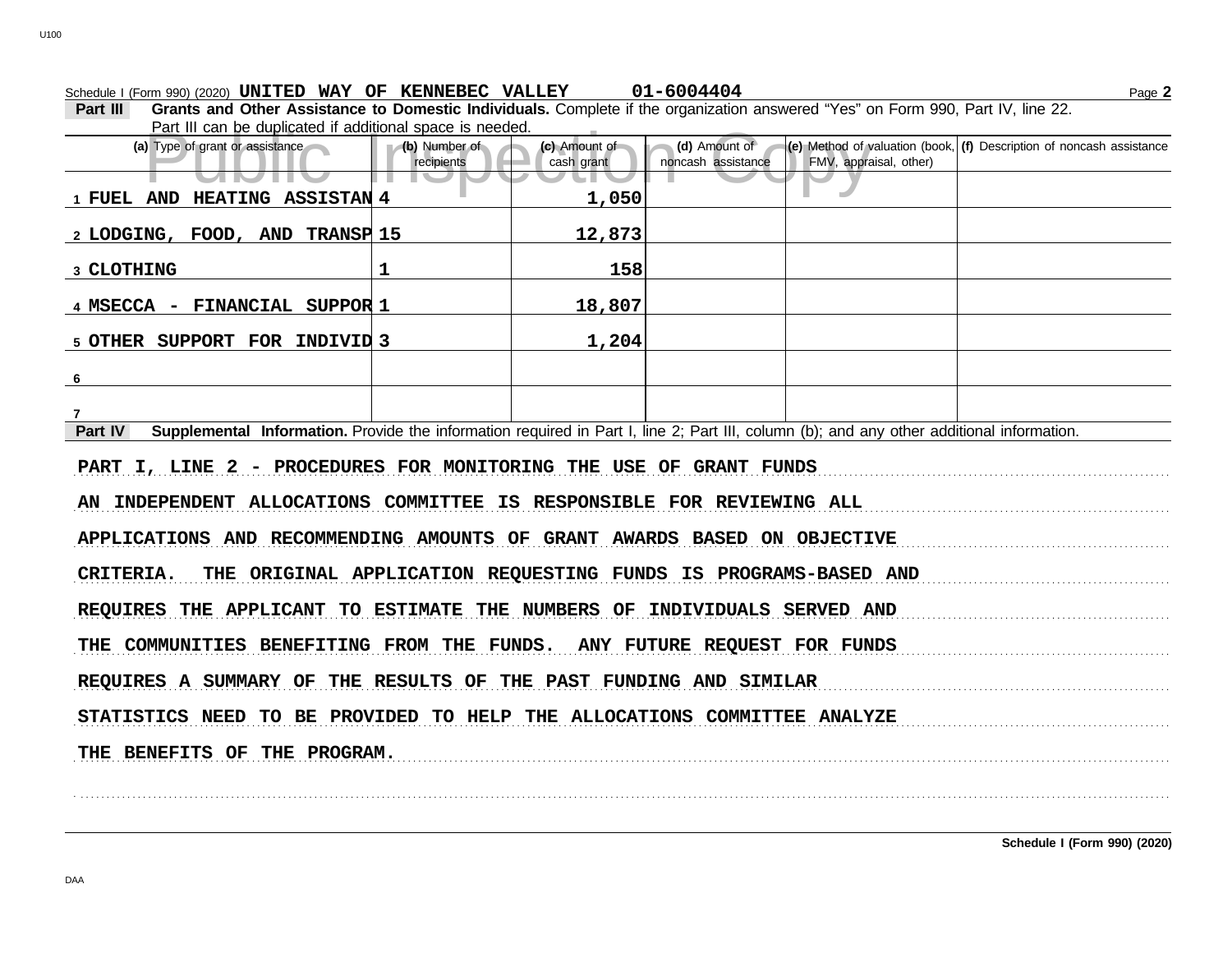OMB No. 1545-0047 **SCHEDULE O** Supplemental Information to Form 990 or 990-EZ (Form 990 or 990-EZ) Complete to provide information for responses to specific questions on 2020 Form 990 or 990-EZ or to provide any additional information. Open to Public u Attach to Form 990 or 990-EZ. Department of the Treasury<br>Internal Revenue Service u Go to www.irs.gov/Form990 for the latest information. Inspection Name of the organization **Employer identification number** UNITED WAY OF KENNEBEC VALLEY 01-6004404 FORM 990, PART VI, LINE 4 - SIGNIFICANT CHANGES TO ORGANIZATIONAL DOCUMENTS MISSION STATEMENT WAS CHANGED ON 11/13/2020 AND BYLAWS WERE CHANGED ON 12/11/2020. FORM 990, PART VI, LINE 11B - ORGANIZATION'S PROCESS TO REVIEW FORM 990 THE ORGANIZATION'S FORM 990 IS REVIEWED BY THE EXECUTIVE DIRECTOR AND FINANCE MANAGER PRIOR TO FILING. A COPY IS MADE AVAILABLE TO THE BOARD OF DIRECTORS PRIOR TO FILING. FORM 990, PART VI, LINE 12C - ENFORCEMENT OF CONFLICTS POLICY THE ORGANIZATION REQUIRES ANNUAL CERTIFICATION OF COMPLIANCE WITH THE CONFLICT OF INTEREST POLICY BY ALL EMPLOYEES AND DIRECTORS. ANY POTENTIAL CONFLICTS OF INTEREST ARE DISCLOSED AND RESOLVED IN A TIMELY MANNER BY THE EXECUTIVE DIRECTOR OR THE BOARD OF DIRECTORS AS APPROPRIATE. FORM 990, PART VI, LINE 15A - COMPENSATION PROCESS FOR TOP OFFICIAL THE EXECUTIVE DIRECTOR'S COMPENSATION IS DETERMINED AND APPROVED BY THE BOARD OF DIRECTORS. FORM 990, PART VI, LINE 19 - GOVERNING DOCUMENTS DISCLOSURE EXPLANATION THE ORGANIZATION HAS COPIES OF ITS GOVERNING DOCUMENTS, CONFLICTS OF INTEREST POLICY AND FINANCIAL STATEMENTS AVAILABLE FOR THE PUBLIC UPON **REQUEST.** IN ADDITION, THE ORGANIZATION'S FINANCIAL STATEMENTS ARE MADE AVAILABLE THROUGH THE PUBLISHING OF THE ANNUAL REPORT.